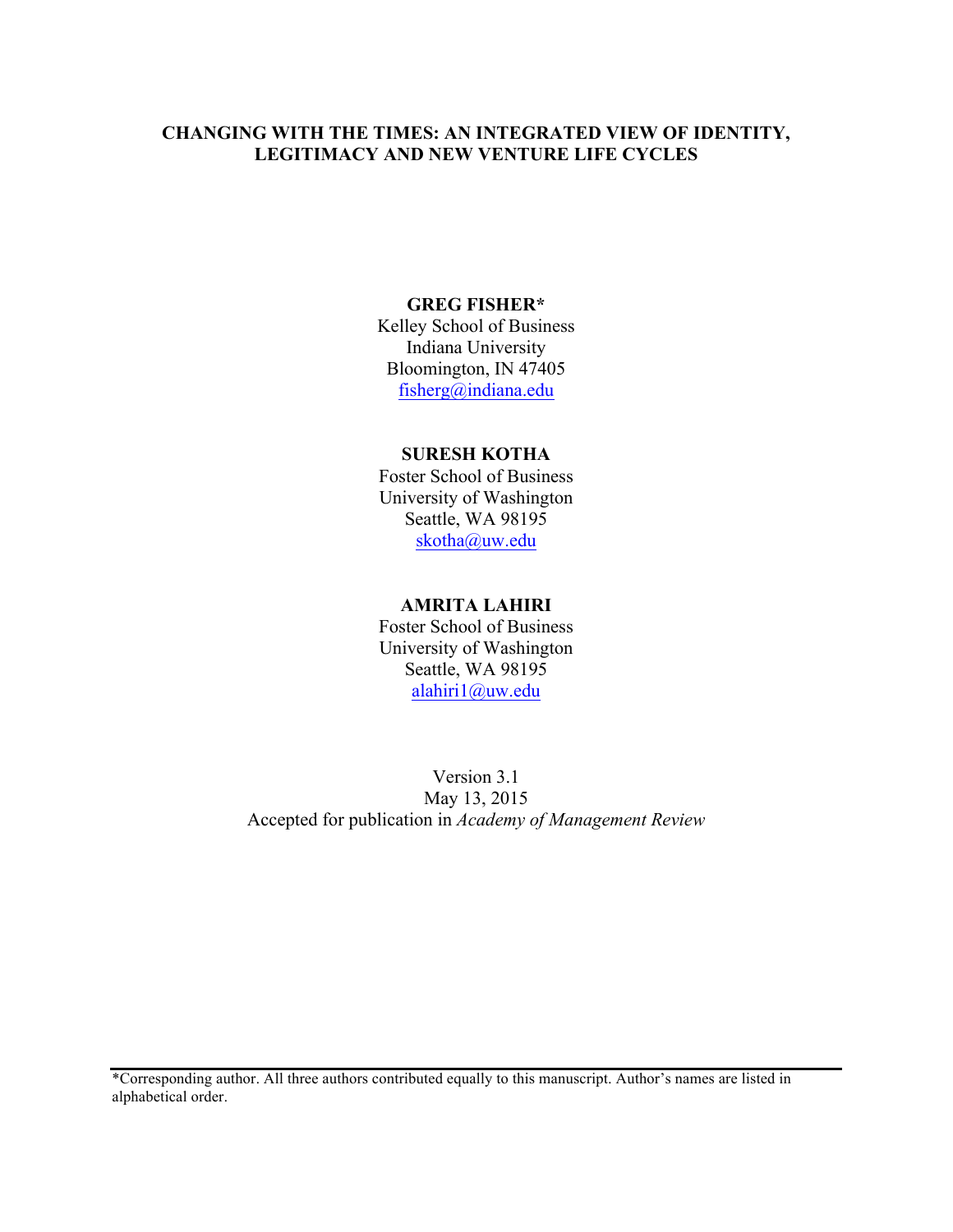## **CHANGING WITH THE TIMES: AN INTEGRATED VIEW OF IDENTITY, LEGITIMACY AND NEW VENTURE LIFE CYCLES**

#### **Abstract**

In order to acquire resources, new ventures need to be perceived as legitimate. For this to occur, a venture must meet the expectations of various audiences with differing norms, standards, and values as the venture evolves and grows. We investigate how the organizational identity of a technology venture must adapt to meet the expectations of critical resource providers at each stage of its organizational life cycle. In so doing, we provide a temporal perspective on the interactions between identity, organizational legitimacy, institutional environments, and entrepreneurial resource acquisition for technology ventures. The core assertion from this conceptual analysis is that entrepreneurial ventures confront multiple legitimacy thresholds as they evolve and grow. We identify and discuss three key insights related to entrepreneurs' efforts to cross those thresholds at different organizational life cycle stages: institutional pluralism, venture-identity embeddedness and legitimacy buffering.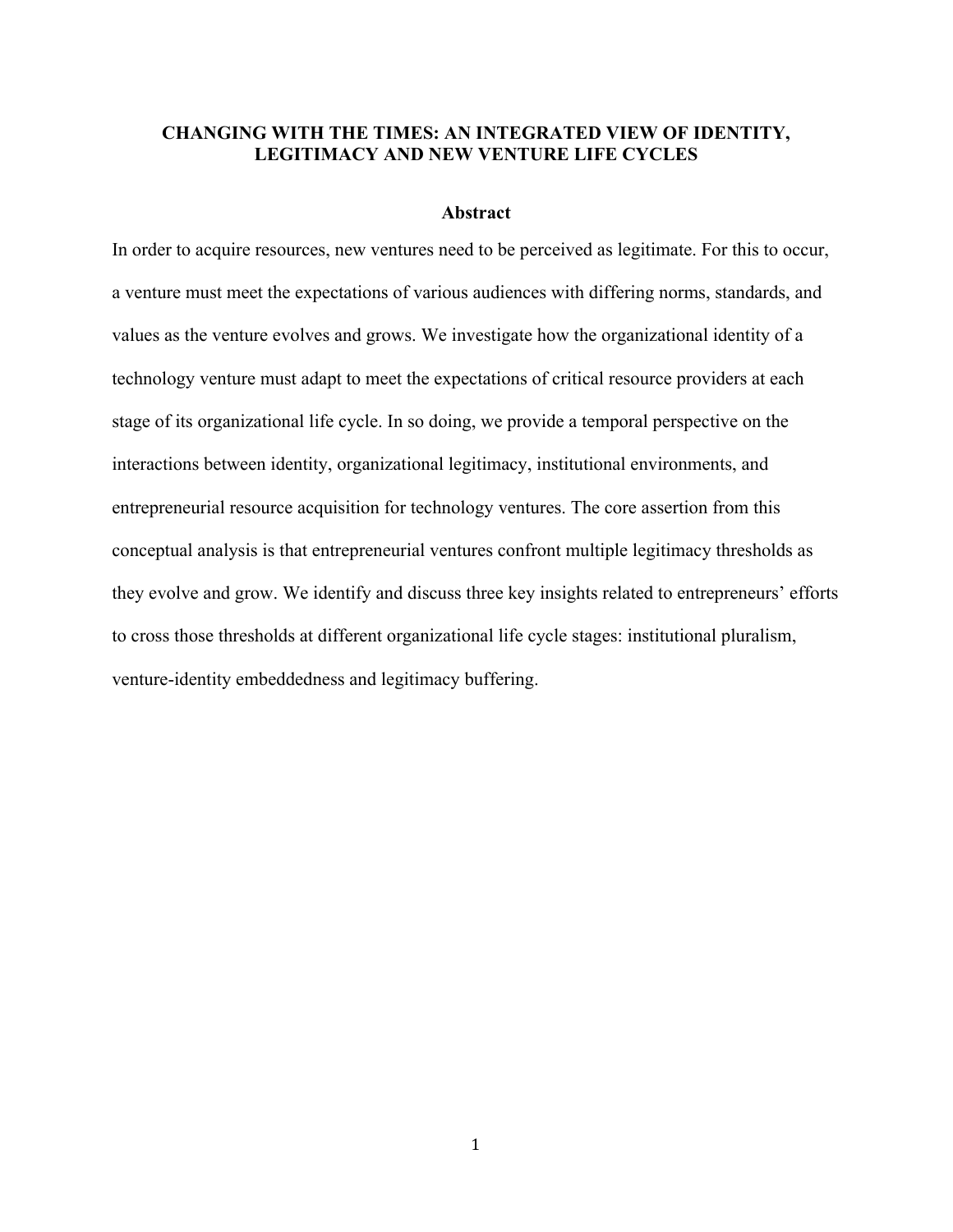New ventures confront "liability of newness" concerns because the risk of failure for new ventures is much higher than for established organizations (Stinchcombe, 1965: 148). This liability, along with their lack of operating histories, makes it difficult for new ventures to access needed resources to exploit entrepreneurial opportunities. Dermont Berkery (2007: 1), a venture capitalist, aptly describes their challenge as follows:

New companies are guilty until proven innocent. Most of them fail. Investors know this. Entrepreneurs don't—or at least choose not to believe this. [Entrepreneurs believe] their company will be different from all others...Businesses need capital so that they can invest in people, physical assets, inventory, and so on. But investors are gripped by the fear of failure and possible loss of precious capital.

Acquiring and managing organizational legitimacy is recognized as an antidote to the liability of newness concerns confronting new ventures. Legitimacy is "a generalized perception or assumption that the actions of an entity are desirable, proper, or appropriate within some socially constructed system of norms, values, beliefs, and definitions" (Suchman, 1995: 574). Numerous researchers have examined how legitimacy and resource acquisition are interrelated (Delmar & Shane, 2004; Martens, Jennings, & Jennings, 2007; Navis & Glynn, 2011; Sine, David, & Mitsuhashi, 2007; Zimmerman & Zeitz, 2002; Zott & Huy, 2007). For an entrepreneurial venture to be perceived as legitimate, its structures, practices, and behaviors must align with the prevailing institutions in the environment where it operates (Tolbert, David, & Sine, 2011).

Research on legitimacy acquisition for entrepreneurial ventures has predominantly focused on its attainment through different mechanisms, including: narratives and stories (Aldrich & Fiol, 1994; Lounsbury & Glynn, 2001; Martens et al., 2007), symbolic management practices (Aldrich & Fiol, 1994; Zott & Huy, 2007), claiming membership in an emerging or existing category (Kennedy, 2008; Kennedy, Lo, & Lounsbury, 2010; Navis & Glynn, 2010, 2011; Wry, Lounsbury, & Glynn, 2011), and conformance with or manipulation of the institutional environment (Zimmerman & Zeitz, 2002). Firms also attain legitimacy through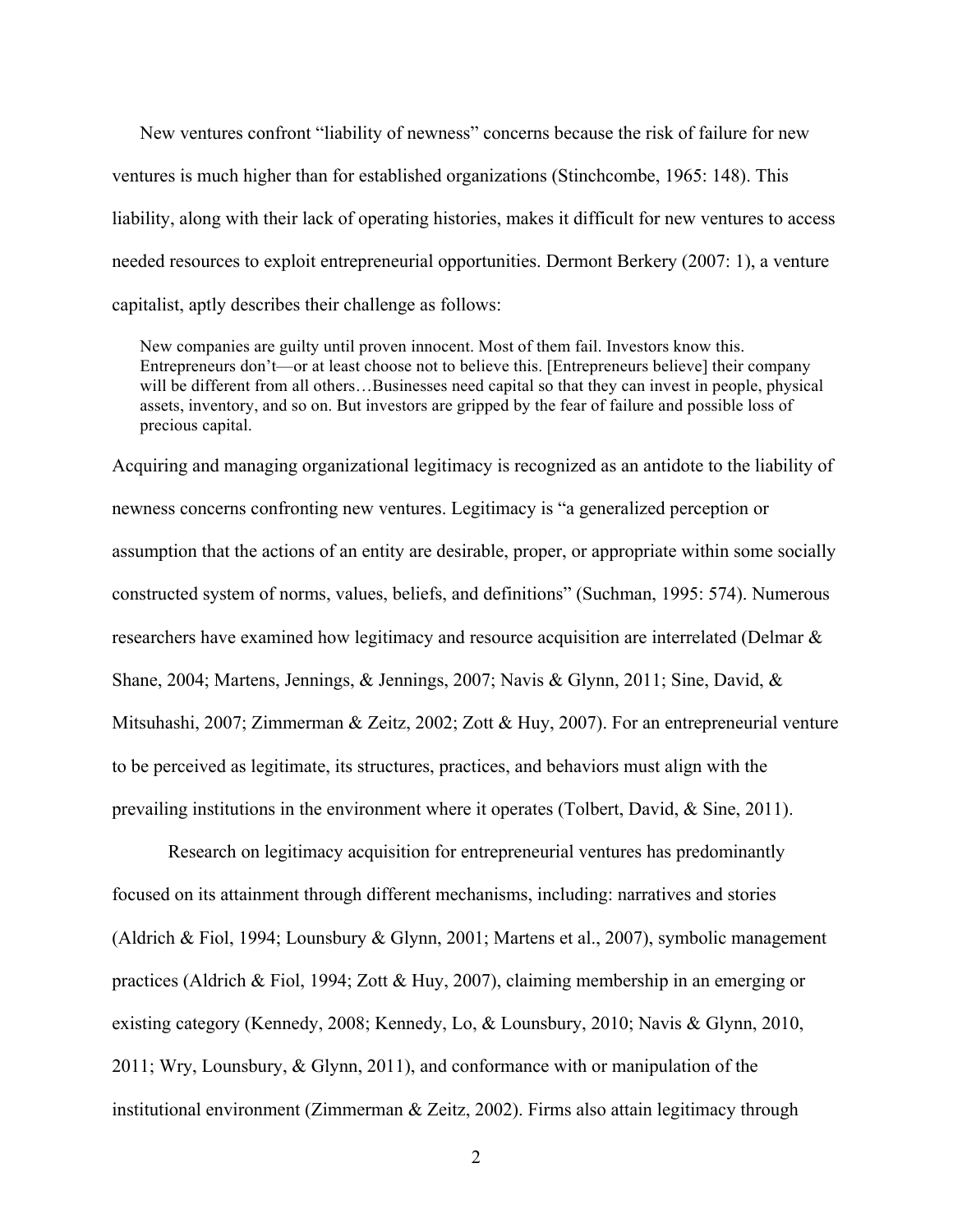identity claims of "who we are" and "what we do" (Navis & Glynn, 2011). Although legitimacy *attainment* is important for new ventures, organizational scholars also emphasize that legitimacy is something that must be carefully *managed* so that it is not lost once attained (e.g., Elsbach, 1994; Jonsson, Greve, & Fujiwara-Greve, 2009; Suchman, 1995). Therefore, entrepreneurs need to work towards attaining as well as managing organizational legitimacy as a venture evolves and grows.

Extant research on legitimacy attainment and management in entrepreneurial settings is predicated upon a few restrictive assumptions. First, researchers have assumed that legitimacy is less of a concern once a venture becomes an established organization—an assumption consistent with liability of newness arguments. Accordingly, Zimmerman and Zeitz (2002) proposed the notion of a "single" legitimacy threshold below which a venture is expected to fail, and above which it is perceived as legitimate and thus able to garner resources needed for survival and growth. This assumption has led to limited research attention to scenarios where a new venture's legitimacy declines or is threatened after the single threshold is crossed.

Second, researchers have assumed that resource providers are homogeneous in their assessments of new venture legitimacy. However, entrepreneurial ventures depend on resources derived from a diverse range of audiences (Denis, 2004; Hanlon & Saunders, 2007) who generally have differing norms, beliefs, rules, and procedures for assessing a venture. Since legitimacy assessments represent a social judgment that resides in the eye of the beholder (Ashforth & Gibbs, 1990; Bitektine, 2011; Webb, Tihanyi, Ireland, & Sirmon, 2009), such assessments are audience-dependent (Suchman, 1995). If the nature of the resource provider assessing the legitimacy of an entrepreneurial venture changes, then the norms and beliefs by which the venture is assessed also change. Hence, there is a recognized need for research that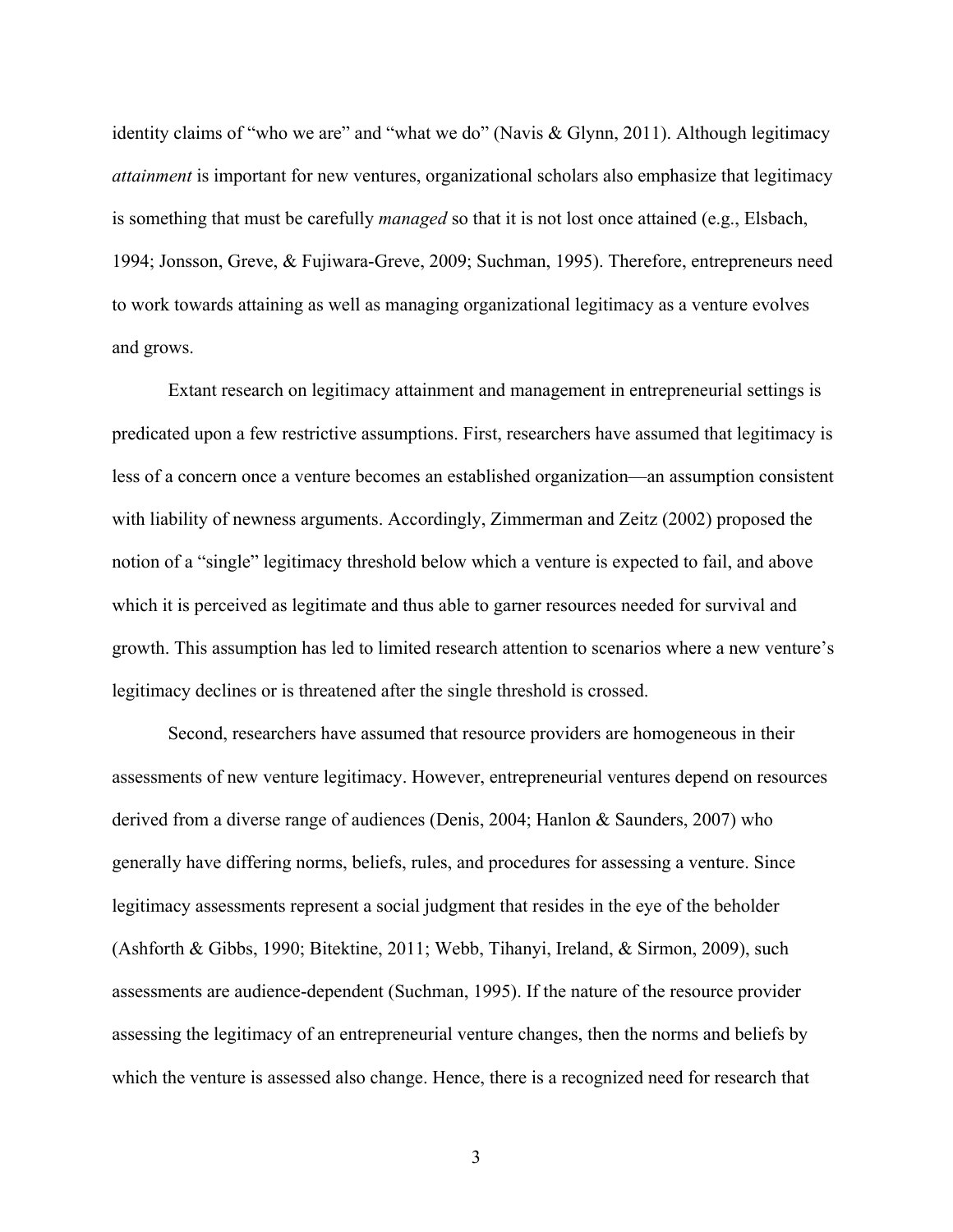explores how assessments of new ventures "differ across different audience contexts" (Navis & Glynn, 2011: 494).

In an effort to relax these restrictive assumptions, we examine the following research question: *How do legitimacy criteria change for entrepreneurial ventures as they develop and seek resources from different audiences over time?* To address this research question, we draw on identity theory as it relates to entrepreneurial endeavors (e.g. Navis & Glynn, 2011), institutional theory related to the legitimation of new ventures (e.g. Aldrich & Fiol, 1994; Suchman, 1995), and the life cycle theory of organizations (e.g. Kazanjian, 1988) to assert that as a venture progresses through different life cycle stages, it generally attempts to garner resources from different actors with differing legitimacy evaluation criteria. We posit that a venture's identity must develop, evolve, and adapt to meet varying expectations of its changing audiences. Because a venture's identity is imprinted in its routines and values (Hannan, Baron, Hsu, & Koçak, 2006) and strongly attached to the individual identity of its founder(s) (Fauchart  $\&$ Gruber, 2011), changing a venture's identity can be challenging (Gioia & Thomas, 1996; Nag, Corley, & Gioia, 2007). Hence, adapting a venture's identity to maintain organizational legitimacy as it evolves through different life cycle stages needs to be carefully orchestrated.

Integrating insights from different theoretical perspectives, we highlight a core conceptual assertion that entrepreneurial ventures confront *multiple legitimacy thresholds* due to their evolution and growth, as well as their audiences' differing expectations of what constitutes a legitimate venture. We then identify and discuss three key insights related to entrepreneurs' efforts to cross those thresholds at different organizational life cycle stages. First, we posit that ventures confront periods of *institutional pluralism* as they appeal to resource providers with differing perspectives of what constitutes a legitimate venture. Second, we argue that ventures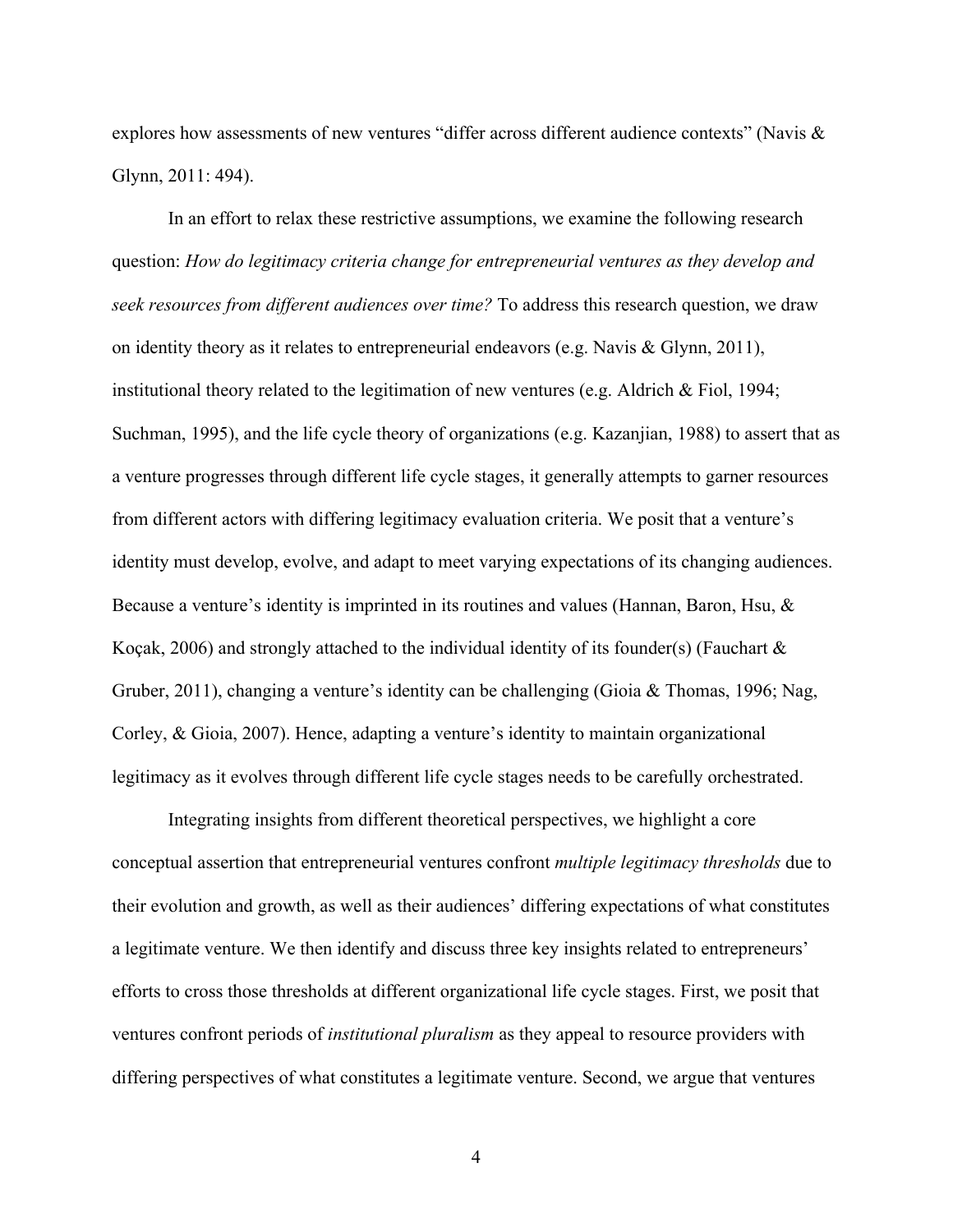with high levels of legitimacy in one organizational life cycle stage will confront challenges related to *venture-identity embeddedness* as they transition to the next stage. Third, we propose that high levels of legitimacy attained in prior life cycle stages may serve as a *buffer* for meeting legitimacy requirements for subsequent stages. These theoretical assertions, individually and in combination, provide a novel, unique, and comprehensive perspective on legitimacy attainment and management in new ventures. Taken together they suggest that legitimacy attainment early in a venture's life does not necessarily ensure its continuance over time. They highlight the significant challenges associated with legitimacy attainment and management that occur over a venture's life cycle as it transforms into an established public entity. They also highlight the mechanisms that entrepreneurs can use to manage legitimacy to ensure continued access to resources.

Since the entrepreneurship research domain is broad (cf. Schildt, Zahra, & Sillanpää, 2006), we limit the scope of our theoretical arguments to legitimacy assessments made by financial resource providers who are focused on technology-based ventures. Researchers have distinguished technology-based venturing from mainstream entrepreneurship by emphasizing its focus on science- and technology-driven innovation as the basis of entrepreneurial opportunity (Beckman, Eisenhardt, Kotha, Meyer, & Rajagopalan, 2012).<sup>1</sup> Developing arguments for technological ventures enables us to provide clarity and consistency in our theorizing.

We focus on financial resources, as these represent a fundamental and measurable proxy for new venture legitimacy (e.g, Martens et al., 2007; Zott & Huy, 2007). As noted by Hsu (2007), timely acquisition of financial resources allows fledgling ventures to devote greater time

 <sup>1</sup> Since technology-based ventures result from unique technical insight, they generally emerge from settings rich in technical knowledge, develop through distinct life cycle stages and, if successfully commercialized, have the potential for significant growth and competitiveness (Hsu, 2008).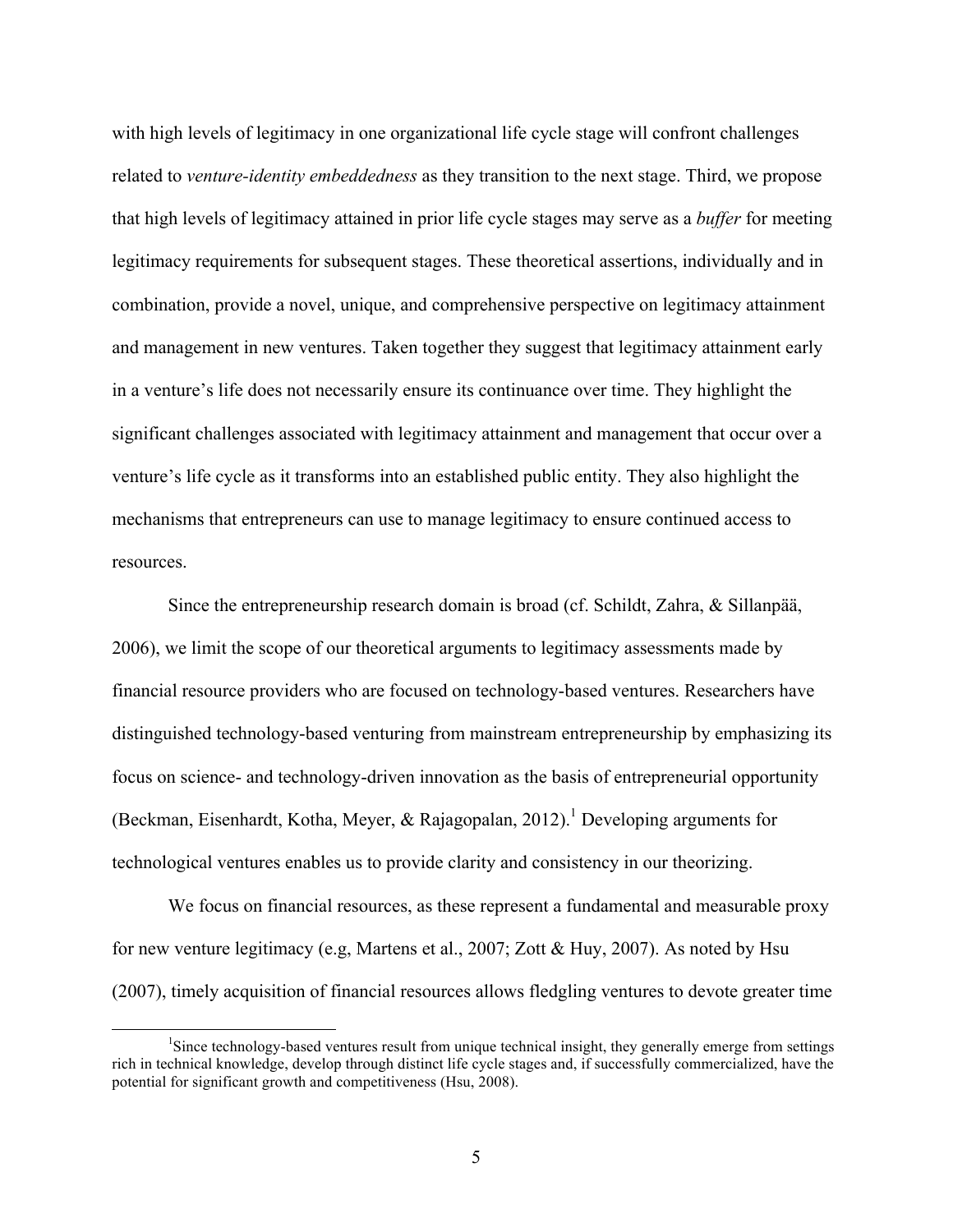and attention to core product-market issues, such as product development, competitive landscape monitoring, and customer acquisition, as opposed to administrative duties such as fundraising efforts. Given the resource constraints start-ups usually face, having more time for productmarket issues can be critical for survival.

Although our examples and assertions are specific to financial resource providers evaluating technology ventures founded in academic settings, the overarching concept of new venture legitimacy shifts across organizational life cycle stages is generalizable to other entrepreneurial settings.<sup>2</sup> Almost all new ventures that seek to grow into substantive enterprises will need to appeal to different audiences—with different legitimacy criteria—as they develop and evolve. Therefore, although the specific audience categories and associated legitimacy evaluation criteria may differ in other settings (e.g. family ventures, social ventures), the challenges and opportunities associated with multiple legitimacy thresholds, institutional pluralism, venture-identity embeddedness and legitimacy buffering over a venture's life cycle are likely to be present in other settings.

We make the following contributions. First, we contribute to the literature at the intersection of institutions and entrepreneurship (Hiatt, Sine, & Tolbert, 2009; Tolbert et al., 2011; Zott & Huy, 2007). While this literature has focused generally on the impact of institutional environment on organizational start-ups, there has been little research on how the institutional environment impacts new ventures' survival and growth *over time*, in particular as they transition through different developmental stages. We provide a longitudinal perspective connecting ventures with the institutional environments in which they operate, and pay particular

<sup>2</sup> Focusing on technology ventures started in academic settings helps us to contextualize our arguments pertaining to technology ventures in a consistent and salient setting, thereby allowing us to theorize with clarity and impact. Additionally, while such ventures are fairly common in the entrepreneurial landscape, they often represent promising high-growth firms, thus making them an appropriate context for theory development.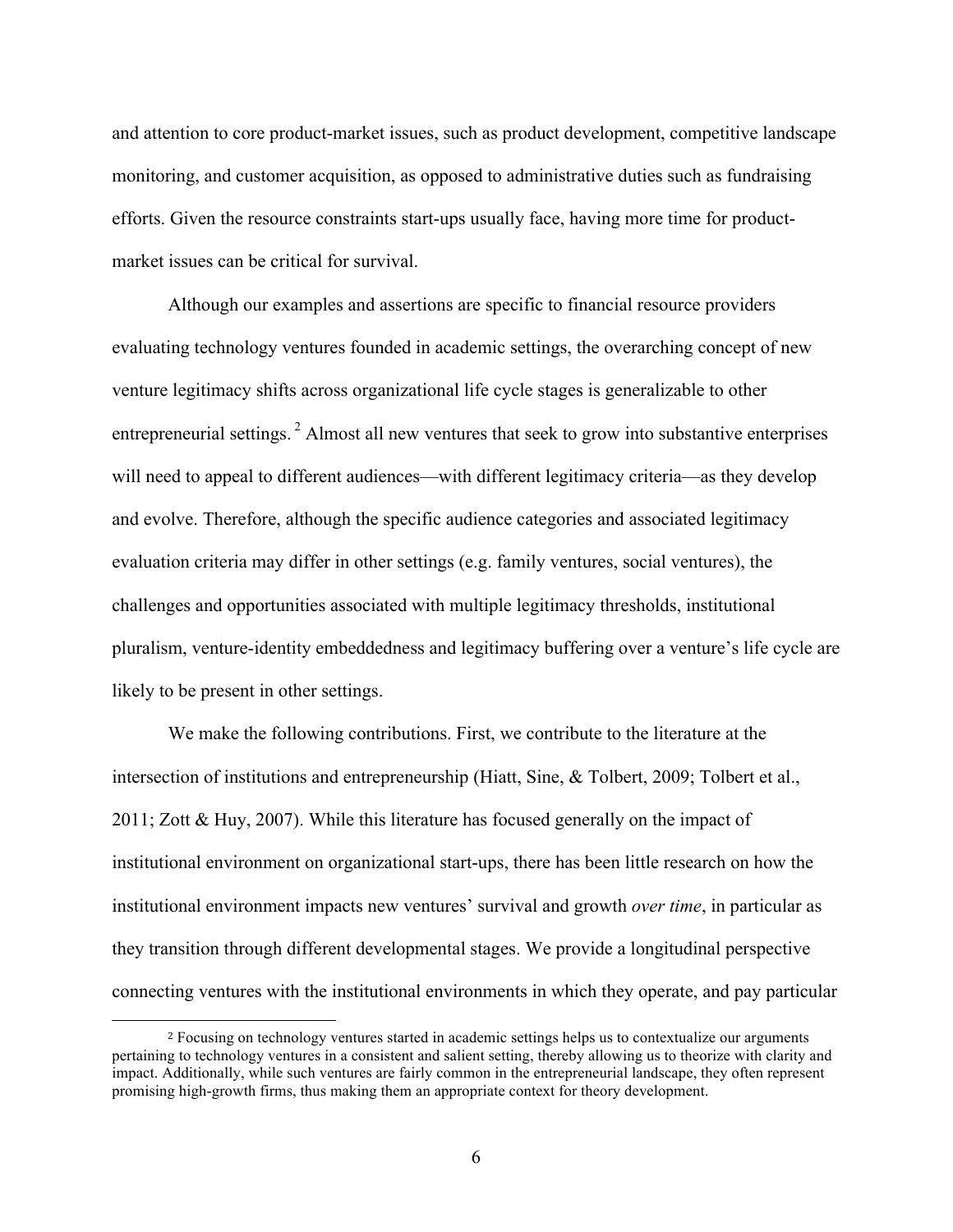attention to issues of temporality in neo-institutional theory (Granovetter, 1992) by considering how institutional pressures on an entity change with time. Second, we contribute to the legitimacy and entrepreneurship literature by explicitly linking legitimacy criteria to systemic changes in the audiences for new ventures, thus building a richer, more nuanced, and comprehensive perspective of new venture legitimacy. To this end, we specify that new ventures confront multiple legitimacy thresholds as they move through different life cycle stages and we identify three key insights related to entrepreneurs' efforts to cross those thresholds at different organizational life cycle stages: institutional pluralism, venture-identity embeddedness and legitimacy buffering, which we discuss in greater detail later.

We contribute to the identity literature by elaborating on the process that prompts organizational actors to modify their identity claims over time as an organization evolves. Prior research has suggested that organizational identity claims may change as an organization's strategy evolves (Albert & Whetten, 1985; Gioia & Thomas, 1996; Nag et al., 2007; Waldron, Navis, & Fisher, 2013). Yet these changes have, for the most part, been theorized as *ad hoc* adaptations in response to significant environmental jolts. In contrast, we add more conceptual clarity to the drivers triggering critical but systematic adaptations to an organization's identity over its early life cycle, and argue that such adaptations arise in response to changing legitimacy criteria that different audiences employ when providing resources to ventures. Thus, our research builds on the work of Whetten (2006), but departs from it by shifting identity theory's core frame of reference away from the "who" to the "when," "how," and "why."

We structure our paper as follows. First, we provide the theoretical background from research on legitimacy, identity, and organizational life cycles. We apply this theoretical background to issues related to resource acquisition in an entrepreneurial context. We propose a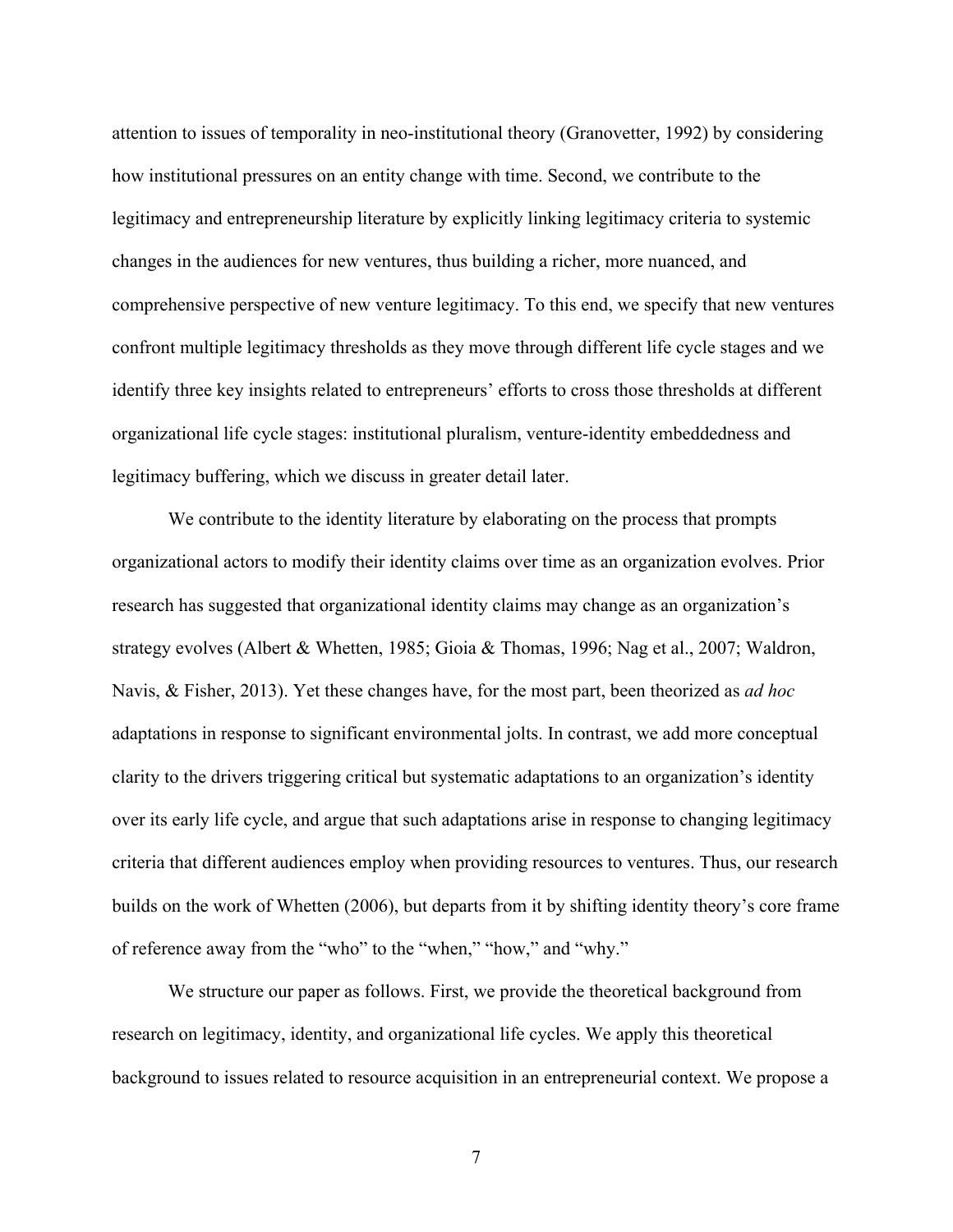conceptual framework linking legitimacy, identity, and organizational life cycle stages to discuss the legitimacy challenges and opportunities for new ventures as they evolve and grow. We conclude with implications for research and practice.

## **THEORETICAL BACKGROUND**

## **Legitimacy and entrepreneurial ventures**

As noted, Suchman (1995: 574) defined legitimacy as "a generalized perception or assumption that the actions of an entity are desirable, proper, or appropriate within some socially constructed system of norms, values, beliefs, and definitions." Since most new ventures lack a track record (i.e., paying customers, a strong financial history) and are low power actors (Santos & Eisenhardt, 2009), they often struggle to garner endorsements from powerful institutional actors, who often question their *raison d'être*. Research has suggested that there exists a legitimacy threshold for new ventures, below which an entity is perceived as illegitimate and is unlikely to attract resources, and above which it becomes a significantly more desirable recipient for resources (Zimmerman & Zeitz, 2002).

Prior research has also suggested that the relationship between legitimacy and resource acquisition can be non-linear. Although a minimum level of legitimacy begets resources, subsequent increases provide decreasing returns (Pollock & Rindova, 2003), as further exposure does not necessarily increase audience attention (Fiske & Taylor, 1991; Starbuck & Milliken, 1988). This view is consistent with Granovetter's (1978) observation that social influence is often a non-linear process, and is also consistent with Anderson's (1981) assertion that the degree to which information is used in impression formation depends on its non-redundancy; redundant information leads to an "attention decrement". Therefore, for an entrepreneurial venture, investing in legitimacy may be essential up to a point, as it enables the venture to access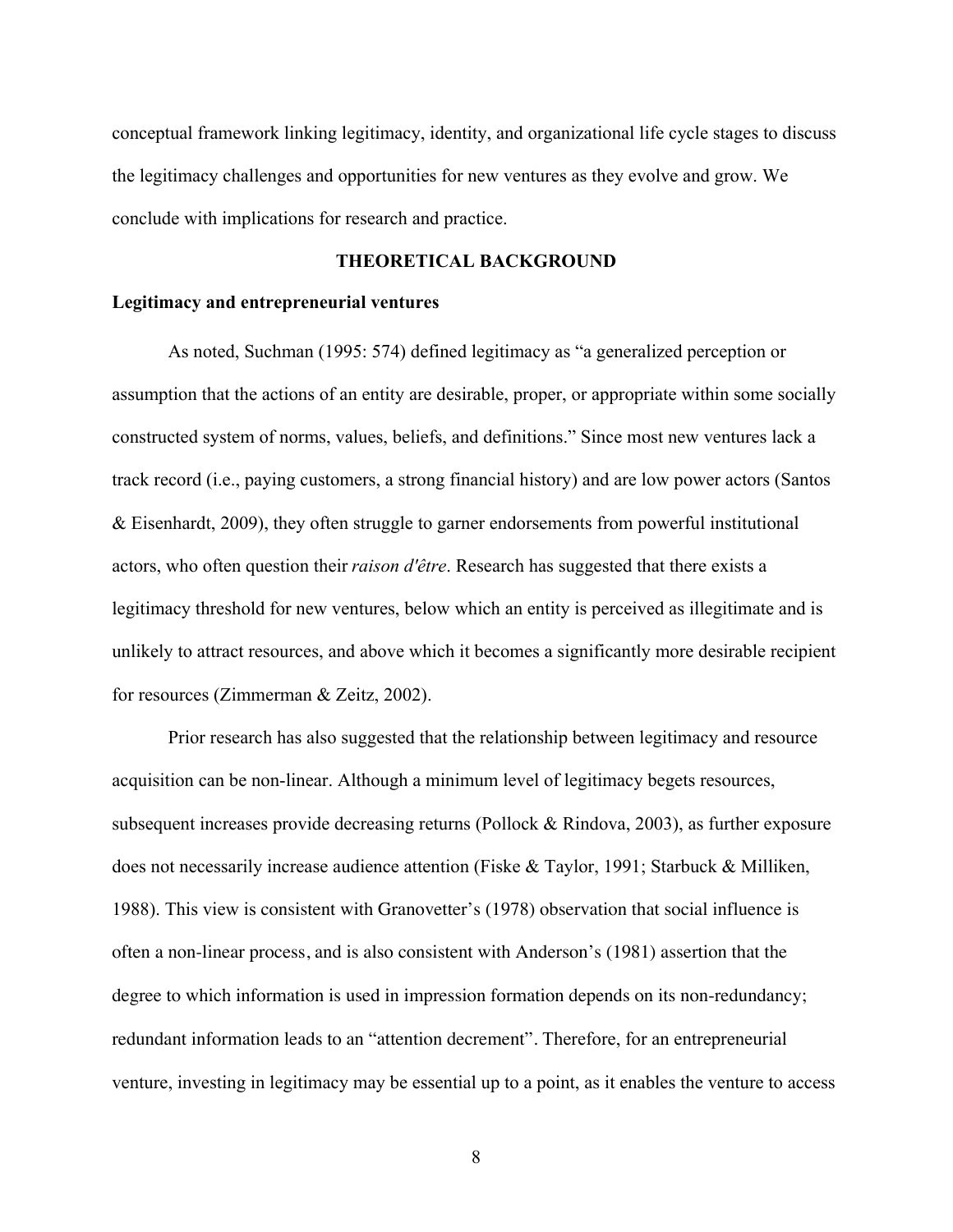much needed resources. Beyond that point, however, further investments in organizational legitimacy do not necessarily yield commensurate benefits.

Researchers also suggest that organizational legitimacy can be lost. In some cases, organizations that are perceived as legitimate may engage in activities that prompt audiences to question whether they remain desirable, proper, or appropriate (Elsbach, 1994; Jonsson et al., 2009). For example, Jonsson and colleagues (2009) described how Skandia AB—a highly legitimate and well-established Swedish Insurance firm—lost its legitimacy when it announced the sale of its asset management business. Elsbach (1994) highlighted how organizations in the California cattle industry lost legitimacy following a television documentary depicting poor animal care in a western cattle ranch, along with the release of studies linking fat from beef consumption to heart diseases. These examples suggest that legitimacy, once achieved, cannot be assumed to always be present and must be managed such that it can be maintained and repaired when necessary (Suchman, 1995).

## **Identity**

An entity's identity is its definition of itself (Corley et al., 2006). Identity serves as a mechanism for self-definition at both an individual and organizational level. At the individual level identity is "a general, if individualized, framework for understanding oneself that is formed and sustained via social interaction" (Gioia, 1998: 19). At the organizational level, identity defines members' collective, shared sense of who they are as an organization (Albert & Whetten, 1985; Corley & Gioia, 2004; Stimpert, Gustafson, & Sarason, 1998; Waldron et al., 2013) – thus answering critical questions of "who we are" and "what we do" (Navis & Glynn, 2011).

An entity's identity is conveyed to an external audience through identity claims (e.g., Ashforth & Mael, 1989; Glynn, 2000; Porac, Wade, & Pollock, 1999). Identity claims are self-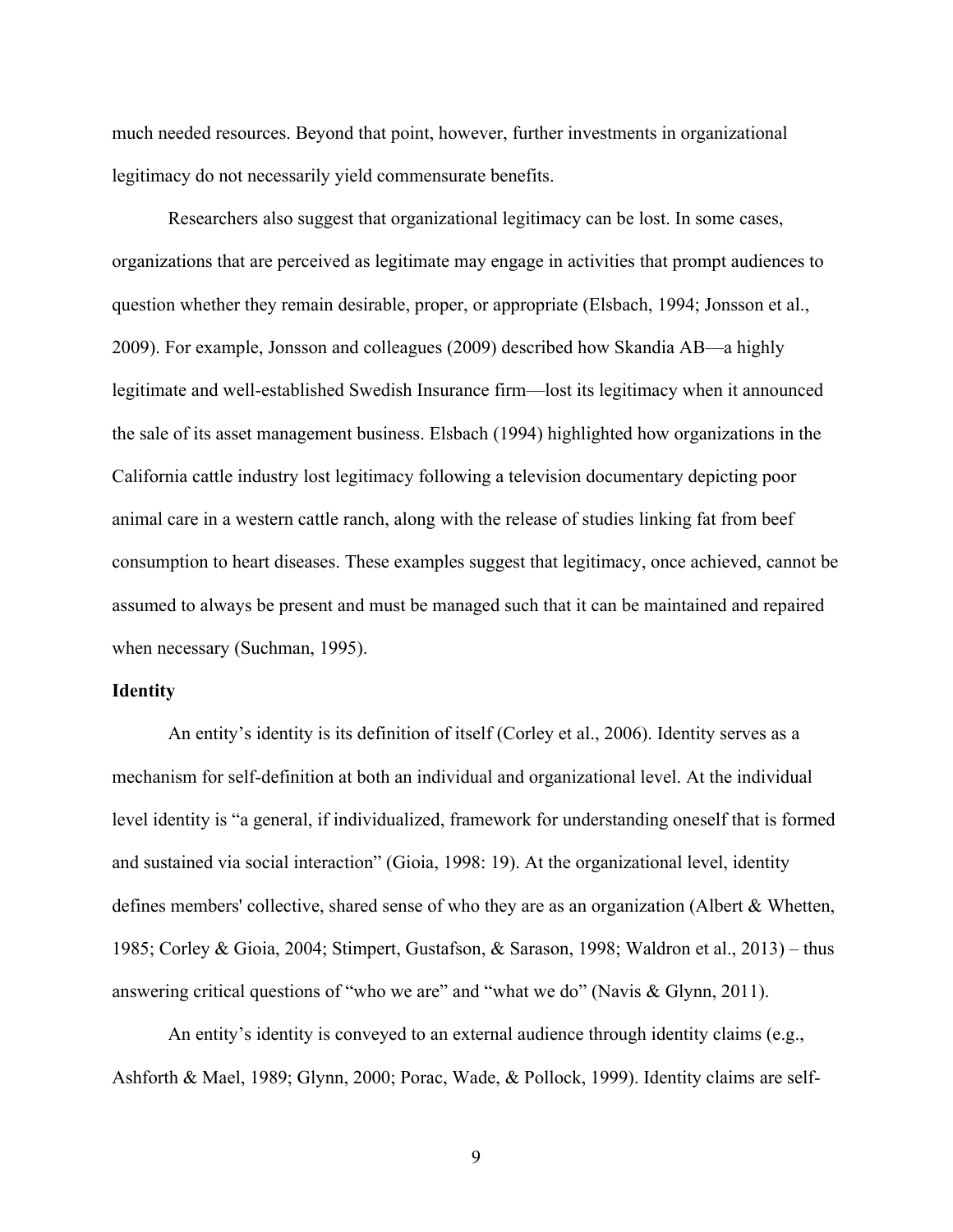referential claims that define the essence of an entity, signaling or specifying its core attributes; they may be tacit or explicit, or taken for granted or more consciously available (Corley & Gioia, 2004). These claims serve as triggers for sensemaking as individuals both within and outside an entity attempt to make sense of that entity (Navis & Glynn, 2011; Waldron et al., 2013; Weber & Glynn, 2006; Weick, 1995). Meaningful identity claims enable individuals to connect with an entity and understand their role and purpose in relation to that entity (Dutton & Dukerich, 1991; Dutton, Dukerich, & Harquail, 1994; Whetten, 2006). Within organizations, identity claims serve as defining and stabilizing mechanisms for individuals.

This becomes particularly important under uncertain and ambiguous conditions, such as those confronting entrepreneurial ventures. For entrepreneurial ventures, identity claims can describe the nature of the market being pursued, the essence of the organization, and the nature of the individuals involved (cf. Dutton et al., 1994). An *entrepreneurial identity* embeds claims related to all three levels of analysis—the founder (individual level), the proposed new venture (organizational level), and the focal institutional sector (market level) (Navis & Glynn, 2011).

Identity claims may serve to distinguish an entrepreneurial venture if it highlights what is novel and different about the endeavor, thereby reinforcing its distinctiveness (Albert & Whetten, 1985). Identity claims may also bond an entrepreneurial endeavor with other similar organizations by purposely invoking familiar conventions and symbols (Navis & Glynn, 2011). In this way, identity claims may serve to establish a collective identity for the firm by claiming membership in a market category or affiliating with an existing institutional structure (Glynn, 2008; Navis & Glynn, 2010, 2011; Wry et al., 2011).<sup>3</sup>

<sup>3</sup> Collective identities operate at a macro-organizational level and, once established, enable internal and external audiences to distinguish between distinct groups and sub-groups of organizations such as industrial versus craft brewers (Carroll & Swaminathan, 2000), classical versus nouvelle cuisine restaurants (Rao, Monin, & Durand,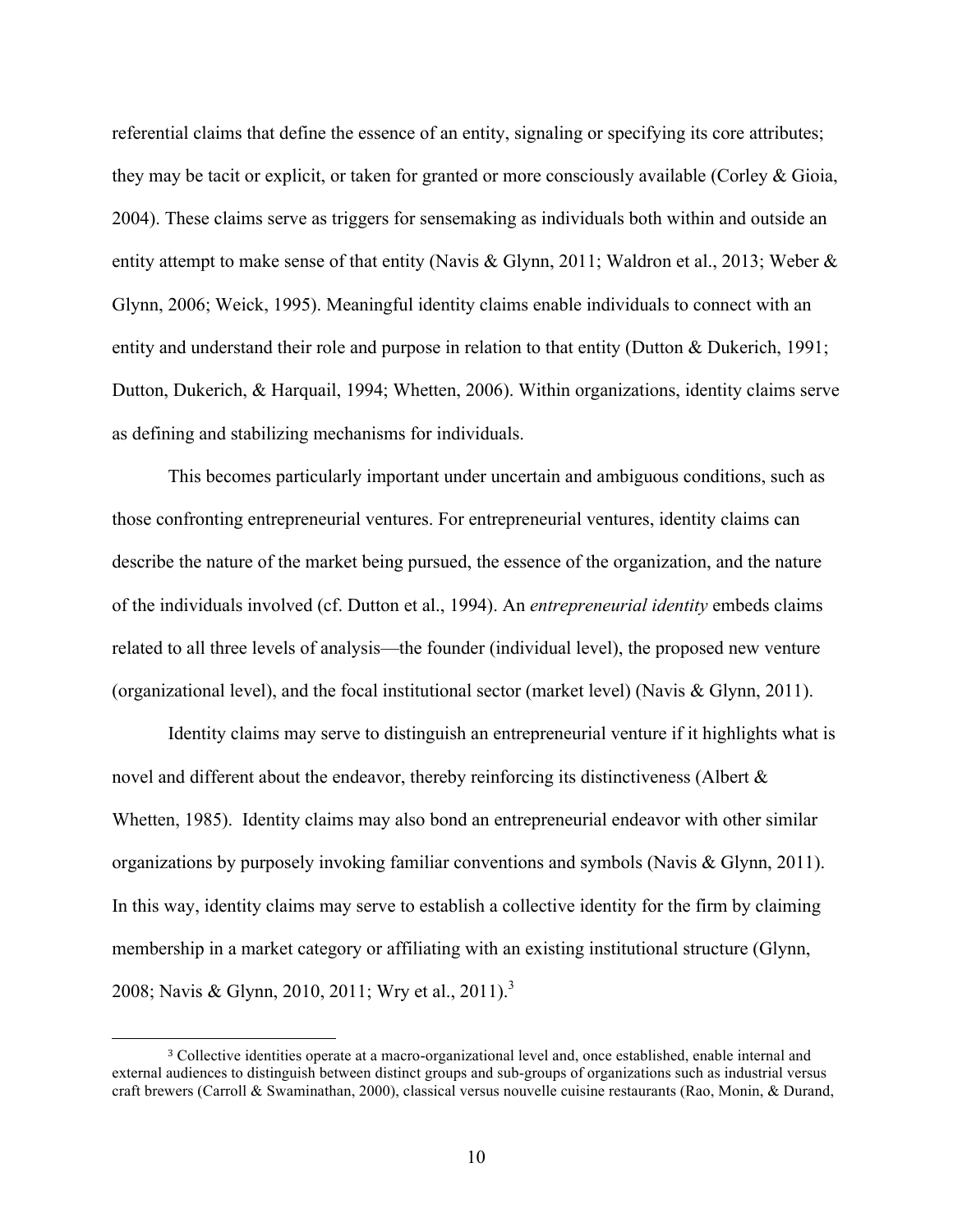As an entrepreneurial venture transforms into an established organization, it may develop multiple identities in multiple contexts with different audiences (Gioia, Schultz, & Corley, 2000). The organizational identity then consists of "constellations of features and labels appropriate for different contexts and interactions" (Gioia et al., 2000). Often the common core features of the organization's identity are retained, yet its identity mutates and adapts to meet the differing demands of multiple contexts and audiences.

In sum, identity claims make an entrepreneurial venture understandable to an external audience, as they typically describe the nature of the opportunity and market being pursued, the essence of what the venture stands for, and the entrepreneur's individual identity. According to Navis & Glynn (2011), identity claims, at various levels, distinguish an entrepreneurial venture from other organizations to promote its distinctiveness, while at the same time, connecting it with similar entities to enhance its legitimacy and understandability in the eyes of an external audience and resource providers.

#### **Organizational life cycles**

The biological metaphor of a life cycle has been central to describing the development and growth of organizations over time. Introduced first by Chandler in 1962, the literature on organizational life cycles suggests that organizations evolve and change in a predictable manner as they grow.<sup>4</sup> This literature conceptualizes organizations in four or five broad developmental stages. Although such stages are given different labels across various research studies, the stages

<sup>&</sup>lt;u> 1989 - Andrea Santa Andrea Andrea Andrea Andrea Andrea Andrea Andrea Andrea Andrea Andrea Andrea Andrea Andr</u> 2003), Boston trustees versus New York money managers (Lounsbury, 2007), and liberal arts colleges versus large research universities (Kraatz & Zajac, 1996). <sup>4</sup> Since Chandler's (1962) introduction of a staged life cycle model of organizational growth, scholars have

conceptually and empirically examined how managerial priorities (Smith, Mitchell, & Summer, 1985), indicators of organizational effectiveness (Quinn & Cameron, 1983), as well as organizational pressures, threats, and opportunities, vary with changes in life cycle stages (Anderson & Zeithaml, 1984; Dodge, Fullerton, & Robbins, 1994; Dodge & Robbins, 1992).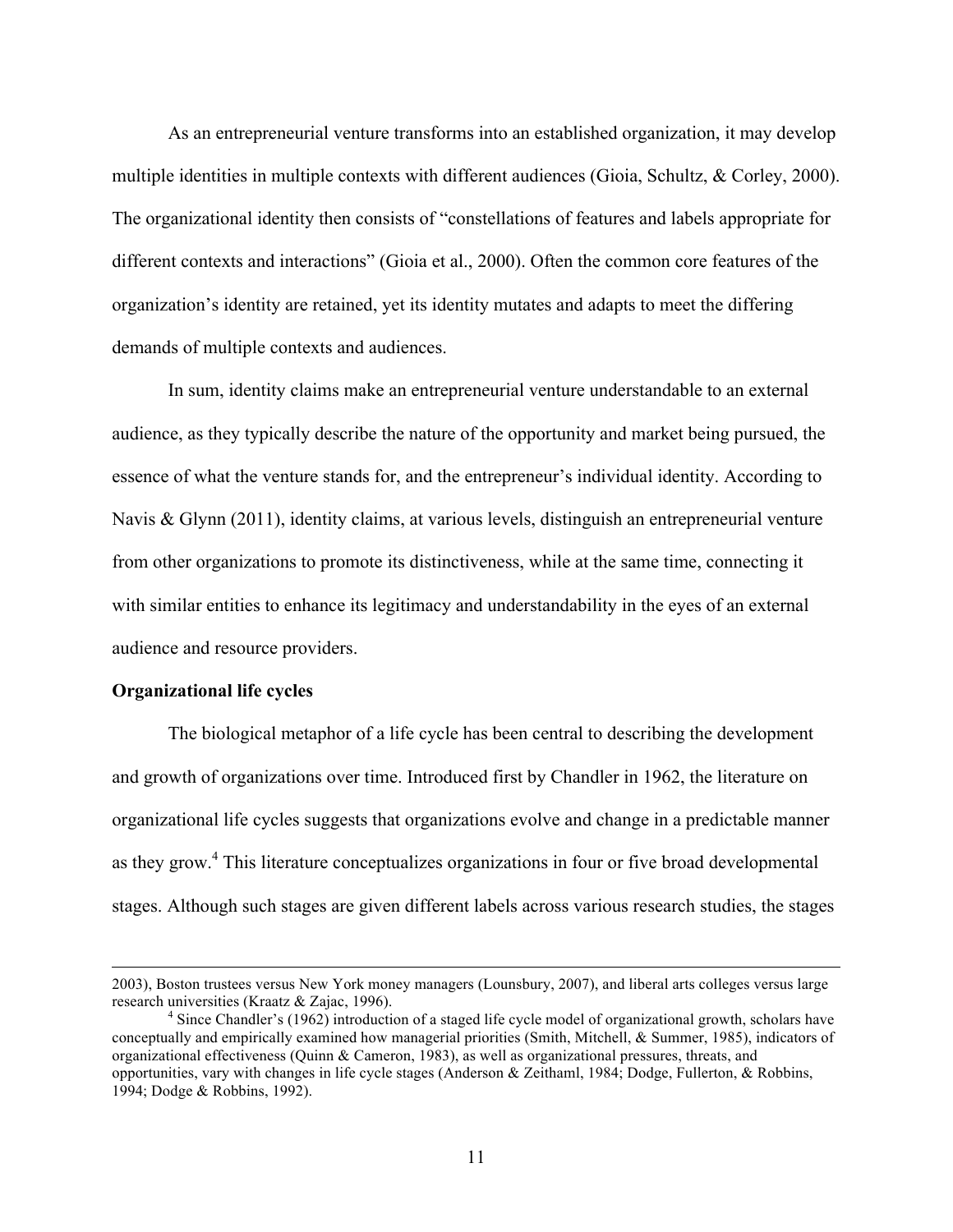described tend to be similar in nature; therefore, the selection of a particular life cycle model is more semantic than substantive. All life cycle models convey similar ideas, yet the context within which different models were developed varies. Recognizing this, we adopt an organizational life cycle model for technology ventures proposed by Kazanjian (1988). Its specificity to technology-based ventures makes it the most relevant to our setting.

Kazanjian (1988) outlined four distinctive stages of technology ventures: conception, commercialization, growth, and stability. Since our primary interest is on legitimacy judgments pertaining to new ventures as opposed to established firms, we focus our theoretical arguments on the first three stages.

Conception, the first stage, is the period in which the people involved in a technology start-up focus on developing the technology underlying the product and creating a working prototype. Organizational structure and formality are nonexistent, as the focus is on proving the technical merits of the invention (Kazanjian, 1988). The conception stage of a technology venture is a critically important element of the entrepreneurship process (Reynolds & Miller, 1992). This is the stage in which a new venture's idea or core insight about a product or service opportunity is first conceived and developed; without this stage, there would be no entrepreneurship. In some instances, some elements of the conception stage may occur before a formal organization is formed (Katz & Gartner, 1988), but without the actions that underlie the conception stage, no organization would ever be formed.<sup>5</sup>

Technology ventures in the conception stage often operate within a university setting or affiliate themselves with a research institution. The identity of the venture may thus be tied to the

<sup>5</sup> The conception stage can last anywhere from one month to 10 years (Reynolds & Miller, 1992), yet for technology ventures, the conception stage tends to be longer than for other types of new ventures because of the complexity and nuance involved in conceptualizing and developing a science- or technology-driven innovation as the basis of the entrepreneurial opportunity.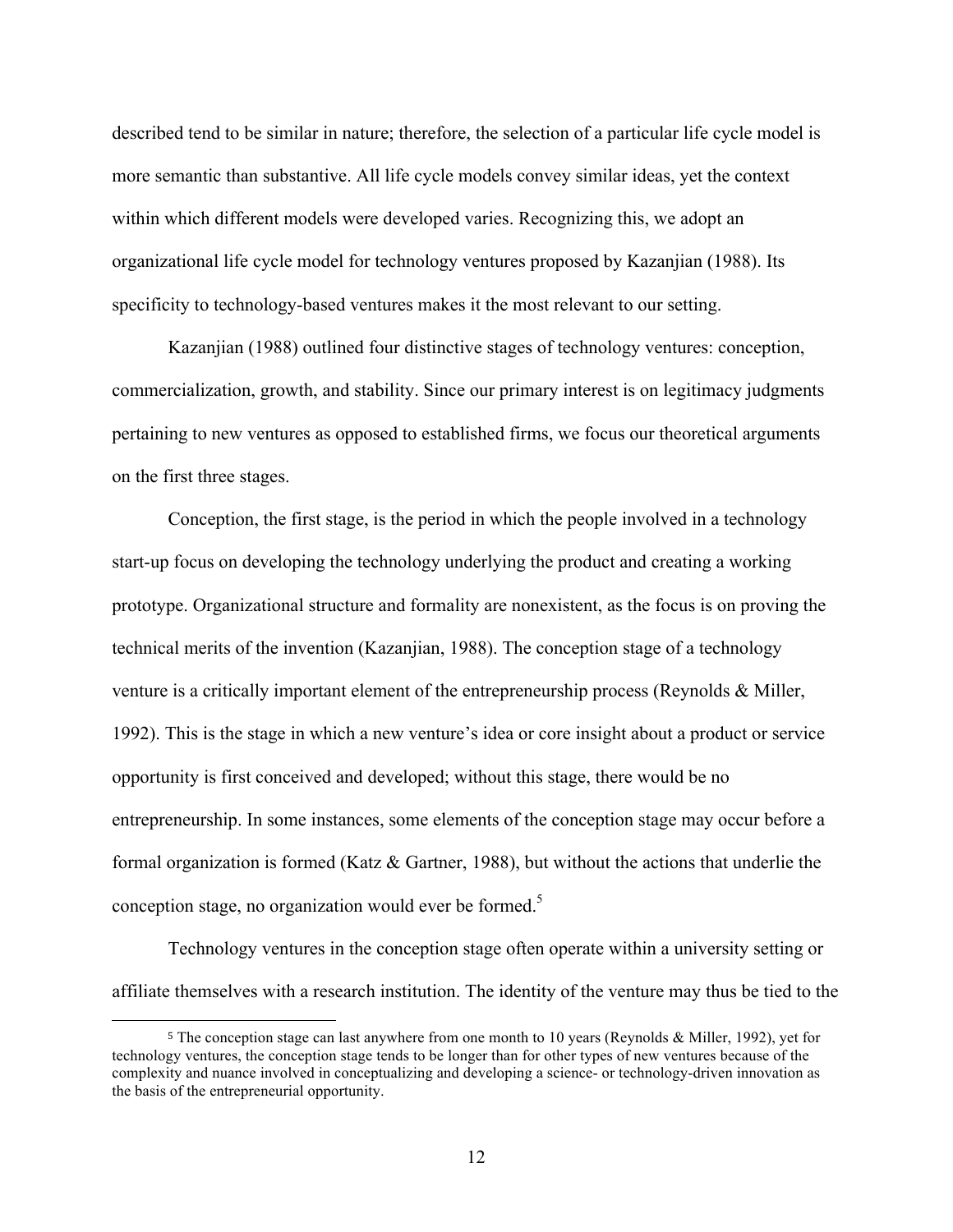university in which it is conceptualized and to the individual identities of the founder(s) who are seeking to advance their research. Here, research is funded by university research budgets or government grants (e.g., the U.S. Small Business Innovation Research [SBIR] program or the Small Business Technology Transfer [STTR] program administered by participating government agencies such as the U.S. Department of Defense, National Science Foundation, etc.).<sup>6</sup>

Commercialization, the second stage, represents the phase when a venture's technology turns into a product or service for a market niche. At this stage, the organization exists (Katz  $\&$ Gartner, 1988) and largely resembles a new product development team found in established organizations (Kazanjian, 1988). Entrepreneurs engage in a process to find a market for a technology and establish product-market fit (Ries, 2011). The focus is on ensuring that the proposed product concept works as designed, and initial product prototypes are refined to meet certain market needs (Blank, 2013; Fisher, 2012; Gaibraith, 1982; Waldron et al., 2013). Specific tasks within the organization are defined, and discrete organizational functions begin to emerge (Kazanjian, 1988). Technology ventures in the commercialization stage of the venture life cycle often move away from university facilities into more commercial facilities, and begin to garner resources from individual angel investors and/or from venture capitalists (VCs).

Growth, the third stage of a venture life cycle, is characterized by a sequence of functionally localized problems, as each function works to build an efficient and effective task system (Kazanjian, 1988). Typically, at this stage, the technical challenges associated with product development have been surmounted and the product has achieved a modicum of market success. Because ventures in this stage of development may require large infusions of capital to

<sup>&</sup>lt;sup>6</sup> The SBIR and the STTR are U.S. Government programs initiated in 1982 and 1992, respectively. The goal of these programs is to facilitate the transfer of technology developed by a research institution through the entrepreneurship of a small business concern. Through FY2009, the SBIR program alone has allocated over 112,500 awards, totaling more than \$26.9 billion, a significant amount of funding by any measure.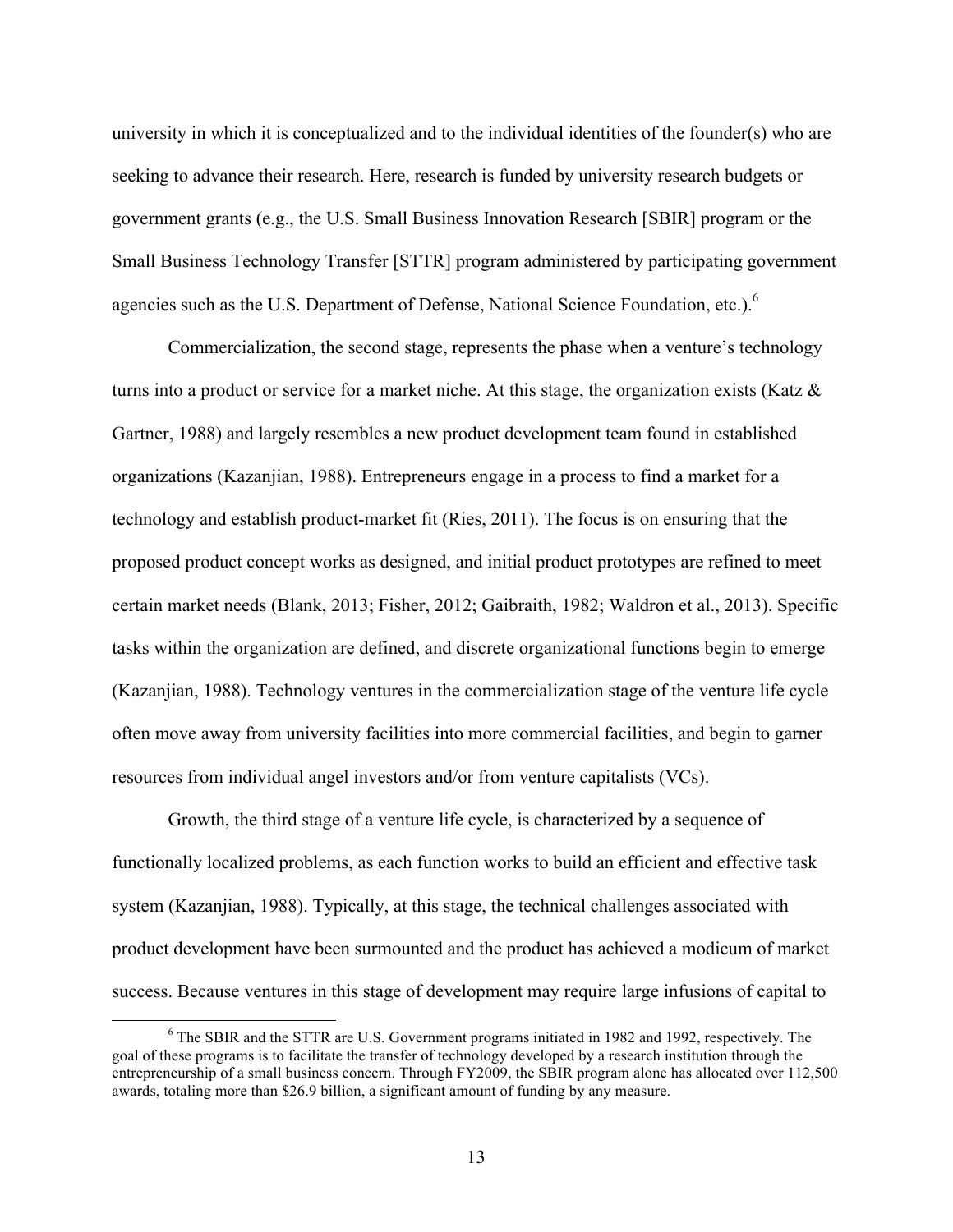expand their operations and fund growth, capital may be sought in the public markets via a listing on a stock exchange (Martens et al., 2007). This stage persists until a venture reaches a growth rate consistent with market growth (i.e., the venture reaches maturity).

Previously, scholars have used the life cycle perspective to study various phenomena over time, such as power in organizations (Mintzberg, 1984), organizational politics (Gray & Ariss, 1985), human resources management (Milliman, Von Glinow, & Nathan, 1991), firm networks (Hite & Hesterly, 2001), and stakeholder theory (Jawahar & McLaughlin, 2001). Following the same tradition, we apply the life cycle perspective to better understand organizational legitimacy and identity challenges over time.

## **THE PROPOSED CONCEPTUAL FRAMEWORK**

The theoretical paradigms discussed above provide a foundation for a conceptual framework for entrepreneurial resource acquisition over time. For a venture to be judged as legitimate, its identity claims must align with the *institutional conventions*—i.e. the norms, values, beliefs, and definitions—of the socially constructed system governing the audience that is making legitimacy judgments. As Navis & Glynn (2011: 485) point out:

[Adhering to] conventions in their identity claims helps entrepreneurs "identify with other actors, values, or symbols that are themselves legitimate" (Ashforth & Gibbs, 1990), thereby enhancing the legitimacy of the entrepreneurial endeavor (e.g., Aldrich & Fiol, 1994; Glynn & Marquis, 2004; Suchman, 1995). Deviation from these conventions, however, or not adapting when such conventions change, can put legitimacy at risk.

Organizational life cycle theory dictates that the needs and challenges faced by a new venture will change over time (Chandler, 1962). Each stage in a venture's life cycle gives rise to new resource needs and different resource acquisition challenges (Quinn & Cameron, 1983; Reese & Aldrich, 1995). With those shifts, new audiences become important as the primary resource providers. The different audiences providing resources to entrepreneurial ventures operate under different socially constructed institutional conventions. Therefore, perceptions of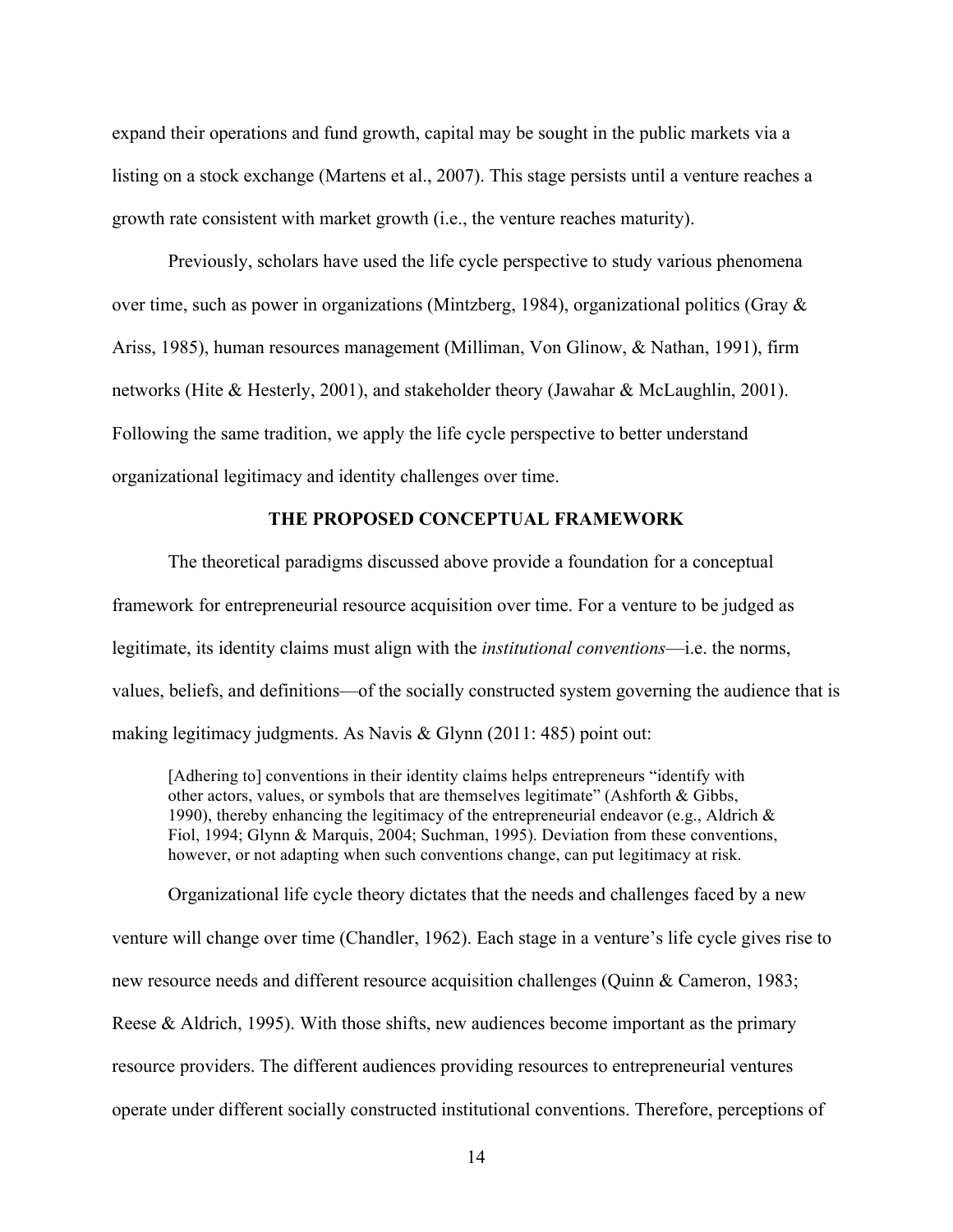venture legitimacy change as a venture develops.

Early resource providers—such as friends and family or administrators of university research grants—generally operate in socially constructed systems characterized by social, "identity-based ties" associated with family relationships or academic activity. However, later resource providers—such as venture capitalists or institutional investors—are characterized by market-based and "calculative ties" (Hite & Hesterly, 2001). Compared with early stage resource providers, later stage providers generally have clear economic goals, definitive investment mandates, better market reach, and a superior ability to help a new venture mitigate growthrelated challenges (Hite & Hesterly, 2001; Woolcock, 1998). Thus, as a venture develops, actors with different motivations and risk-reward profiles are better equipped to provide the resources necessary to support its growth (Berkery, 2007; Hite & Hesterly, 2001).

To demonstrate how the central ideas proposed here manifest, we consider the evolution of a venture founded to exploit a technical breakthrough based on academic research. Such ventures, referred to as "university spin-offs" or "academic entrepreneurship." have been key drivers of innovation in the technology sector. Such firms are often vehicles to commercialize technology invented by a university. They are usually highly innovative, and in contrast to many other types of entrepreneurial ventures, often have strong inventive capacity (Libaers, Hicks, & Porter, 2010). Such ventures have been the focus of prior academic research (e.g., Colyvas & Powell, 2007; Haeussler & Colyvas, 2011; Shane, 2004) and of popular books on entrepreneurship (e.g., Hughes, 2011; Lewis, 1999). Prominent examples of such firms include Google, Genentech, Netscape, Silicon Graphics, and Lycos. Table 1 provides a summary of the different socially constructed systems governing the legitimacy judgments of resource providers to technology ventures founded in a university setting. Next, we elaborate on the content of the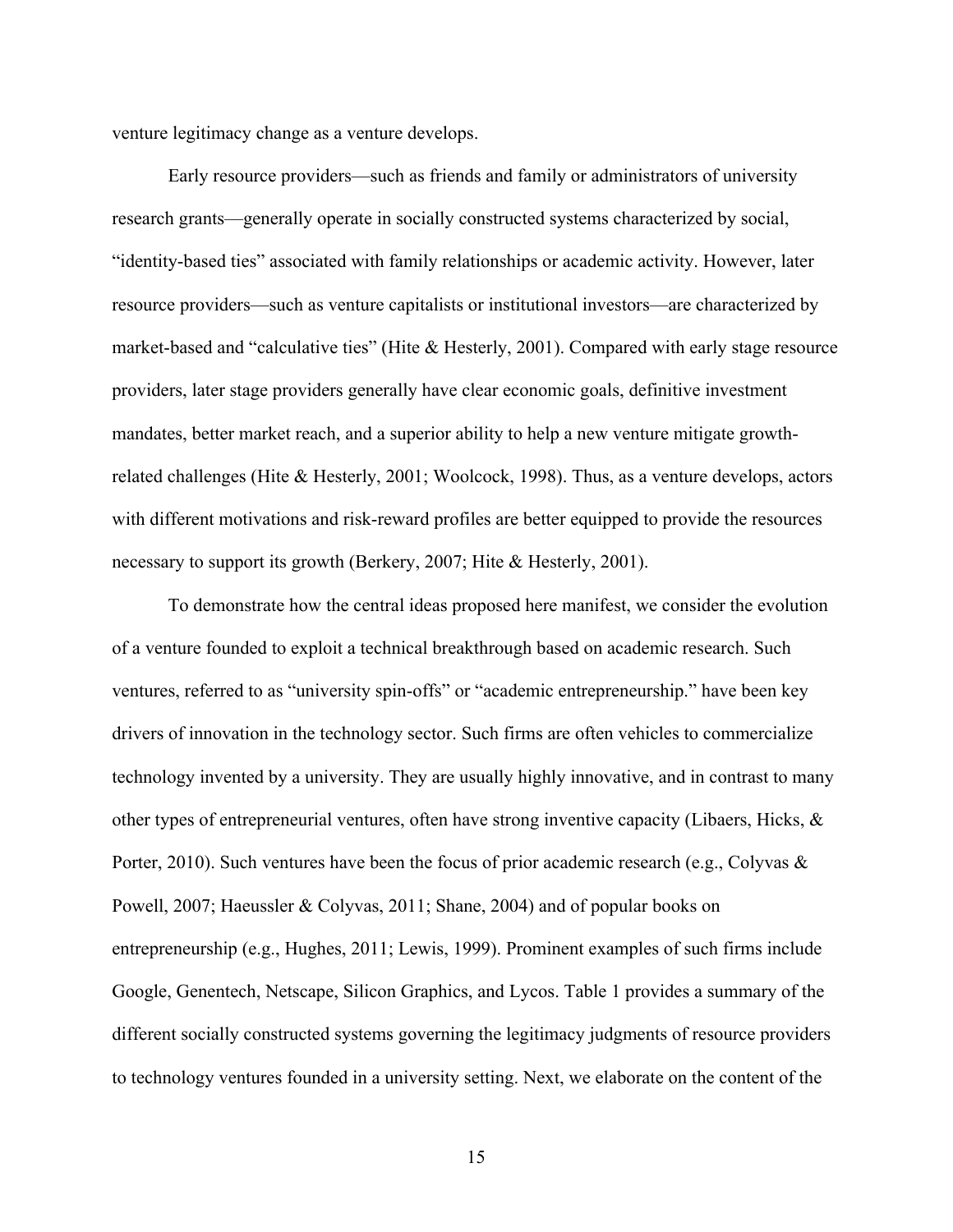columns presented in Table 1 and outline the legitimacy assessment criteria associated with each life cycle stage.

------- Insert Table 1 about here -------

## **Conception stage**

During the conception stage, researchers and entrepreneurial scientists develop or work with emerging technological inventions. A majority of early stage technology ventures leveraging academic research rely on financial grants (e.g., SBIR/STTR funding, and/or university research grants) to establish technical viability (Branscomb & Auerswald, 2002; Elston & Audretsch, 2011). Therefore, the audiences making legitimacy judgments at this stage are often grant administrators and/or university professors, or scientists with domain expertise. Operating within a socially constructed system centered on academic research and scientific advancement, grant administrators and expert evaluators act as gatekeepers for research grants, and are motivated to advance science to benefit society. They are socialized to embrace and extend a "logic of science" (Dunn & Jones, 2010; Sauermann & Stephan, 2013), which emphasizes the pursuit of basic scientific knowledge, the need for research freedom, and open disclosure of findings (Dunn & Jones, 2010; Fini & Lacetera, 2010; Murray, 2010; Perkmann, King, & Pavelin, 2011; Sauermann & Stephan, 2013). Column 1 of Table 1 reflects important institutional conventions of the socially constructed system governing resource providers in the conception stage of a technology venture.

The primary goal of resource providers in the conception stage is to support long-term technological progress that enhances societal welfare with limited regard for immediate commercial applications and market outcomes (Dosi, 1982). Grant administrators employing this motivation, and operating under academic professional norms, emphasize a project's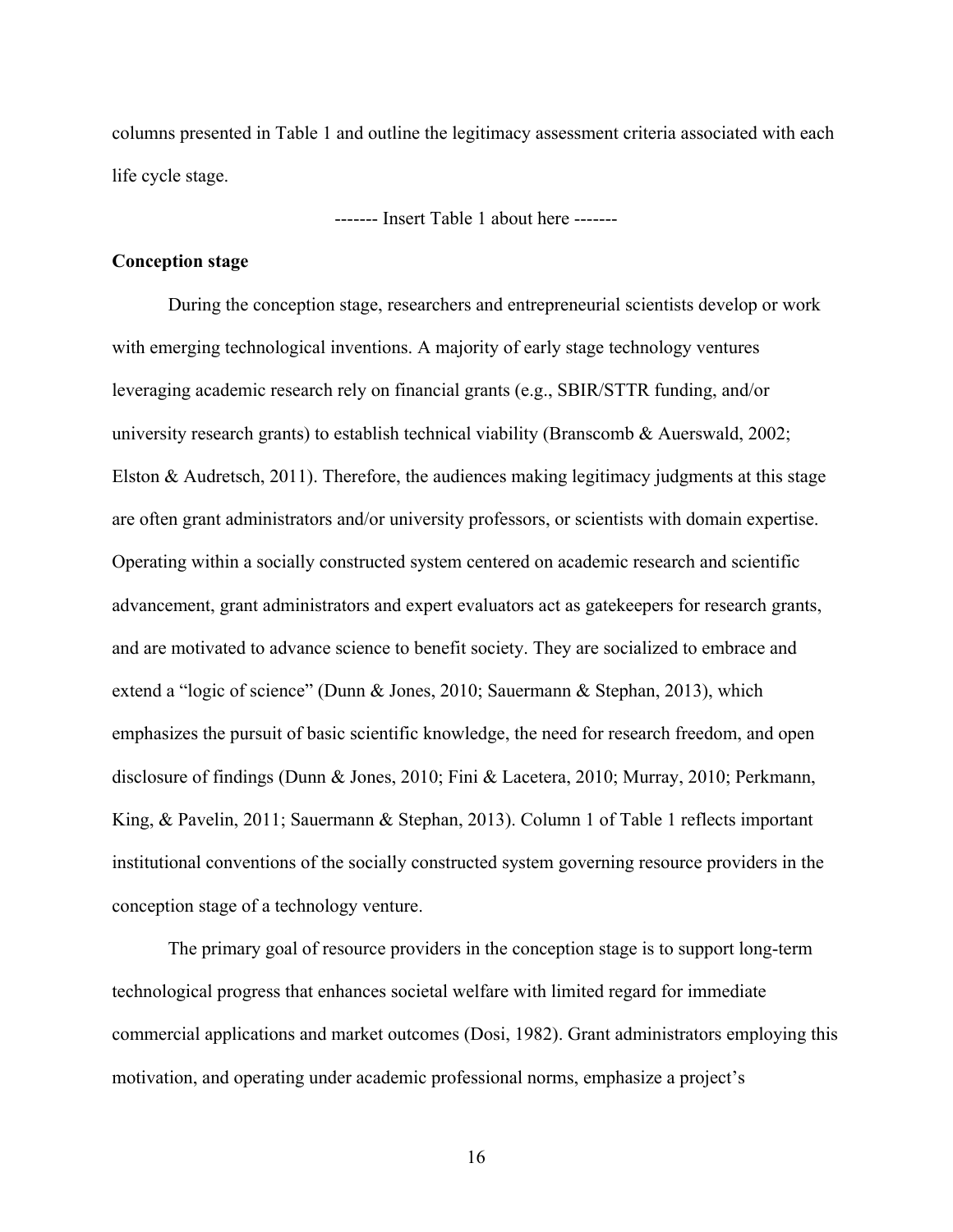"*technological plausibility"*, the technical reputation of team members, the status of their affiliated institution, and compliance with scientific practices as part of their legitimacy assessment. Technological plausibility refers to the perception that the technological challenges associated with the project can be successfully resolved; such an assessment is often based on the project's "scientific relevance and scientific merit" (Maurer & Ebers, 2006: 273), which in turn stems from grasping the current technological paradigm and proposed technical trajectories (Dosi, 1982) needed to achieve desired outcomes.

Uncertainty regarding a venture's quality is the highest during this stage, given that both the technology and the market segments on which the venture will focus, are evolving. Hence, ventures in the conception stage, lacking tangible performance metrics (e.g., financial revenues, cash flows, and market-share) rely most heavily upon symbolic affiliations and adherence to processes that are familiar and understandable to resource providers.7 Accordingly, the team's academic reputation and the status of their affiliated institution act as signals of quality during early stages (Stuart, Hoang, & Hybels, 1999). A team with a history and reputation for scientific integrity, creativity, and breakthroughs provides potential funders with the confidence that technical challenges will be successfully identified and addressed. Affiliation with a high-status institution also signals quality and provides a sense of familiarity that promotes legitimacy.

Compliance with academic norms includes knowledge generation through openness (form and process) and the advancement of societal goals (outcomes). Resource providers embedded in the academic community favor ventures that have the potential for technological breakthroughs or scientific advances that serve the larger public interest. The rationale used for funding a new technological venture may include meeting national security needs, improving the

 <sup>7</sup> We thank an anonymous reviewer for encouraging us to discuss this issue.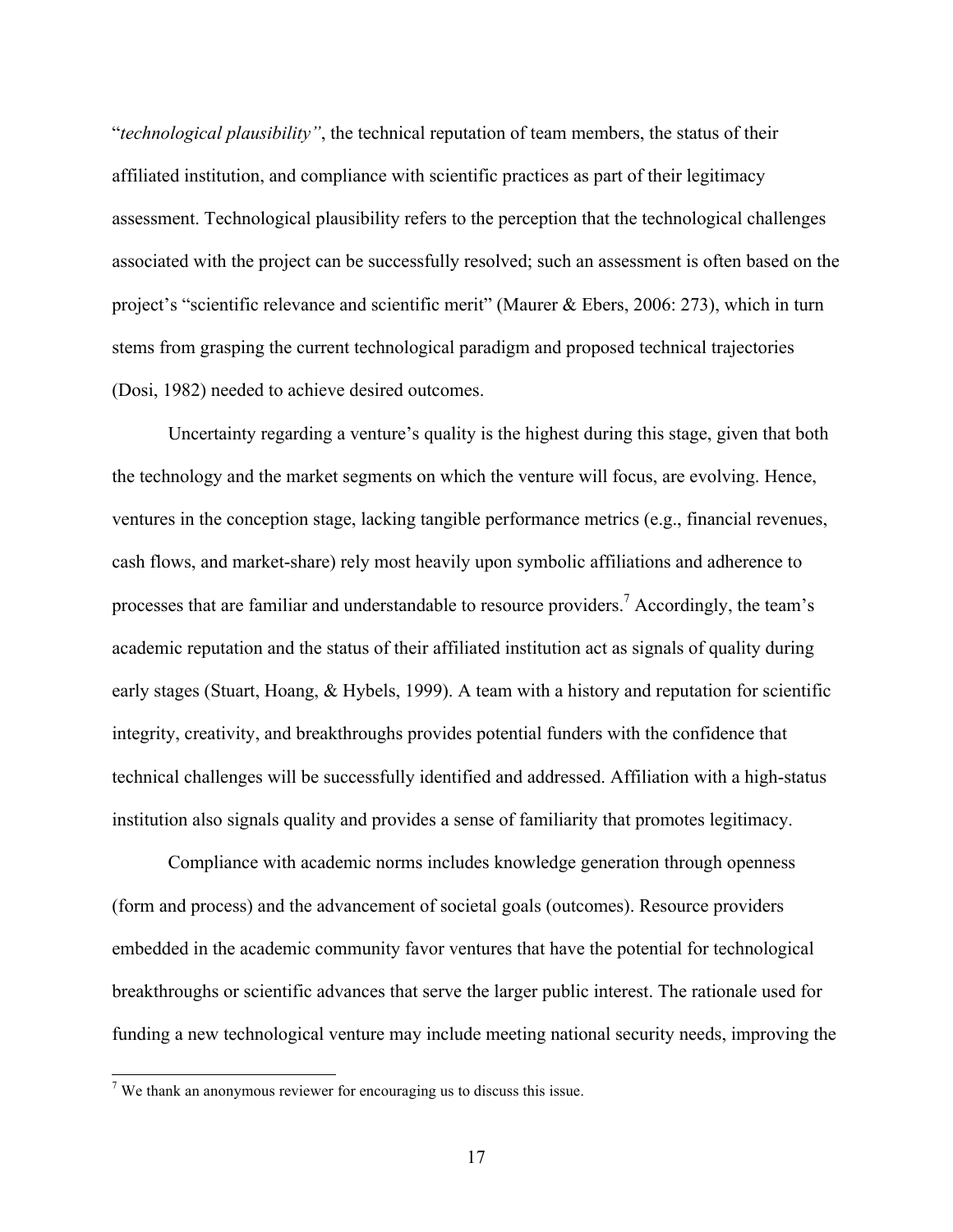environment, or stimulating economic growth through knowledge spillovers or job creation (Branscomb, Morse, & Roberts, 2000; Dosi, 1982). The criteria that grant administrators use to evaluate legitimacy at this stage include an assessment of whether it can create public benefits, as defined by non-excludability and non-rivalry (Olson & Olson, 2009), and conform to academic norms pertaining to citation and scientific disclosure in its grant proposal (Sauermann & Stephan, 2013). The focal legitimacy criteria for ventures at the conception stage are summarized at the bottom of column 1 in Table 1.

## **Commercialization stage**

As a venture develops its technology, critical technical problems are often identified and resolved, thus decreasing the associated technological risks (Kazanjian, 1988). Entrepreneurs then shift their focus to lowering the market risk, which refers to the "uncertainties attributable to competitors and consumer responses and by all the other factors that together determine venture outcomes" (Branscomb et al., 2000: 14).

Typically, government programs such as SBIR grants do not fund technology commercialization proposals at this stage, and instead encourage entrepreneurs to obtain funding from private investors. At this stage, angel investors and venture capitalists (VCs) become attractive funding sources. VCs and angel investors seek significant medium-term (e.g. seven to 10 year time horizons) financial returns from investments exits (e.g. IPO or sale) at some uncertain future point in time. They participate in building ventures and look for opportunities to enhance the value of the firms in which they are invested as they manage their investments. To find good investments, they use market-related criteria. In so doing, they consider proprietary knowledge and resources, the nature of the competition, financial projections, the entrepreneurial reputation of the management team, and the time horizons required for successful market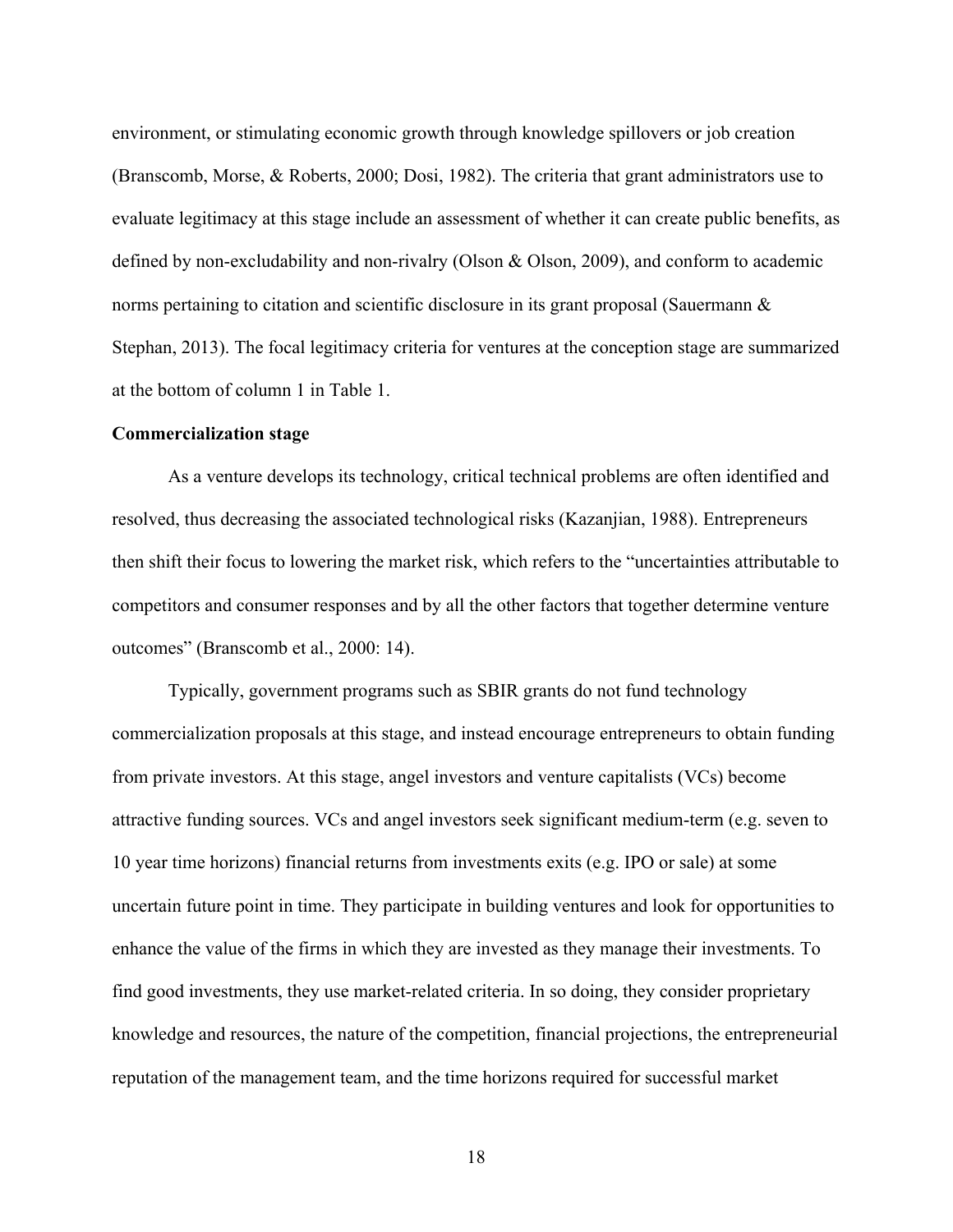commercialization of technology (Berkery, 2007; Hall & Hofer, 1993; MacMillan, Siegel, & Narasimha, 1986).

Within the social system governing VCs and angel investors, norms are dictated by long term self-interest (Thornton, Ocasio, & Lounsbury, 2012). Power and authority stems from equity percentages, which is often linked to representation on the board of directors. The goal is to generate superior economic rents while recognizing the need for patience in realizing such gains, since investments can remain illiquid for a relatively long period (Gompers, 1995). The key dimensions of the socially constructed system governing the legitimacy judgments of VCs and angel investors who contribute resources to technology ventures in the commercialization stage of development are reflected in column 2 of Table 1.

Since angel investors and VCs focus on medium to long-term market opportunities, legitimacy assessments focus primarily on whether, over time, they can reap above-average market returns through their investment in the venture. Though the level of uncertainty regarding the venture's quality in the commercialization stage is lower compared to the conception stage as most of the technological risks have been mitigated, this stage still requires entrepreneurs and investors to bear considerable uncertainty. However, the nature of the symbolic mechanisms used to make legitimacy claims often begin to shift from primary reliance on the founder(s)' human capital and preexisting ties to the venture's own history of accomplishments (Hallen, 2008). Indeed, tangible performance metrics become increasingly relevant in this stage. Hallen and Eisenhardt (2012) describe how entrepreneurs are able to effectively signal legitimacy for raising venture capital by timing the fundraising around demonstrable "proofpoints", which they define as "a positive signal of substantial venture accomplishment of a critical milestone that is confirmed by key external (not internal) actors" (p.46). Proofpoints resolve a critical uncertainty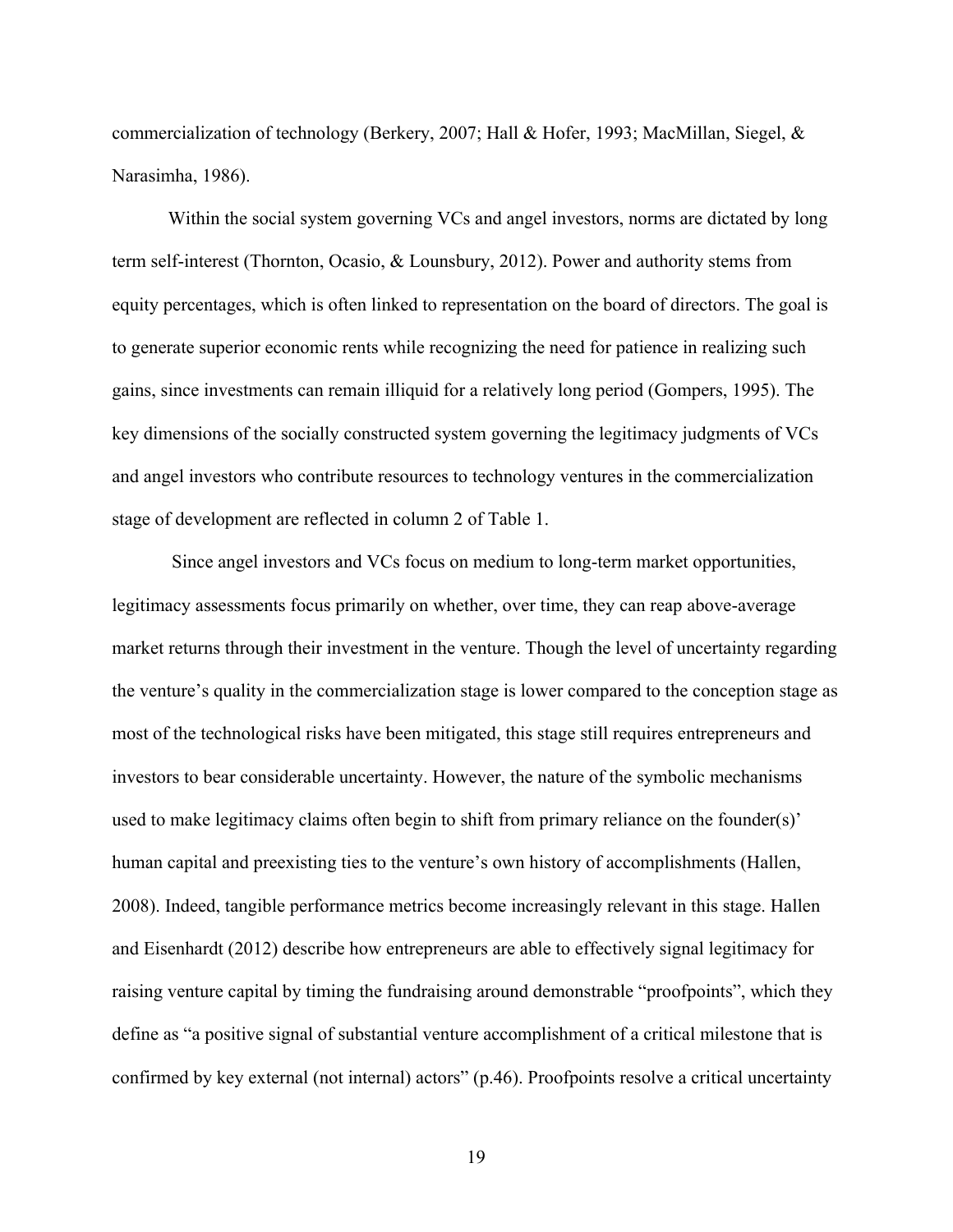by serving as demonstrable evidence of the venture's capabilities; their influence is amplified when the achievement is recent. Legitimacy assessment criteria also include a potentially large and realizable customer base, as this signals the likelihood of generating significant economic value (Bhide, 2000). Thus, an entrepreneur's ability to persuade investors that the team assembled can capture a significant portion of a large identified market determines the venture's accorded legitimacy (Roberts & Barley, 2004). Here, the venture's business model and the financial projections that stem from it, along with its competitive strategy, become salient points for consideration, discussion, and debate (Hsu, 2008).

VCs and angel investors give primacy to protecting intellectual property (IP) and appropriating rents through the creation of private goods (Powell, 1998). IP is regarded as a source of competitive advantage, and the exploitation of private goods is the basis for generating economic rents. VCs and angel investors perceive a technological venture to be more legitimate if it is strategically positioned to protect and exploit its IP (generally via patents). Hence, venture legitimacy assessments hinge on whether the venture has developed private goods that may be protected and exploited for pecuniary benefits, along with an assessment of the team's ability to execute. The key legitimacy criteria for ventures at the commercialization stage are summarized at the bottom of column 2 in Table 1.

## **Growth stage**

A technology venture at the growth stage often requires financial resources to expand its human resource base, cover production costs, and service a growing customer base (Kazanjian, 1988).

Fischer and Pollock (2004: 464) describe the shift from private to public ownership as a "highly significant and nonrepeatable" transformational event in an organizations' life cycle that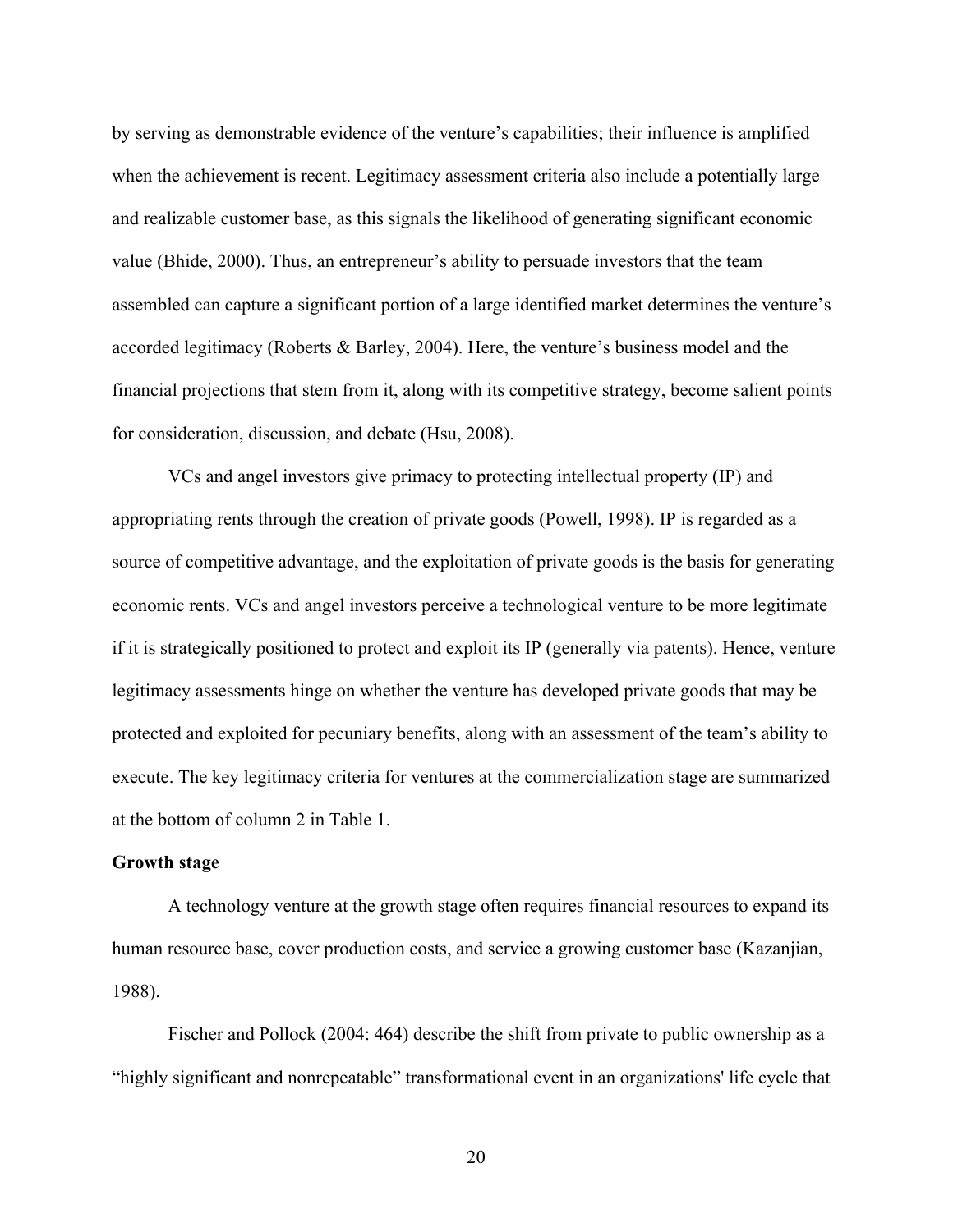inevitably necessitates a modification of its goals, boundaries, and/or activity systems. The risks arising from this event are enough to reset the organization's liabilities of newness clock and reexpose the organization to the risk of failure as it adapts its existing strategies, internal operational and administrative processes, and external ties and relationships to new sets of expectations (see also, Amburgey, Kelly, & Barnett, 1990).

In this stage, ventures seek a broader base of financial resource providers, primarily institutional investors, by preparing an initial public offering  $(IPO)$ .<sup>8</sup> Accordingly, institutional investors that manage portfolios of investments in publically traded companies become the primary audience for a technology venture—at least before the venture's stock is widely available to the general public (once trading officially begins on a trading exchange).<sup>9</sup>

During this stage, technology and market risks are significantly reduced. Hence, legitimacy assessment criteria in this stage shift significantly away from merely symbolic mechanisms (though they still continue to matter, as demonstrated by Chen, Hambrick,  $\&$ Pollock, 2008) towards tangible performance metrics, such as evidence of financial returns using accepted accounting practices (Rajgopal, Venkatachalam, & Kotha, 2003). Institutional investment managers seek short-term financial returns because their performance is measured via increases in portfolio value generated on a quarterly or annual basis. Therefore, they make

<sup>&</sup>lt;sup>8</sup> Another common strategy is to be acquired. An acquisition often involves erasing the identity of the new venture as a standalone entity and hence falls outside the scope of our theoretical analysis. Alternatively, a technology venture may seek to grow organically using internally generated cash flows instead of external capital. In such an instance, growth can be slower than if external funding is accessed. Additionally, the primary audience for the venture will not change as dramatically; therefore, the issues discussed here may not be as prevalent for ventures adopting such a strategy.

<sup>&</sup>lt;sup>9</sup>At least initially, the 'roadshow' that precedes the IPO and the S-1 documents submitted to the SEC are geared toward underwriters (investment banks) and informed investors. Market exchanges (e.g. NASDAQ, NYSE) may also espouse certain institutional conventions that get intertwined with the conventions of investors in determining the norms and criteria by which a venture is judged in the growth stage. To simplify the scenario for the purpose of building theory, we make no attempt to disentangle the institutional conventions of investors and the market exchange where a venture is listed. We thank an anonymous reviewer for bringing this to our attention.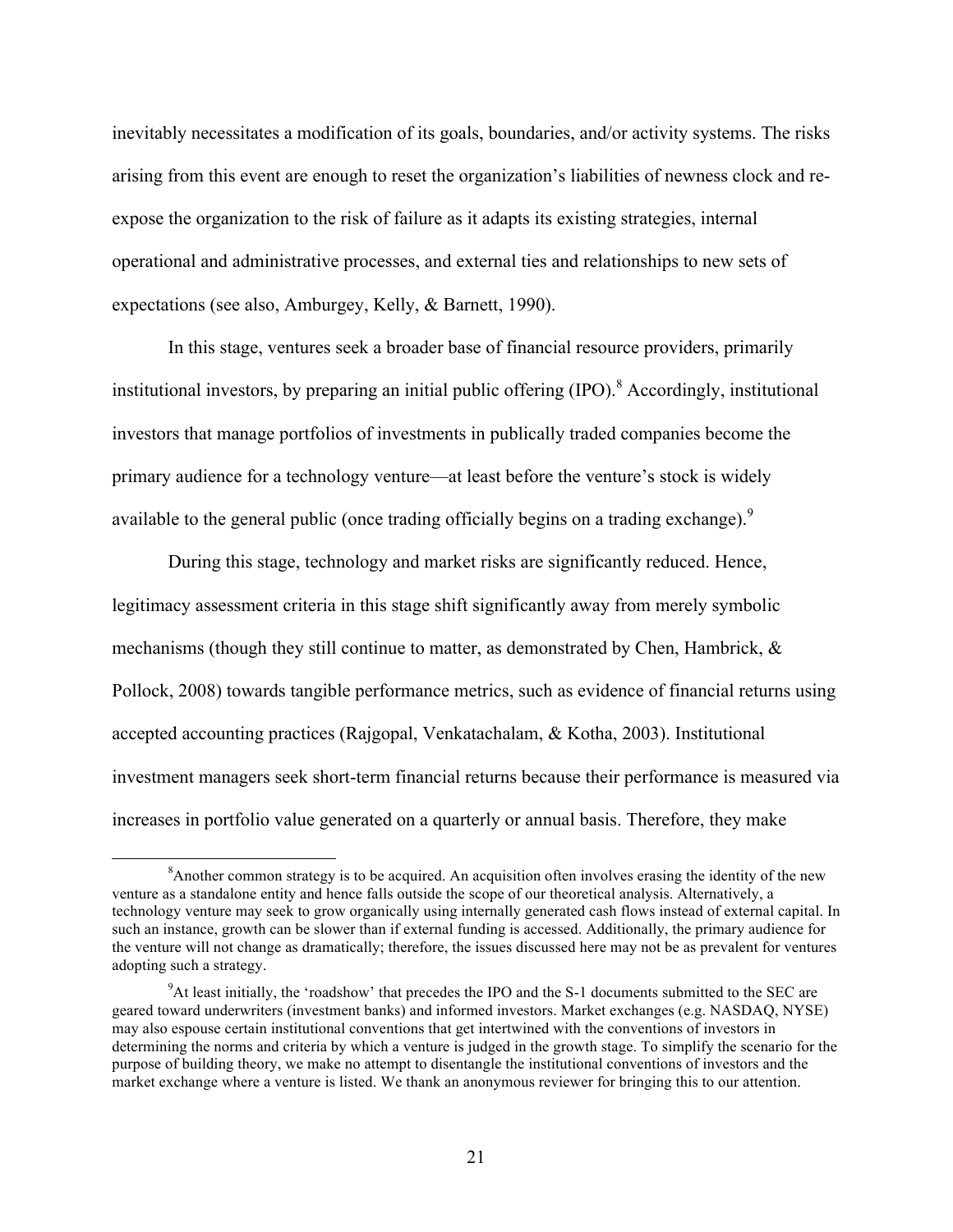resource allocation decisions based on short-term self-interest and risk mitigation approaches. The information reported in S-1 documents, including measures of past performance and the financial and market forecasts for a firm, is central in institutional investors' assessments (Loughran & McDonald, 2013; Martens et al., 2007). The key dimensions of the social system governing institutional investors are reflected in column 3 of Table 1.

Firms seeking funds in the public markets are required by the Securities and Exchange Commission (SEC) to make public their financial accomplishments, management's discussion of their competitive environment, and risks associated with the venture (Loughran & McDonald, 2013). The legitimacy assessment criteria of a venture during this stage centers on past and anticipated future financial performance, communicated primarily via S-1 documents.

Once public, the entity is managed by a board of directors who are, in turn legally required to follow SEC rules and regulations. As a public entity, a venture's legitimacy is evaluated by its ability to balance the interests of diverse stakeholders, including employees, suppliers, customers, investors, and society as a whole (Jawahar & McLaughlin, 2001). A corporation's continuing success depends upon management's ability to create and satisfy the demands of multiple stakeholder groups (Freeman, 2010). As Clarkson (1995: 112) argues, "the economic and social purpose of the corporation is to create and distribute increased wealth and value to all its primary stakeholder groups." Similarly, Jones and Wicks (1999: 207) state that "the interests of *all* (legitimate) stakeholders have intrinsic value." Thus, if a firm neglects or disregards a stakeholder group, it risks losing their normative approval, and as a result its legitimacy can be called into question. The focal legitimacy criteria needed are summarized at the bottom of column 3 of Table 1.

The discussion so far provides the foundation to predict and explain systematic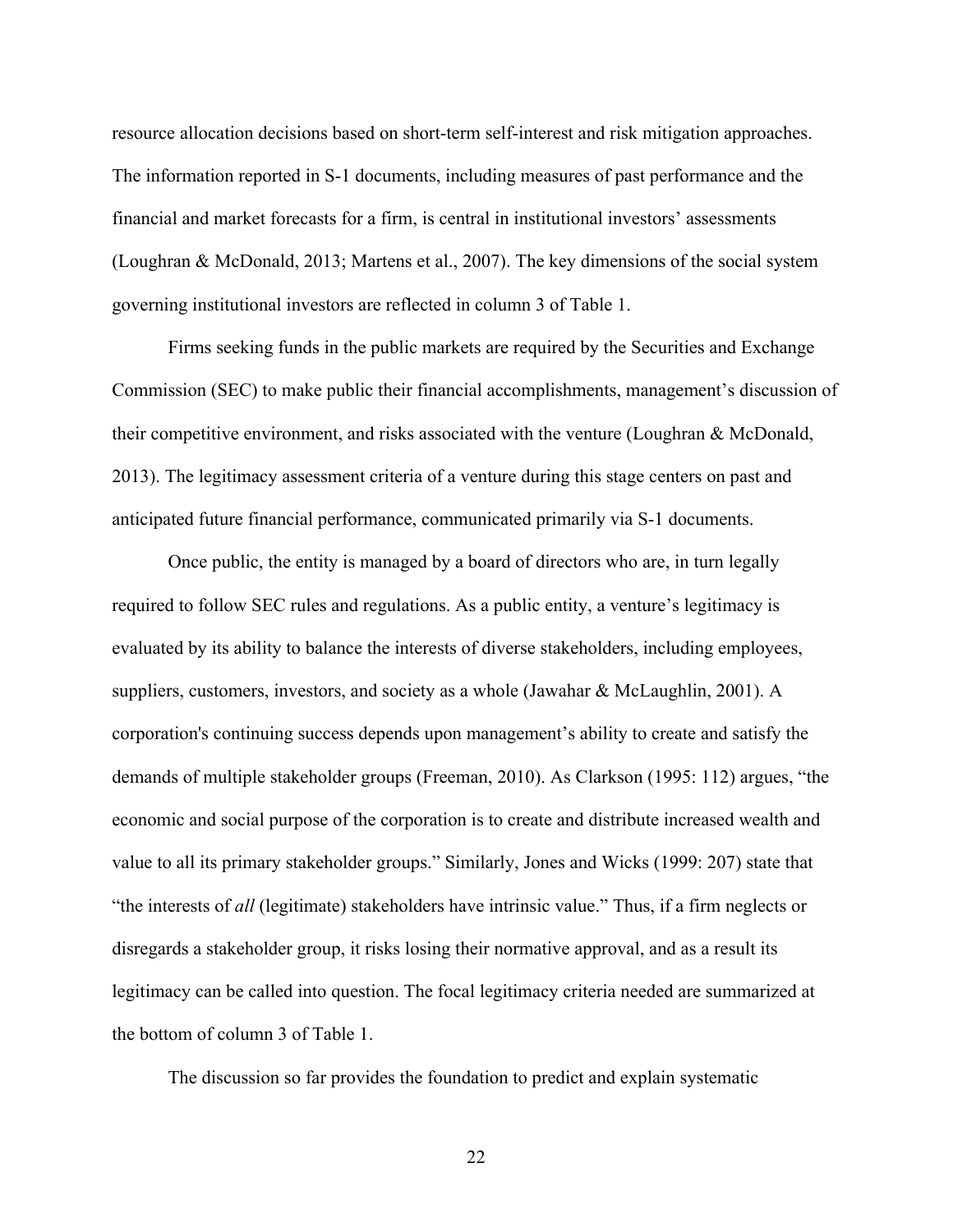organizational legitimacy challenges for growing ventures over time.

## **IMPLICATIONS OF CHANGING LEGITIMACY CRITERIA**

Here we build on the analysis provided above to yield novel conceptual insights central to managing legitimacy in new ventures. The principal insight derived from our analysis is the notion that new ventures face multiple legitimacy thresholds through the course of their life cycle. We then identify three key factors that can inhibit or enable entrepreneurs' efforts to cross those thresholds: (1) institutional pluralism, (2) venture-identity embeddedness, and (3) legitimacy buffering.

#### **Multiple legitimacy thresholds**

Zimmerman and Zeitz (2002) have proposed that there exists a "legitimacy threshold" which marks a critical milestone in a venture's chances of survival and sustenance. At levels below this threshold, ventures face an existential threat arising from the lack of legitimacy. However, once the threshold is crossed, legitimacy and the concomitant flow of resources significantly increase a venture's ability to survive. The notion of a threshold represents attaining legitimacy as a single, fixed, and stable point that is independent of the venture's stage of development. It portrays the legitimacy challenge to be noteworthy primarily during a venture's early stage. Figure 1a shows a graphical representation of this view.

------- Insert Figures 1a & 1b about here -------

We suggest that a more nuanced and complete understanding of the legitimacy threshold can emerge when the heterogeneity in the audiences making legitimacy judgments is recognized. Since such audiences change systematically over time, and different audiences have different institutional conventions, the criteria used to assess venture legitimacy should also change systematically. Therefore, ventures face multiple legitimacy thresholds as new criteria are used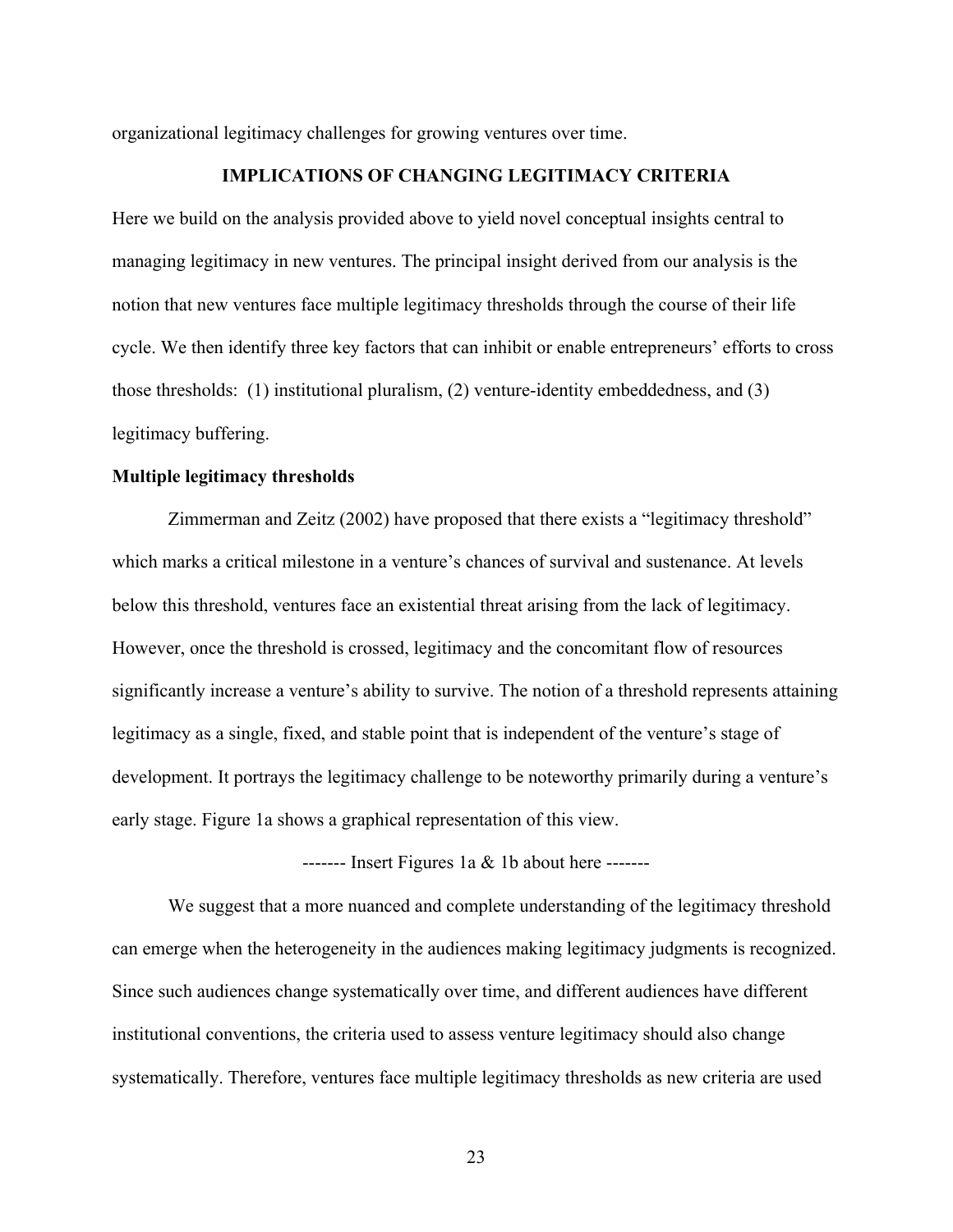to evaluate them.

A significant factor influencing whether an audience judges an entity to be legitimate or not is the audience's *expectation* for what that entity should look like (Ridgeway & Berger, 1986). The expectations placed on a venture become increasingly complex and challenging as it becomes established. Since audiences often compare a venture against a cohort of similar organizations in the same life cycle stage, over time, it is evaluated against more developed, mature, and established organizations (Boeker & Wiltbank, 2005; Slevin & Covin, 1997). Therefore, the criteria for legitimacy not only differ compared to ventures in the earlier stages of development, but the criteria may also become more stringent as the venture evolves and grows. Such expectations put pressure on firms to adapt and change to effectively compete for the resources provided by external audiences.

Vohora, Wright, and Locket (2004) describe shifts in expectations for firms that move from the conceptualization stage in a university setting to the commercialization stage in which VCs evaluate them with the prospect of providing resources. As one of the VC informants in the Vohora et al. study reported, "…the fundamental problem is that what universities have is not what VCs want to receive. Universities have lots of well-developed technologies but with little proof of concept, no proof of market, and no commercial management. In general there isn't the commercial expertise or resources within universities to overcome these deficiencies and develop an opportunity that is fundable" (p. 156).

These sentiments are also echoed in Fischer and Pollock's (2004: p.464) description of the differing expectations placed on firms as they transition from private to public companies. These authors (p. 464) note that when firms transform into public entities they require more formal governance procedures, encounter different reporting requirements of the Securities and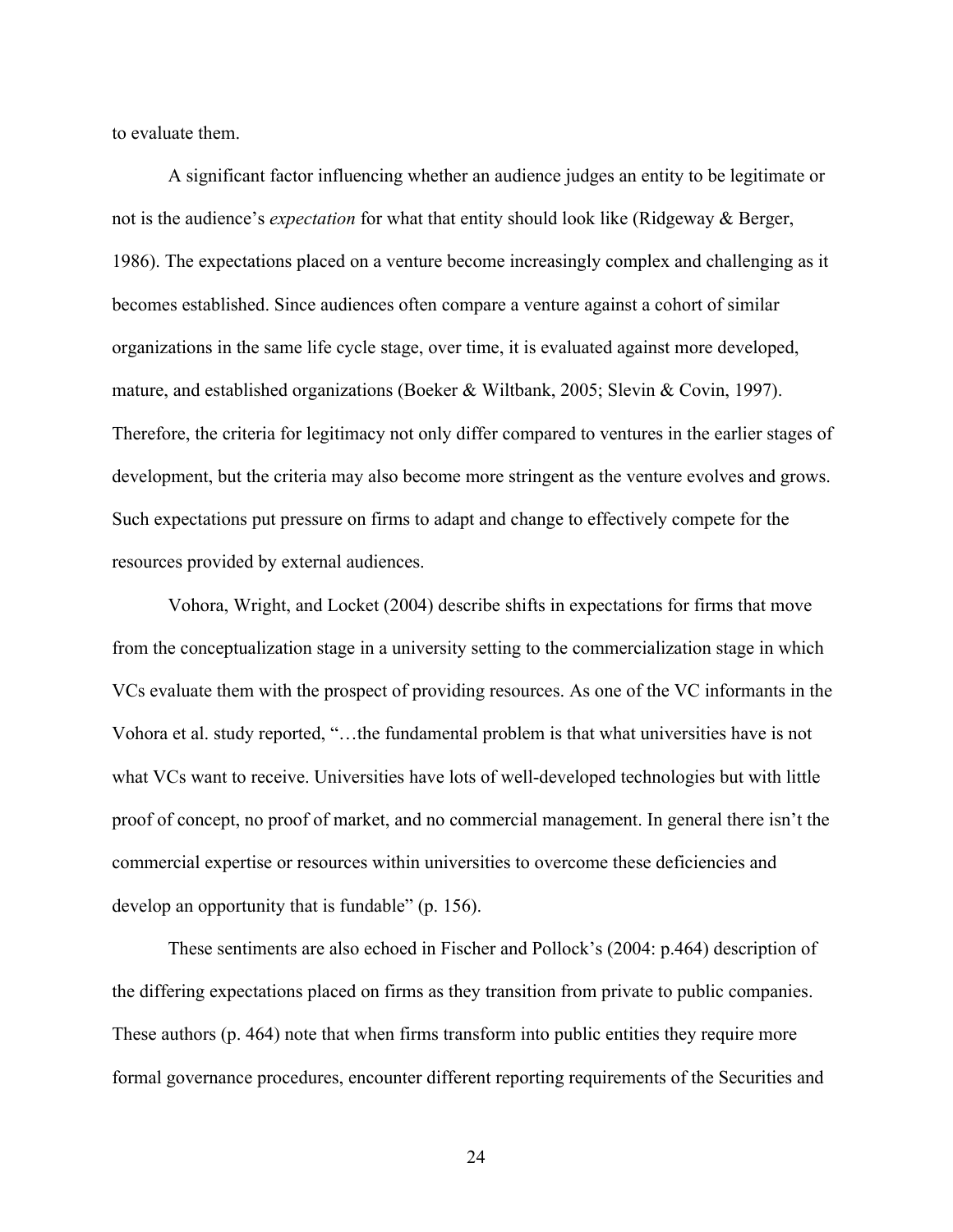Exchange Commission, and are faced with increasing demands from investors for short-term performance, and less tolerance of negative press and performance volatility. Additionally, newly public firms face scrutiny from an even more diverse array of stakeholder groups with differing demands that, at times, can be conflicting. These divergent (and at times increasing) expectations from multiple audiences are important drivers that cause a venture's identity to become increasingly complex over time, eventually consisting of "constellations of features and labels appropriate for different contexts and interactions" as it grows into a mature organization (Gioia et al., 2000).

We argue that the varying expectations from different audiences evaluating a venture over its life translate into multiple legitimacy thresholds for that venture. Figure 1b illustrates our proposed model of multiple legitimacy thresholds over successive stages of a venture's life cycle.

An example demonstrating the existence of multiple legitimacy thresholds comes from the case of Monitor110, a company focused on providing data- and information-gathering services. The venture received early acclaim but failed to secure continued funding for its operations and was forced to shut its doors in July 2008 (Kafka, 2008). Following the demise of Monitor110, Roger Ehrenberg, a co-founder of the company, highlighted how audience expectations for the company seemed to change as the venture grew. On his blog (Ehrenberg, 2008), he reflected that within the venture they initially described their product development philosophy as "release early/release often." However, they became "scared of looking like idiots in front of major Wall Street and hedge fund clients," who they perceived to have different expectations for the company as it grew. The venture was featured on the front page of the *Financial Times,* which "raised the level of expectations so high that it made us reluctant to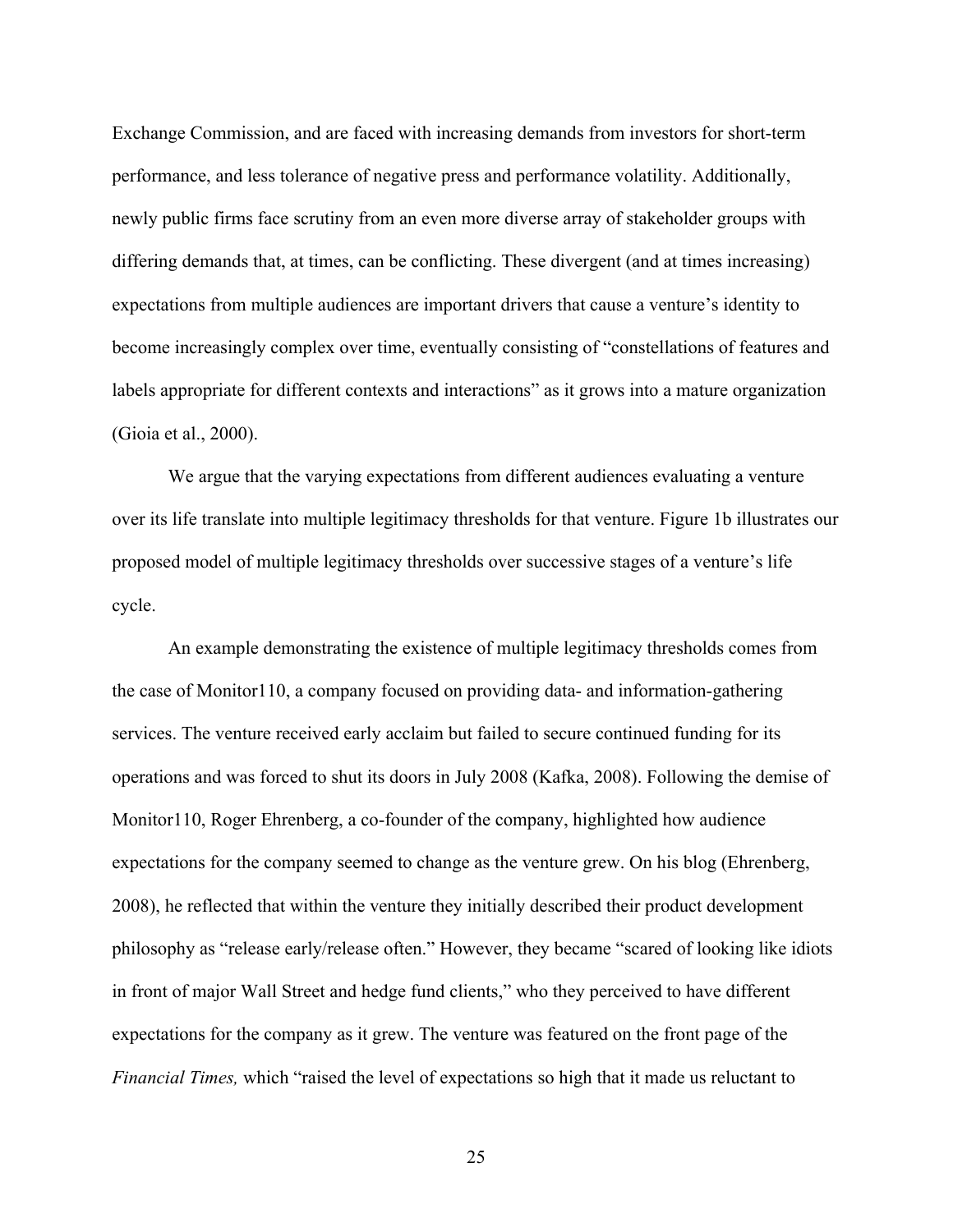release anything that wasn't earth-shattering." Monitor110 therefore delayed the release of new products and in so doing, "we lost our intimacy with the customer… falling into the classic trap of pursuing a 'science project*,'* not building a commercially salable product," says Ehrenberg.

This example illustrates that, despite attaining legitimacy in the conception and commercialization stage, Monitor110 faltered in the growth stage as the organization was distracted and confused by the changing expectations from its new audience (the analysts from Wall Street firms). This caused it to lose sight of its customer's needs and to adopt strategies that eventually caused it to fail.

The above discussion illustrates how the perception of increased audience expectations and inability to deliver on those expectations can be a major contributing factor to a venture's demise. Thus, we conclude that a growing venture must meet multiple legitimacy thresholds established by different organizational audiences, each of which place increasing expectations and demands on the venture. Next, we identify three key insights that impact entrepreneurs' efforts to cross those thresholds.

#### **Institutional pluralism**

We have previously argued that, over its life cycle, a venture often needs to successfully satisfy multiple, unrelated resource providers to successfully evolve and grow (Bhide, 2000; Lewis & Churchill, 1983). To meet the evolving expectations of different resource providers, the entrepreneurial identity of the venture must appeal to the demands of differing audiences. However, changing an organization's identity is a drawn out, challenging, and complex process (Brown & Starkey, 2000; Gioia & Thomas, 1996; Nag et al., 2007). Therefore, for a period of time, as a venture makes its transition from appealing to one type of audience in one socially constructed system of values, beliefs, and norms to the next, it will be subject to *institutional*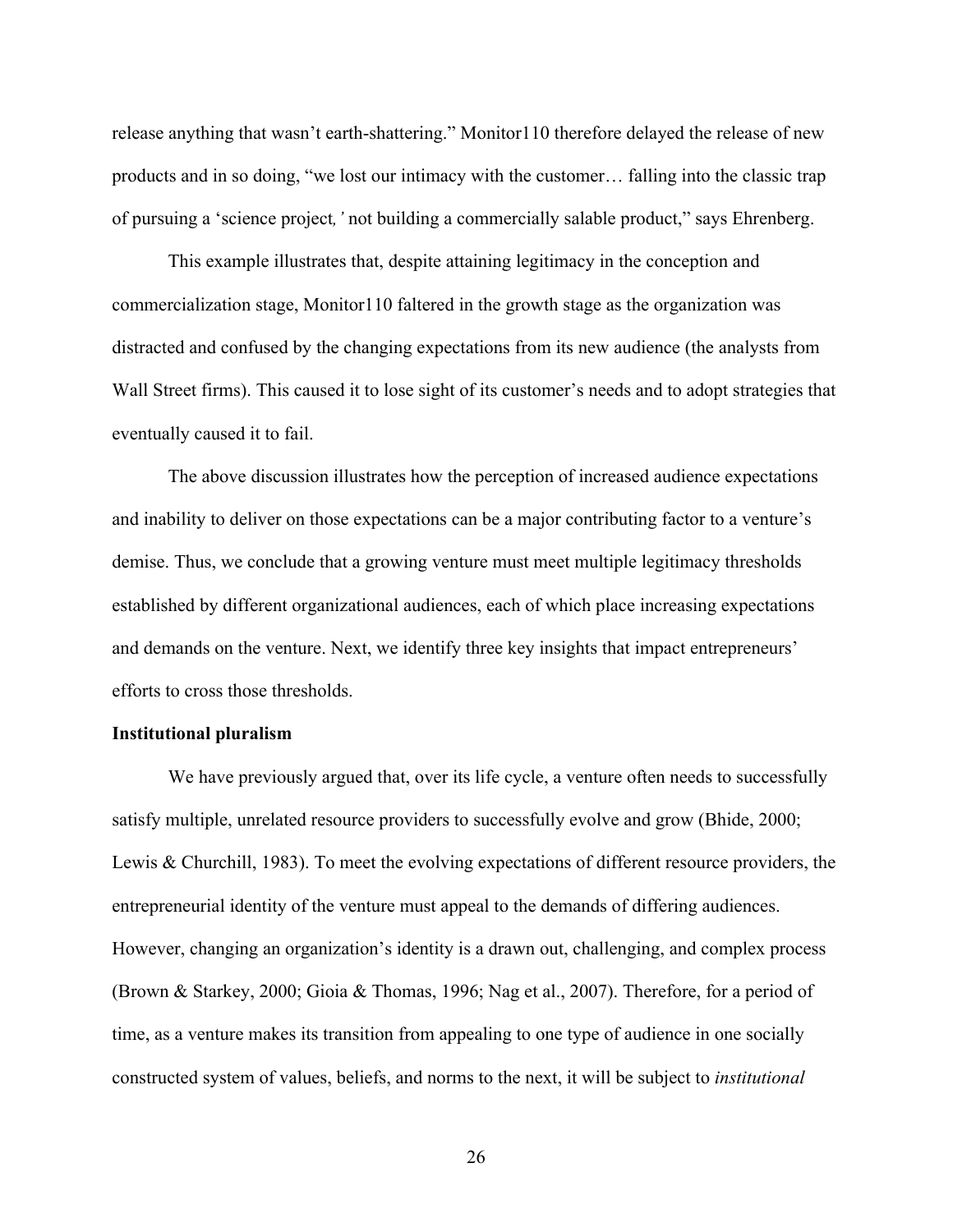*pluralism*: "Institutional pluralism is the situation faced by an organization that operates within multiple institutional spheres. If institutions are broadly understood as 'the rules of the game' that direct and circumscribe organizational behavior, then the organization confronting institutional pluralism plays in two or more games at the same time" (Kraatz & Block, 2008). Confronting and managing institutional pluralism may create significant challenges for entrepreneurs as their ventures traverse multiple legitimacy thresholds.

Institutional pluralism in growing ventures results from the persistent influence of vestigial institutional conventions from the previous life cycle stage on the identity of a venture, and the gradual adoption of institutional conventions salient to the new stage. This can lead to a venture portraying disparate identity claims in different parts of its operating environment so as to meet the demands of different (old and new) audience expectations (Kraatz & Block, 2008). Accordingly, ventures may grapple with having to portray different organizational narratives (Lounsbury & Glynn, 2001) and management practices (Zott & Huy, 2007) in an attempt to satisfy the pluralistic demands of multiple audiences. Figure 1b illustrates how a venture transitions from one stage to the next, and depicts the potential for institutional pluralism that may arise during such transitions.

Operating under conditions of institutional pluralism in periods of transition from one venture life cycle stage to the next may be challenging and problematic for new ventures for three reasons. First, institutional pluralism makes it difficult for the individuals within a venture to definitively and unambiguously answer the identity-related questions of "who we are" and "what we do" (Navis & Glynn, 2011). For example, Ravasi and Schultz (2006) describe how the radio manufacturer, B&O, was induced by competitive threats and environmental changes unfolding over its life cycle to re-examine its identity and reevaluate beliefs about what was core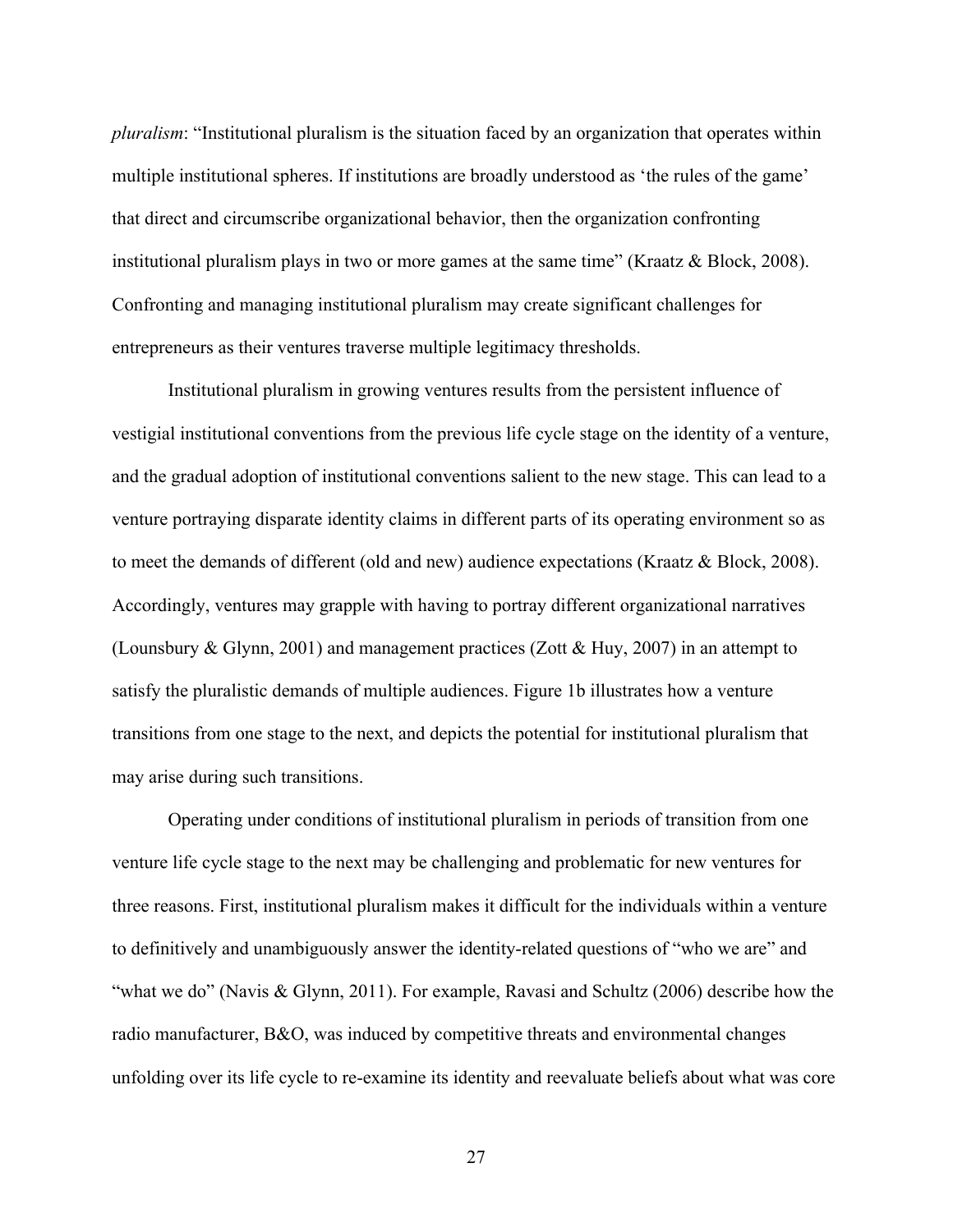and distinctive about the organization; a process which ultimately culminated in a revision of its formal identity claims. Second, as the individuals in an organization make claims to satisfy members of one audience group, members from another audience group may be exposed to such claims and apply different, less favorable, subjective values to such claims (Glynn, 2000; Golden-Biddle  $\&$  Rao, 1997). In other words, efforts to validate one identity may invalidate another. Third, a venture may be perceived as inconsistent and unreliable, as its identity claims shift and change under conditions of institutional pluralism. Organizational actions that appear to violate prior commitments can have a powerful de-legitimizing effect on the organization (Kraatz & Block, 2008).

Powell and Sandholtz (2012) provide several examples of biotechnology entrepreneurs and ventures facing institutional pluralism as they cross between academia and industry, and encounter the contradictory expectations of the scientific and business communities. The tortuous nature of the personal conflicts that emerge when academic norms collide with norms of commerce as scientists pursue biotech ventures is vividly described by Tom Maniatis, a professor of molecular biology at Harvard and cofounder of Genetics Institute:

(It's) fascinating to see the effect on the minds of all these scientists—the worry about whether you should dive into the money pile or whether the pile is dirtying everybody  $\dots$  Over the years the sense of academic purity is something which developed out of necessity . . . since there was no money a sense of saintlihood was required in the situation. Now it's not required (Hilts, 1981: A1, cited in Powell & Sandholtz, 2012: 105-106).

Ventures that inappropriately invoke identity claims of a prior stage for an audience in the next stage can run into difficulties, as new audiences can ascribe a different meaning to the language and symbols used to garner legitimacy (Kraatz & Block, 2008; Pratt & Foreman, 2000). For example, during the conception stage, the publication in a scientific journal of the key scientific breakthrough underlying a technology commercialized by a start-up is likely to be deemed desirable and appropriate by early-stage resource providers, such as university and governmental grant-making agencies. However, the VC community, focused on protecting IP and competitive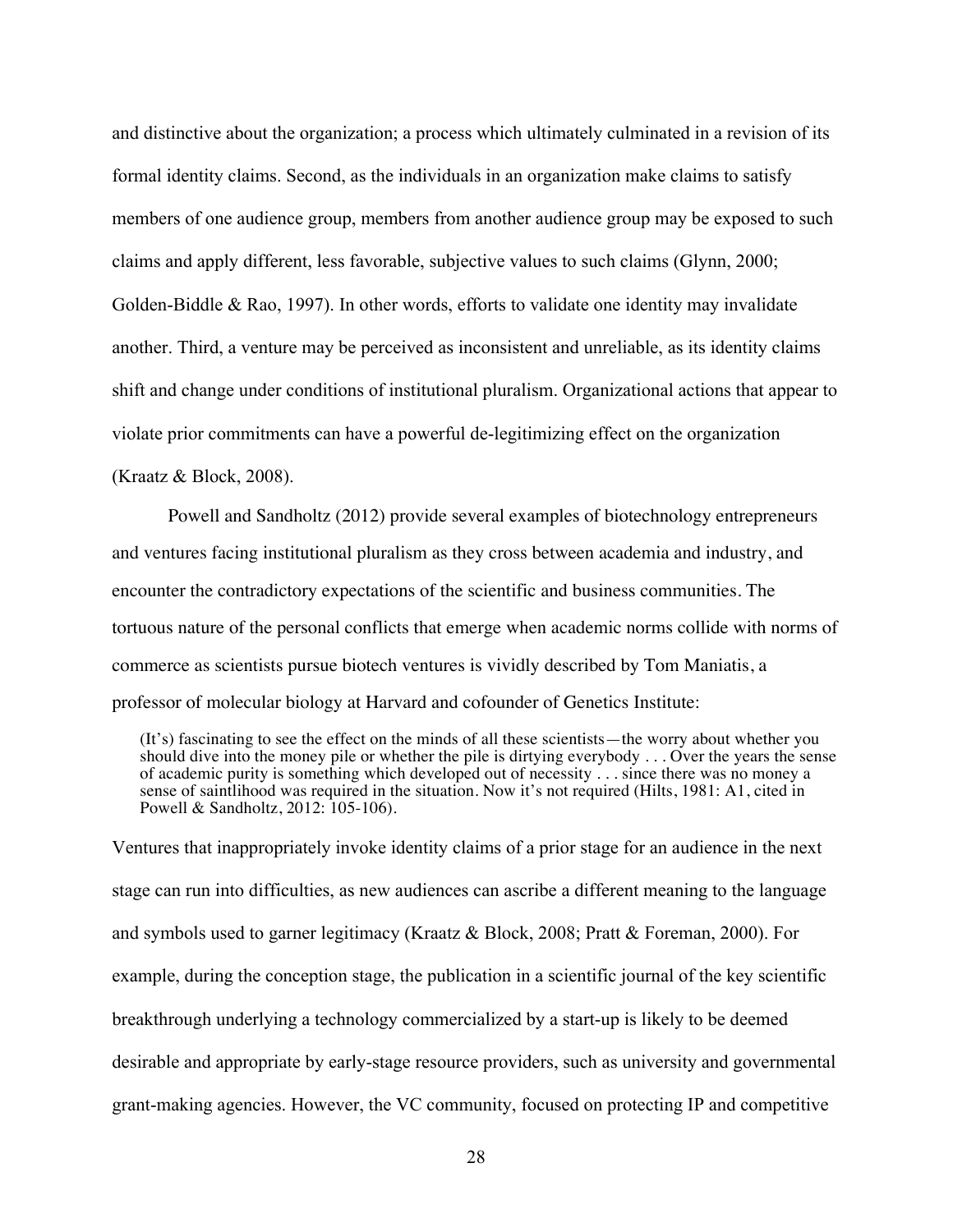advantage, actively discourages such open disclosure (Powell & Sandholtz, 2012). The trade-offs involved in publishing in scientific journals, when working in a start-up context, are succinctly described by David Jackson, a tenured molecular biologist at the University of Michigan:

It takes a lot of time to publish stuff, and (at Genex) we were always under enormous time pressure to meet various milestones. And there was a concern about disclosing stuff prematurely, before we'd really had a chance to capitalize on it (quoted by Powell & Sandholtz,  $2012:109$ ).

The above arguments and examples suggest that entrepreneurs face pluralistic demands during a transition phase, and therefore are particularly vulnerable to having their identity claims and actions misconstrued by resource providers operating with divergent sets of institutional conventions in different socially constructed systems. This can cause the venture to be perceived as illegitimate, adversely impacting its prospects for acquiring much needed resources and casting it in a negative light with those that have provided resources in the past. Hence, the legitimacy of a venture can be threatened in the drawn-out periods of transition from one venture life cycle stage to the next in which a venture must operate under conditions of institutional pluralism. During these times, entrepreneurs need to be highly cognizant of which audiences are paying close attention to their identity claims and actions, and should carefully consider how different audience groups interpret their actions given their development stage.

## **Venture-identity embeddedness**

Addressing institutional pluralism during periods of transition can be challenging. During transition periods, the ambiguities about appropriate identity claims and actions for a growing venture can put that venture in a tenuous position. Miller and Friesen (1980: 592) note that organizations "appear to be biased in their direction of evolution so that they generally extrapolate past trends." This resistance to change that arises out of an unwillingness to raise questions about an organization's identity has been called organizational inertia (Kelly  $\&$ Amburgey, 1991). Entrenched relationships, beliefs, norms, values, and attitudes from vestigial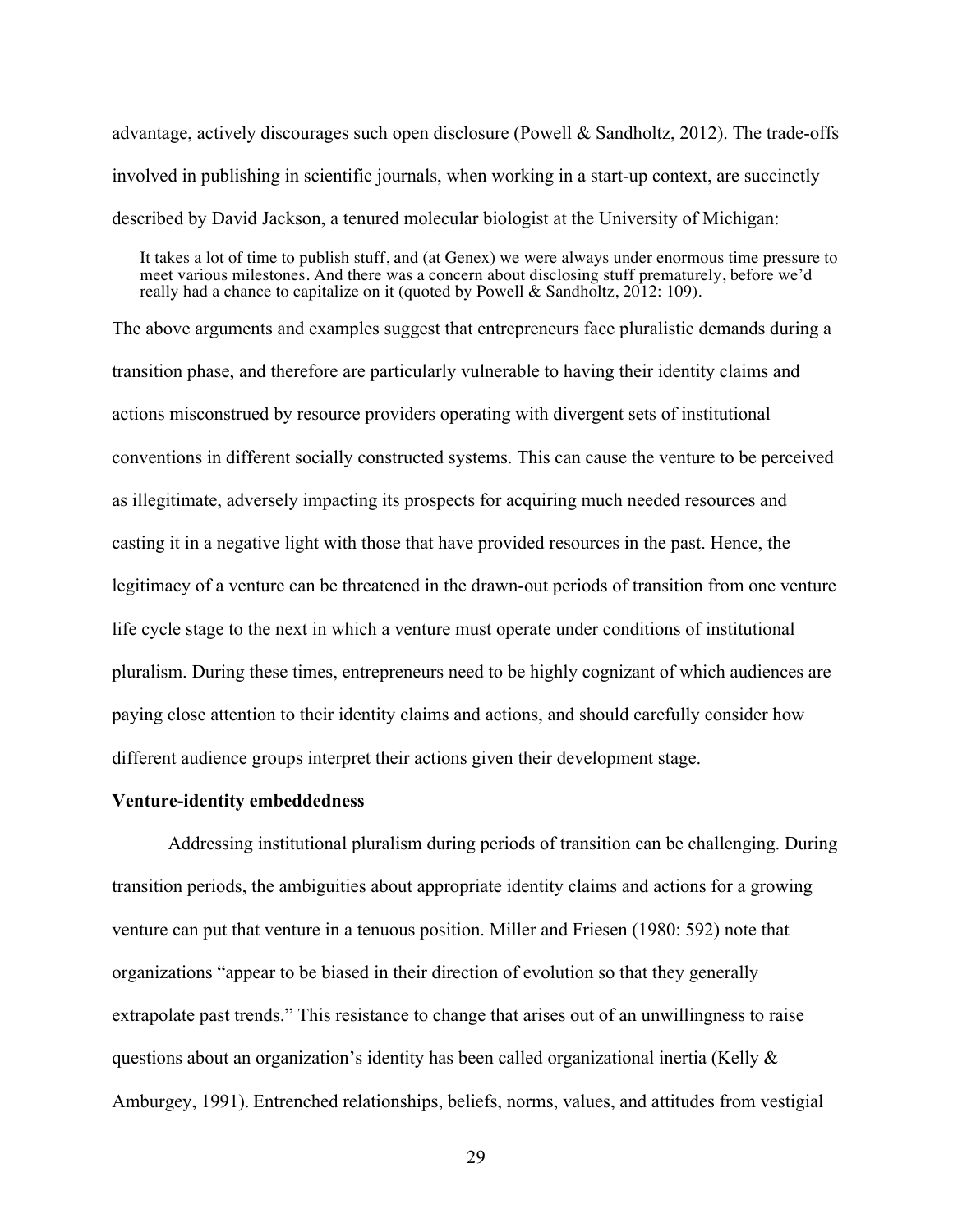audience expectations can slow down and sometimes prevent organizations from adapting to the expectations of the next life cycle stage. Maurer and Ebers (2006) identified two forces *relational lock-in* and *cognitive lock-in—*as key mechanisms responsible for this inertia. Relational lock-in refers to the obligations of an actor to others within a specific community, stemming from strong social ties and norms of reciprocity within that community (Maurer & Ebers, 2006). Its double-edged nature is described by Gulati, Nohria, and Zaheer (2000) who explain how embedded network ties can provide firms with unparalleled access to information and resources, while also potentially locking them into unproductive relationships or precluding them from forging ties across network boundaries (Baker & Nelson, 2005). Cognitive lock-in, on the other hand, refers to constraints in an actor's motivation, capacity, and competence to adopt new cognitive schemes, stemming from a strong shared identity with others in a particular domain (Maurer & Ebers, 2006). Because the identity of an entrepreneurial venture is often attached to the identity of its founder(s), pressures to change the identity of a venture may also translate into personal identity threats for the founder(s) (Cardon, Wincent, Singh, & Drnovsek, 2009; Fauchart & Gruber, 2011).

Relational and cognitive lock-in can cause entrepreneurs to resist changing their venture's identity claims and associated operating practices, narratives, and symbols during the transition period from one venture life cycle stage to the next. This resistance exacerbates the cognitive dissonance that arises when a new set of legitimacy criteria are promulgated by future resource providers during the transition phase. Since organizational members often form a cognitive attachment to the prevailing organizational identity and internalize the prevailing organizational logic, cognitive dissonance and confusion among members may result when inconsistencies arise between the new and old standards of behavior (Dutton et al., 1994;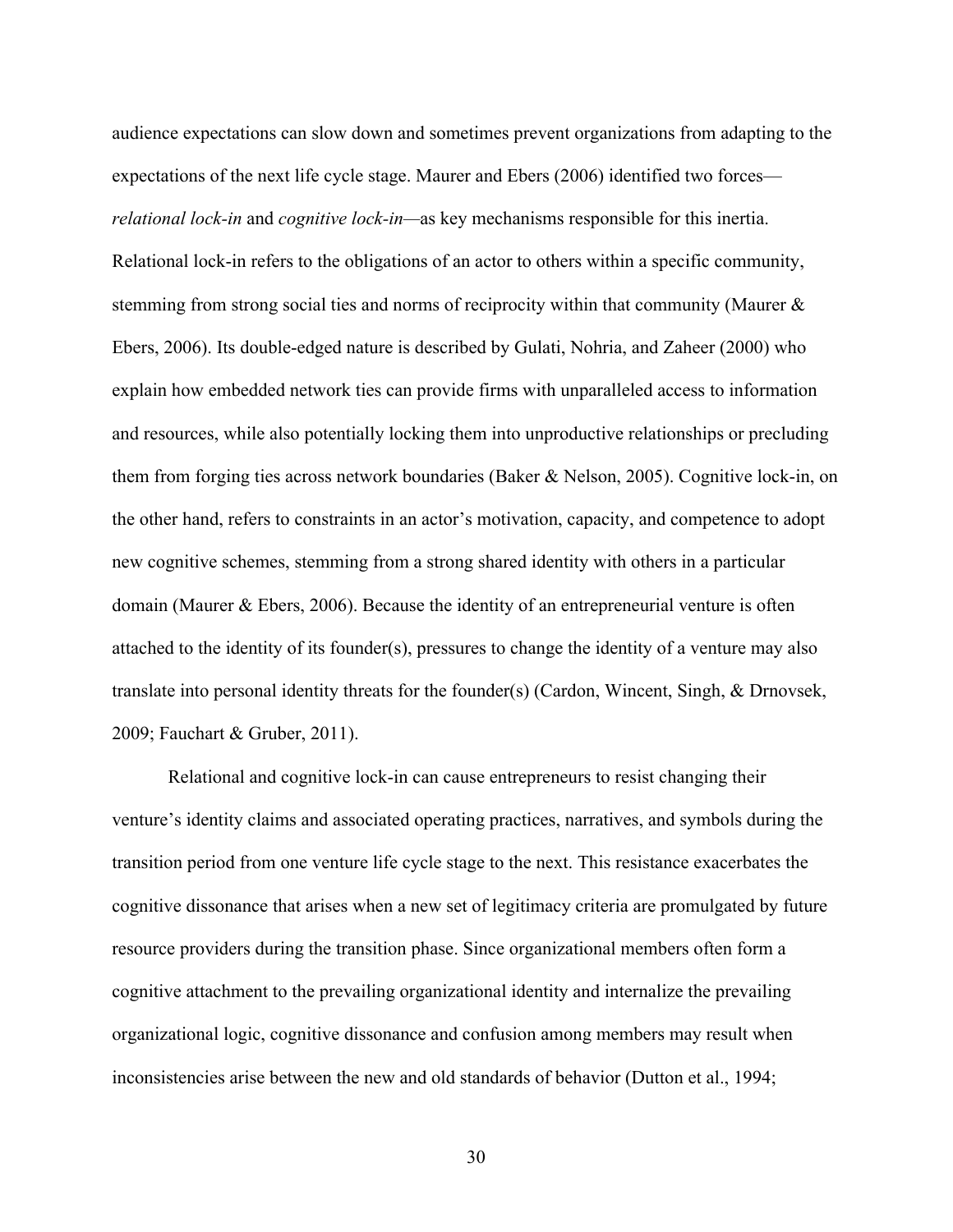Thornton et al., 2012). The greater the degree of relational and cognitive lock-in, the greater the degree of cognitive dissonance faced by members during the transition phase. These conditions can hamper and slow down decision making within the organization (Albert  $\&$  Whetten, 1985). Additionally, the resulting appearance of a diffused organizational identity can make it difficult for audiences to evaluate the appropriateness of the venture as a desirable target for resources (Powell & Sandholtz, 2012).

Maurer and Ebers (2006) have highlighted how such embeddedness impacts biotech firms transitioning from the conception to the commercialization stage. They found that firms characterized by teams of strong academic scientists, who greatly bolstered the legitimacy of a focal start-up during the conception stage, often faced greater difficulty in transitioning to the demands and expectations placed on their venture in the commercialization stage, as the scientists' prevailing identities militated against the demands and expectations of businessoriented VC audiences.

One can also observe examples of venture-identity embeddedness during a venture's transition from the commercialization to the growth stage in a contemporary start-up history. The case of Groupon, Inc. helps illustrate our arguments.<sup>10</sup> Launched in 2008, Groupon quickly attained prominent start-up status with a private venture valuation running into billions of dollars for multiple rounds of VC funding. But a year after its highly anticipated IPO in 2011, Groupon faced a reversal of fortunes: its stock price declined by half and it was forced to issue an embarrassing and damaging restatement of its financial statements in its S-1 filings (Duryee, 2011). Andrew Mason, Groupon's founder and ex-CEO, noted that Groupon failed to anticipate

 $10$  We recognize that Groupon was not founded in an academic setting; therefore its transition from conceptualization to commercialization does not fit perfectly within our framework. However, its transition from commercialization to growth, as it moved from a private to a public company, was well documented and it provides salient illustrations of the concepts discussed and the generalizable nature of our arguments.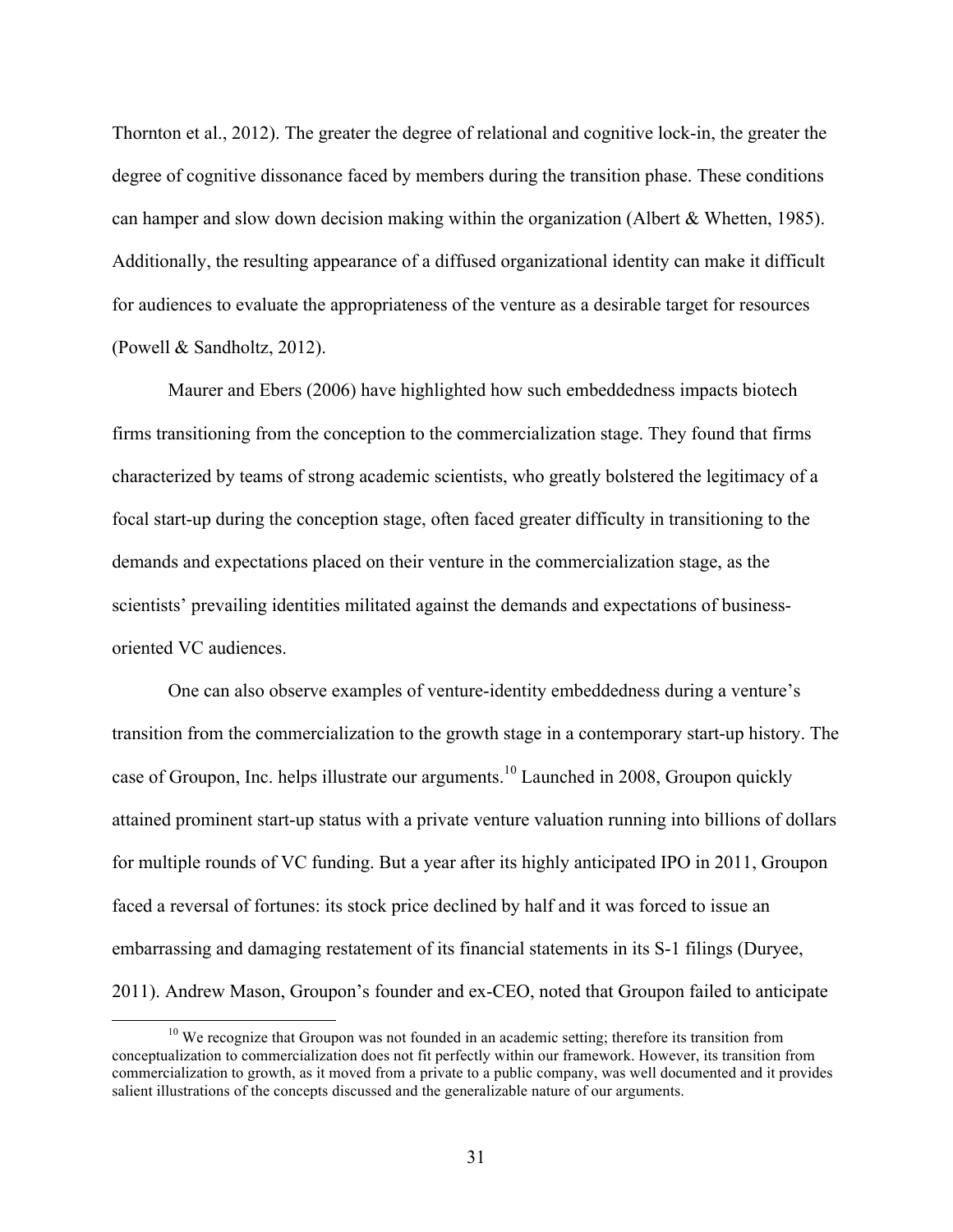the changes in audience perception and evaluation criteria that accompanied the shift from private to public ownership. The venture's new audience emphasized short-term revenues and financial results, in contrast to the longer-term focus and emphasis on innovation that characterized its prior stages. According to Mason, "The moment a company goes public, the conversation shifts from how it's trying to change the world and the product it's building to how it's making money" (Spiers, 2013).

Groupon's failure to foresee the change in audience legitimacy criteria led to major challenges. In its S-1 document, rather than following SEC guidelines for financial reporting, it used an "unconventional accounting" metric, ACSOI (adjusted consolidated segment operating income), which Groupon felt better reflected its business model. Using the ACSOI suggested a net gain in Groupon's operating income, whereas the use of SEC metrics would have resulted in Groupon reporting a loss. The public criticism that followed forced Groupon to restate its earnings using standard SEC mandated GAAP accounting practices. Mason explained the debacle as follows:

[A]t the time we were in a different world. We were the darlings of the tech world. Everything had gone our way, and we thought, 'We'll put this metric [ACSOI] in here because we think it's helpful'. And people were like, 'We think you put this metric in here because you're evil.'…That was us not realizing what we were … going public (Spiers, 2013).

These examples illustrate that periods of transition can blur an organization's identity, adversely impacting internal decision making as well as hampering external evaluation. When entrepreneurs and internal decision makers identify strongly with the institutionalized conventions of an earlier lifecycle period, they may find it difficult to adapt their venture's identity when those conventions—and their associated audience expectations—change.

Making the necessary adaptations is likely to be most difficult for ventures that are perceived as highly legitimate by audiences in the prior stage of development. Such ventures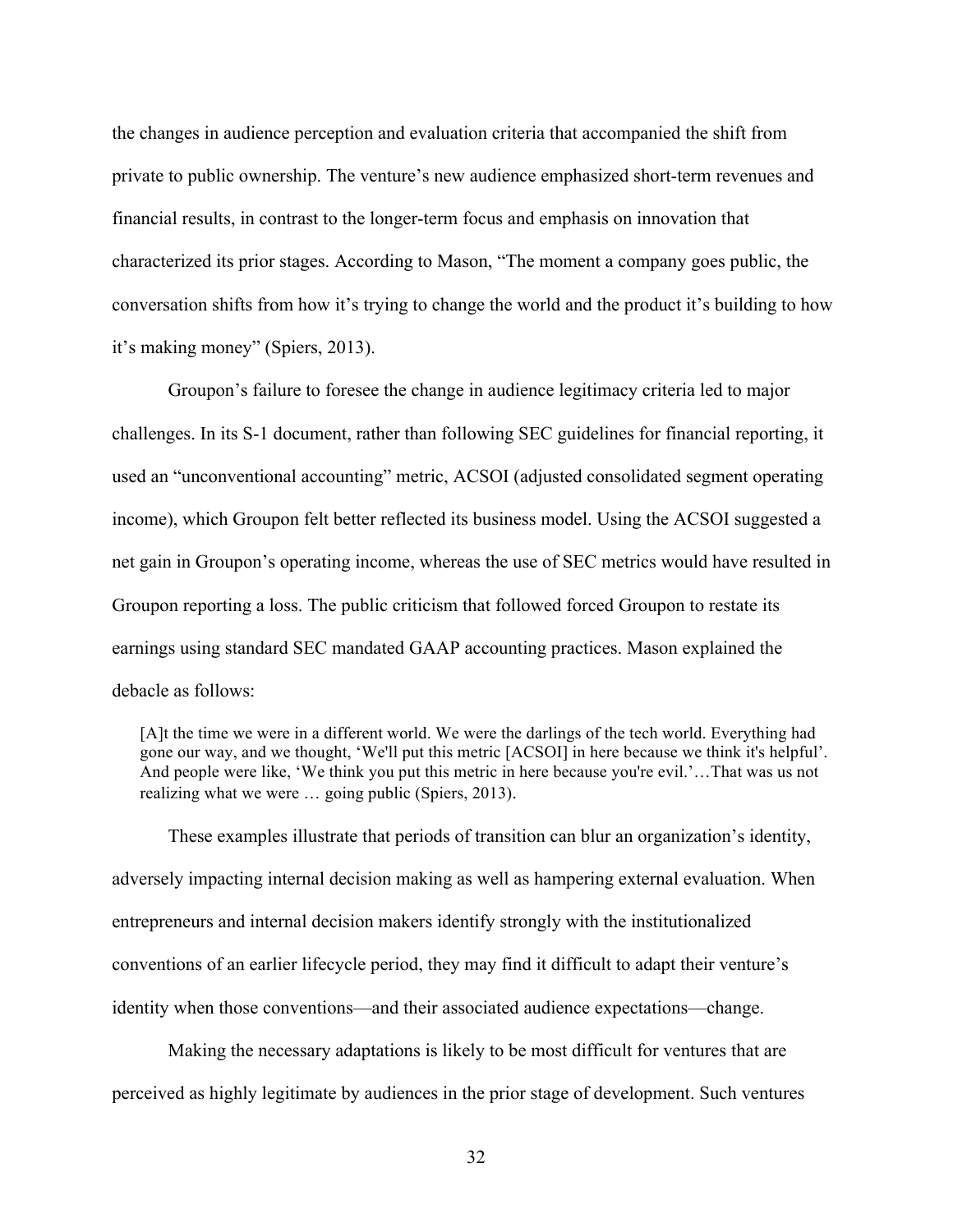garner positive feedback (e.g. funding, support, positive media coverage, and accolades) in that stage, reinforcing the notion that the venture is engaged in the appropriate activities, practices, and relationships to make it successful. Such positive feedback from audiences can prompt the individuals at the venture's helm to escalate their commitment to the entrepreneurial identity embraced by it in that stage (Staw, 1981). This commitment stems from a connection with what seems to be a successful course of action. In so doing, the people in the venture can become resistant to changing their course of action (Brockner, 1992), even though the expectations of the audience from whom they get key resources have changed. Those ventures that are not looked on as favorably by an audience in a prior stage of development will likely be more open to adapting their identity claims and associated practices, symbols, and narratives to comply with changed audience expectations as they transition to a new stage of development. Thus, we conclude that higher levels of legitimacy in a prior life cycle stage can lead to higher venture-identity embeddedness, making it difficult to for a venture to adapt to meet the legitimacy requirements of the next stage. Both institutional pluralism and venture-identity embeddedness serve as key inhibitors when entrepreneurs' attempt to traverse multiple legitimacy thresholds that confront growing ventures. In contrast legitimacy buffering, which we discuss next, may operate as a key enabler for such entrepreneurs.

## **Legitimacy buffering**

Legitimacy is not only a way to garner resources, but when accumulated, it also serves as an important resource in its own right because it enables a venture to attract other resources such as stakeholders, employees, and financial capital (Suchman, 1995; Zimmerman & Zeitz, 2002). Also, as a resource, legitimacy is fungible and can be transferred to other settings with different audiences making legitimacy evaluations. Suchman (1995: 596) describes the fungible nature of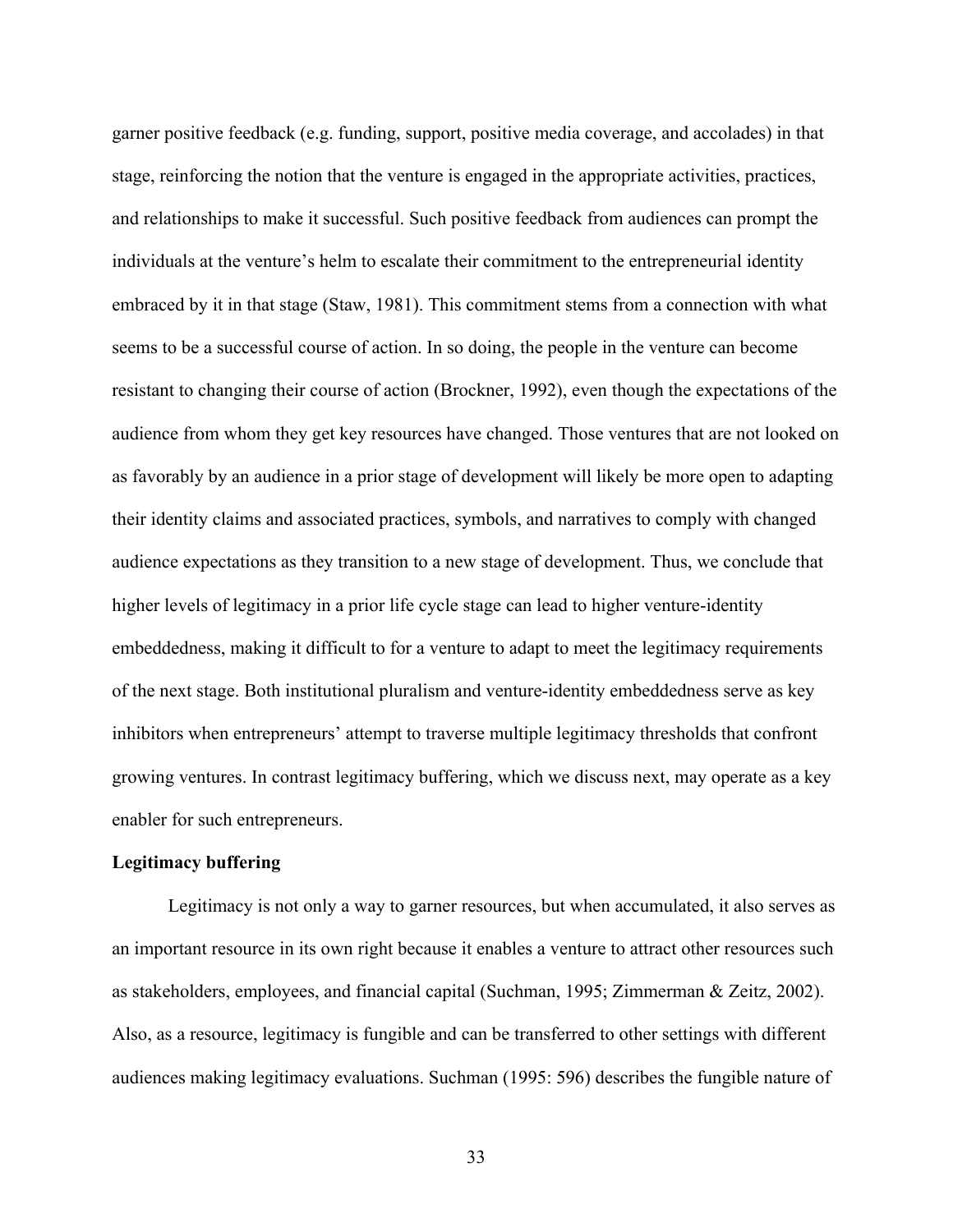legitimacy by pointing out that "organizations may stockpile goodwill and support," such that over time "management can occasionally deviate from social norms without seriously upsetting the organization's standing" (Ashforth & Gibbs, 1990: 189 , as cited by Suchman). Applying this to the context of new ventures, a university spin-off venture that receives prestigious grants and is associated with a well-known academic institution during the conception stage will likely carry this legitimacy over to the commercialization stage, in which it will interact with a new audience governed by different institutional norms. In other words, assets such as positive media attention, supportive stakeholder relations, and a reputation for excellence (i.e., technological prowess) achieved in one setting can provide a strong foundation for building legitimacy and relationships in a different setting. Past successes may therefore benefit a venture as it moves forward, even if they relate to different audience expectations (Merton, 1968). Thus, we propose that when ventures are perceived as highly legitimate in one setting, audiences often grant greater allowance or a "buffer" to such ventures to deviate from the established norms required in the new setting.

Facebook, Inc.'s transition from a private to public entity illustrates this phenomenon vividly. As Facebook transitioned to a public company (IPO filed in May 2012) and embarked on a roadshow to woo analysts and institutional investors, Mark Zuckerburg, founder and CEO, ignored and even rejected some of the expectations of these resource providers and influencers in the public markets. Mr. Zuckerburg continued to wear a hoodie sweatshirt to important interviews, violating the norms and expectations of Wall Street analysts and prompting one investor to say:

He's actually showing investors he doesn't care that much. … I think that's a mark of immaturity. I think that he has to realize he's bringing investors in as a new constituency right now, and I think he's got to show them the respect that they deserve because he's asking them for their money (Gross, 2012).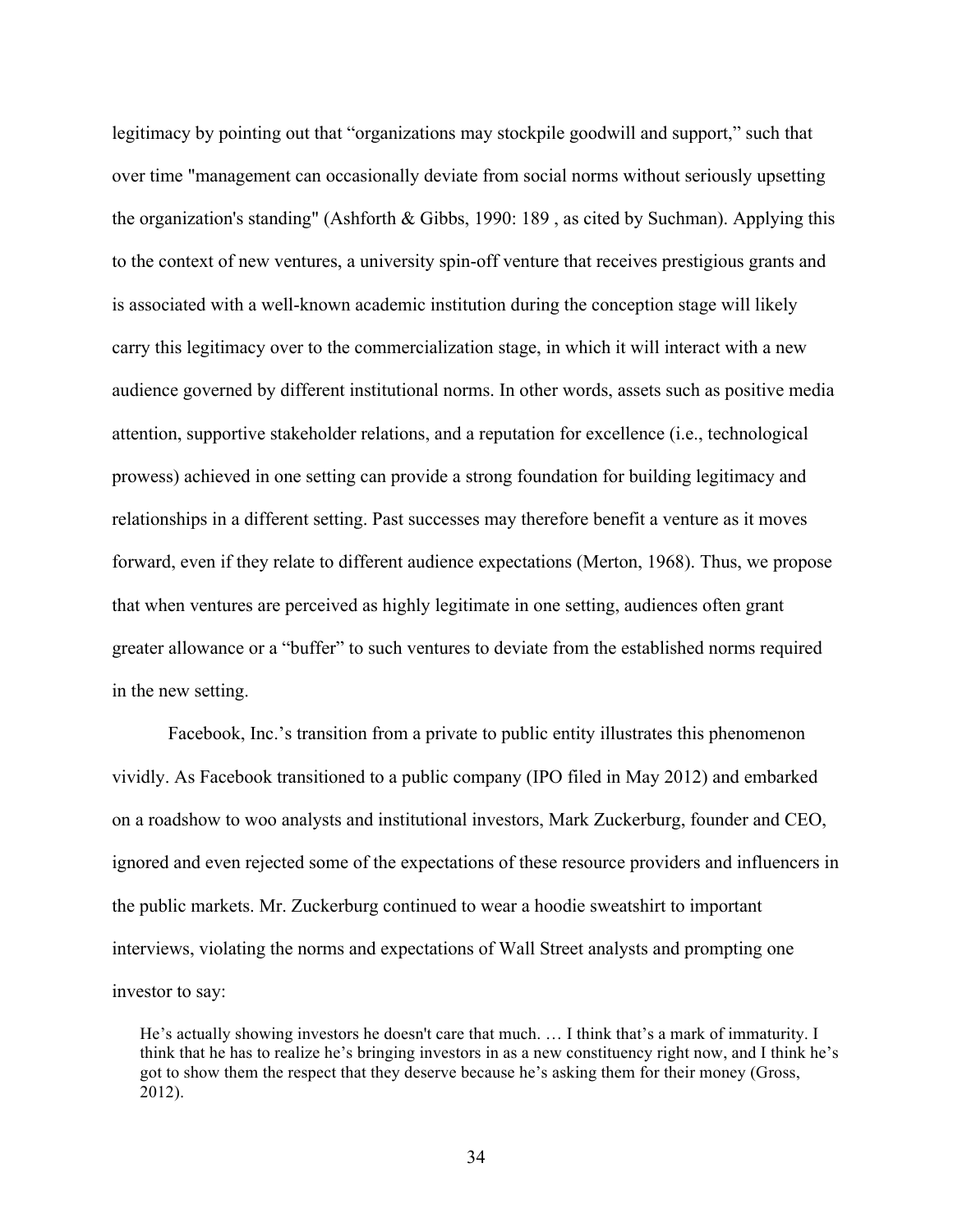Moreover, analysts and institutional investors expect a publicly listed company's CEO to describe their organization's revenue model and respond openly to questions about revenue prospects and performance. Mr. Zuckerberg defied these expectations by not adequately describing Facebook's revenue model and failing to actively engage with Wall Street analysts. This forced resource providers to draw their own conclusions about Facebook's direction and prospects, prompting one investor to remark, "The challenge for Facebook executives is to persuade the market that it is not a fad and that its managers have a blueprint for making money" (Sengupta, 2012). While these behaviors caused some large resource providers and influential analysts to call the company's legitimacy into question (Sengupta, 2012), the company still raised \$16 billion from its IPO, and the stock price closed above the opening price.

This example illustrates a case where, even though the entrepreneur (here, Mr. Zuckerberg) flouted norms and expectations of the focal institutional context (Wall Street analysts), the venture was never perceived as illegitimate, because in its previous stage it established a high level of legitimacy among key organizational audiences (angel investors, VCs, and financial institutions). Therefore, we assert that the higher the legitimacy of a venture in its prior life cycle stage, the greater the legitimacy buffer it inherits to satisfy the legitimacy threshold and successfully transition to the next stage in its life cycle.

The legitimacy that serves as a buffer for a new venture as it transitions from one life cycle stage to the next may come from a variety of different sources. An entrepreneurial venture may build up stocks of legitimacy because of the positive *reputation of the people* within the venture, *prior organizational achievements*, and/or because of the positive *reputation of the venture's resource providers* in a prior stage of development. Navis and Glynn (2011) described how the legitimacy of an entrepreneurial endeavor stems from the attributes of a founding team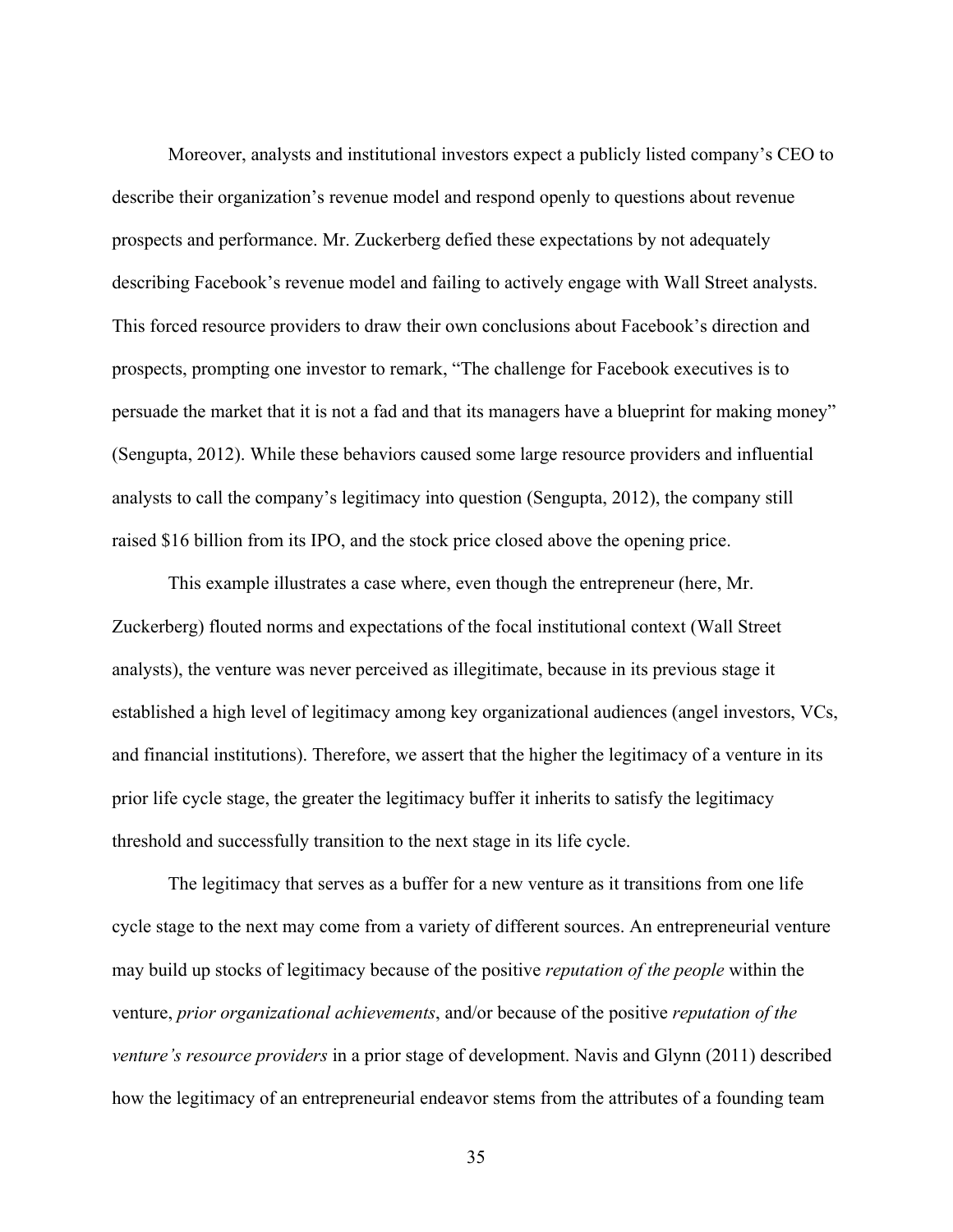and/or from the attributes of the organization that they have created.

A potent example of how an individual may create stocks of legitimacy for a new venture is captured in Michael Lewis's (1999) book *The New New Thing* in which he describes how Jim Clarke, the fabled Silicon Valley serial entrepreneur, was able to generate legitimacy for his next venture, solely on the basis of his reputation:

Sand Hill Road was where the V.C.'s clustered together for safety, like ducks in a park waiting for the breadcrumbs to fall. Each time Clark made this trip the ducks came out of it worse than the time before—the price of the crumbs rose, and they had to quack louder for them. (Lewis, 1999: 101)

Stocks of legitimacy based on organizational achievement may be based on prior product accomplishments or awards (Hallen, 2008; Hallen & Eisenhardt, 2012). For example, certification contests, such as those described by Rao (1994) which tested the relative reliability and speed of various cars in the early years of the automobile industry, provided benefits for car manufacturers into the future. Finally, the reputation of existing investors in a venture may also serve as a buffer, amplifying a venture's legitimacy in subsequent life cycle stages. For example, Lee, Pollock, and Jin (2012) found that VC reputation in the early rounds of investment (e.g. Series A investment) had a significant impact on the initial market evaluations of that venture at IPO.

The existence of a legitimacy buffer not only provides a venture with the time and resources to adapt its entrepreneurial identity to the expectations of a new audience as it transitions from one life cycle stage to the next, but it may also create an occasion for sensemaking by enabling otherwise taken-for-granted expectations to be revisited and perhaps altered (Weick, 1995). Where a venture has high legitimacy with one audience, and those stocks of legitimacy are carried over to another audience, the freedom the venture enjoys with its new audience may prompt it to do things differently, which could serve as a signal to the audience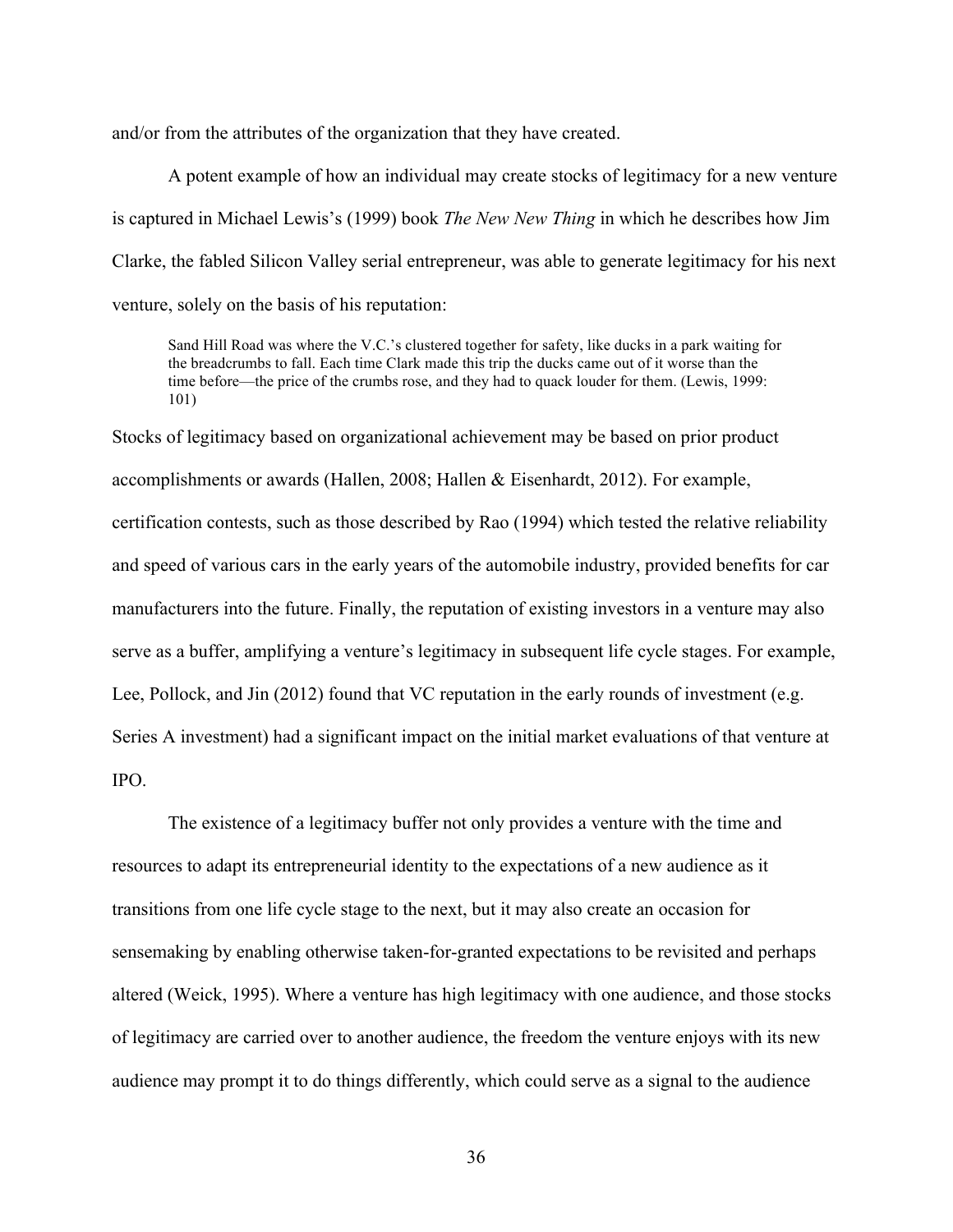that there is an alternative way to achieve desired outcomes.

For example, Google's high level of legitimacy at the time of its IPO, because of its success as a VC backed academic spin-off, enabled it to overcome a weak IPO market to generate a solid first-day return and an initial market capitalization of \$27 billion (Levy, 2014). It did so despite an unproven offering model (a modified "Dutch auction") and an ill-timed interview with its founders in *Playboy* magazine during the so-called "quiet period" prior to its IPO. However, its unconventional IPO strategy drew enormous criticism at the time (Weinberg, 2004), and its ill-timed interview drew the attention of financial industry regulators. Industry experts concur that a firm lacking Google's brand recognition and consumer appeal is highly unlikely to have succeeded under similar circumstances (Hensel, 2005; Levy, 2014). Most interestingly, Google's interview with the editors of *Playboy* triggered a discussion about the norms of company communications with potential investors during the quiet period prior to an IPO. In a short time following this interview, the Securities Exchange Commission (SEC) updated the rules regarding this quiet period.<sup>11</sup> Under the new guidelines, firms are now permitted to publicly update their activities via press releases and interviews with media intermediaries. In this rare instance, the industry norms that surround firm communications during the quiet period were changed in the aftermath of an IPO.

Hence we propose that when a venture is perceived as highly legitimate in one venture life cycle stage, audiences in the next life cycle stage will grant a "buffer" to such ventures to deviate from and adapt to institutional conventions pertaining to the next life cycle stage. In rare

<sup>&</sup>lt;sup>11</sup> Section 5 of the United States Securities Act of 1933 limits what information a company and related parties can release to the general public from the time a company files a registration statement with the SEC until the agency declares the registration statement effective. This statute was enacted to protect uninformed investors. Previously, because SEC's guidelines pertaining to IPO regulations were vague, some firms exploited this lack of clarity to market their IPOs excessively while others did little to share company-related information.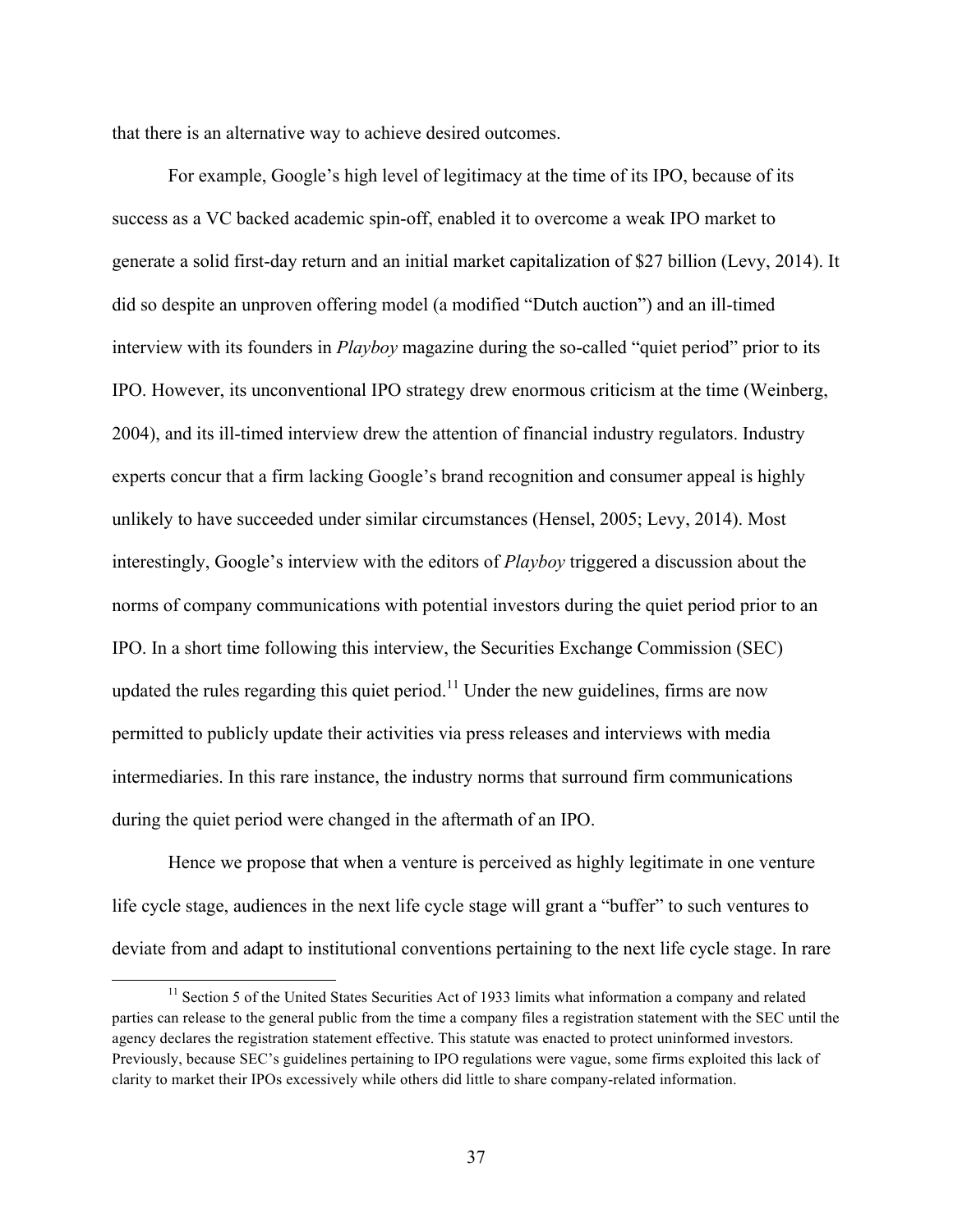instances where a venture has very high stocks of legitimacy in a prior life cycle stage, it may use its legitimacy buffer to challenge the taken-for-granted expectations and institutional conventions of the new life cycle stage.

In summary, the core insight from this conceptual inquiry is that new ventures confront multiple legitimacy thresholds as they grow and develop. As growing ventures confront those multiple thresholds, the entrepreneurs at the helm of such ventures encounter challenges related to *institutional pluralism* and *venture-identity embeddedness* that may inhibit their ventures from successfully traversing these legitimacy thresholds during times of transition. Conversely, ventures attempting to cross multiple legitimacy thresholds may benefit from *legitimacy buffering* when high stocks of legitimacy from a previous life cycle stage carry over and provide an entrepreneur with time to adapt and the ability to deviate from the established norms and institutional conventions of the new setting. Next we discuss the contributions, implications and opportunities that stem from this inquiry.

## **DISCUSSION, CONTRIBUTIONS, AND IMPLICATIONS**

## **Discussion and Contributions**

Based on our synthesis of multiple literatures, we have proposed a more nuanced and comprehensive framework of how new ventures gain and sustain legitimacy and thereby acquire resources. Our central assertion is that the criteria for assessing new venture legitimacy varies across different life cycle stages as ventures appeal to resource providers with distinctly different expectations. By relaxing two important assumptions embedded in prior research—that legitimacy is less of a concern once a new venture becomes established, and that resource providers are homogeneous in their assessments of legitimacy—we offer novel insights about how new ventures can attain and manage (or lose) legitimacy over time as they transition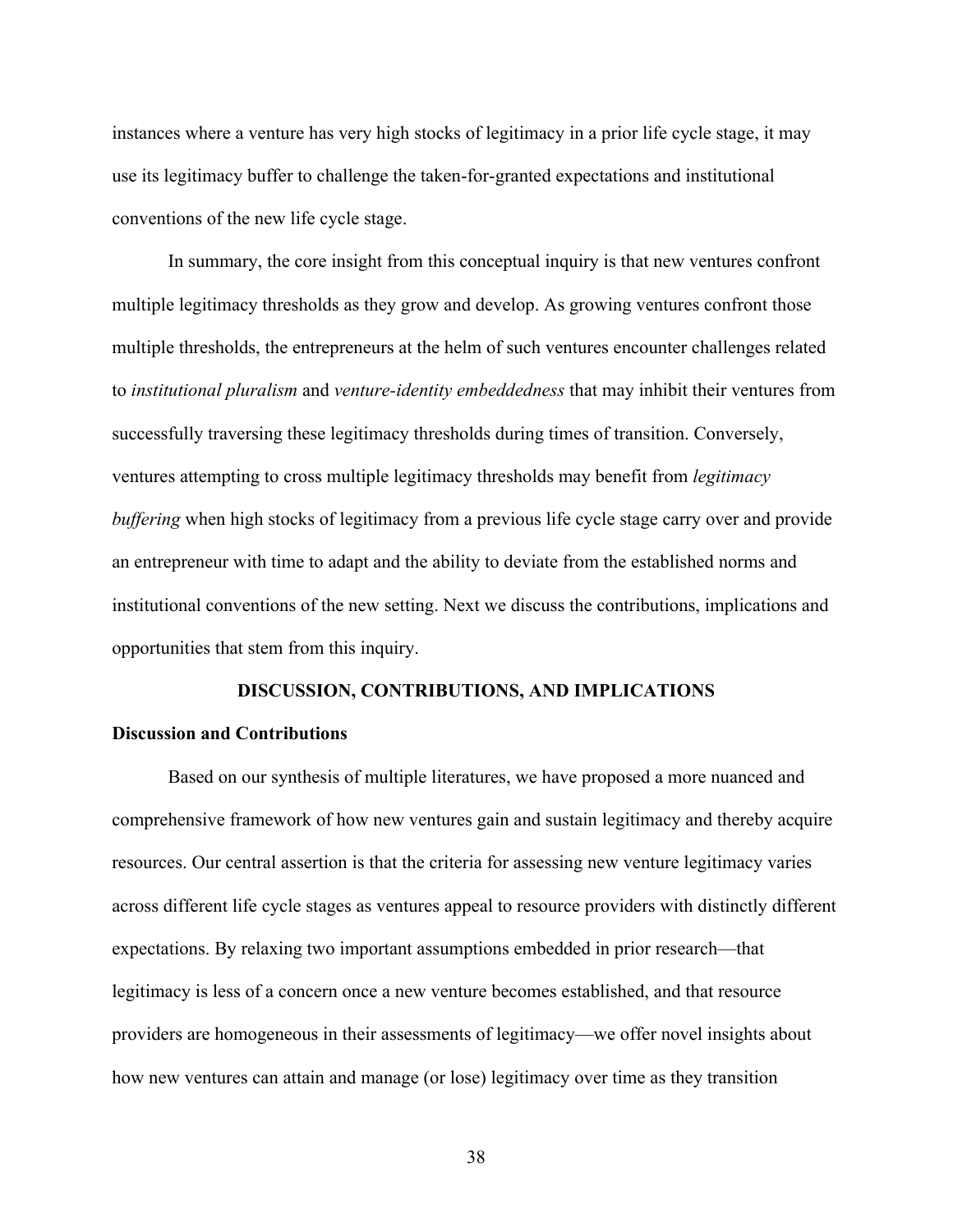through different life cycle stages.

The framework proposed enhances our understanding of legitimacy, entrepreneurship, and organizational identity. We contribute to the legitimacy and entrepreneurship literatures by explicitly linking legitimacy criteria to systemic changes in the audience expectations of new ventures as they evolve and grow. Prior research at the intersection of entrepreneurship and institutions (e.g., Hiatt et al., 2009; Sine et al., 2007) has provided interesting insights into the link between institutional environments on organizational start-ups (See Tolbert, David, & Sine, 2011 for a review). Yet research on how a new venture evolves and grows—in particular as they transition to different stages of development with different institutional expectations—is sorely lacking. By connecting entrepreneurial identity claims with systemic changes in the audience expectations of new ventures as they evolve and grow, we address the calls by institutional theorists to explore how assessments of new ventures "differ across different audience contexts" (Navis & Glynn, 2011: 494).

Building on prior research and integrating insights from different theoretical perspectives, we highlighted that entrepreneurial ventures confront multiple legitimacy thresholds as they evolve and grow. From this we identified three key insights related to entrepreneurs' efforts to cross those thresholds at different organizational life cycle stages: institutional pluralism, venture-identity embeddedness and legitimacy buffering. These insights advance our understanding of identity claiming activity and legitimacy management in new ventures as they transition through different stages of their life cycles.

First, our core assertion that new ventures face multiple legitimacy thresholds extends the notion of a single threshold put forth by Zimmerman and Zeitz (2002). Our theoretical logic for multiple thresholds was relatively straightforward: The heterogeneity of resource providers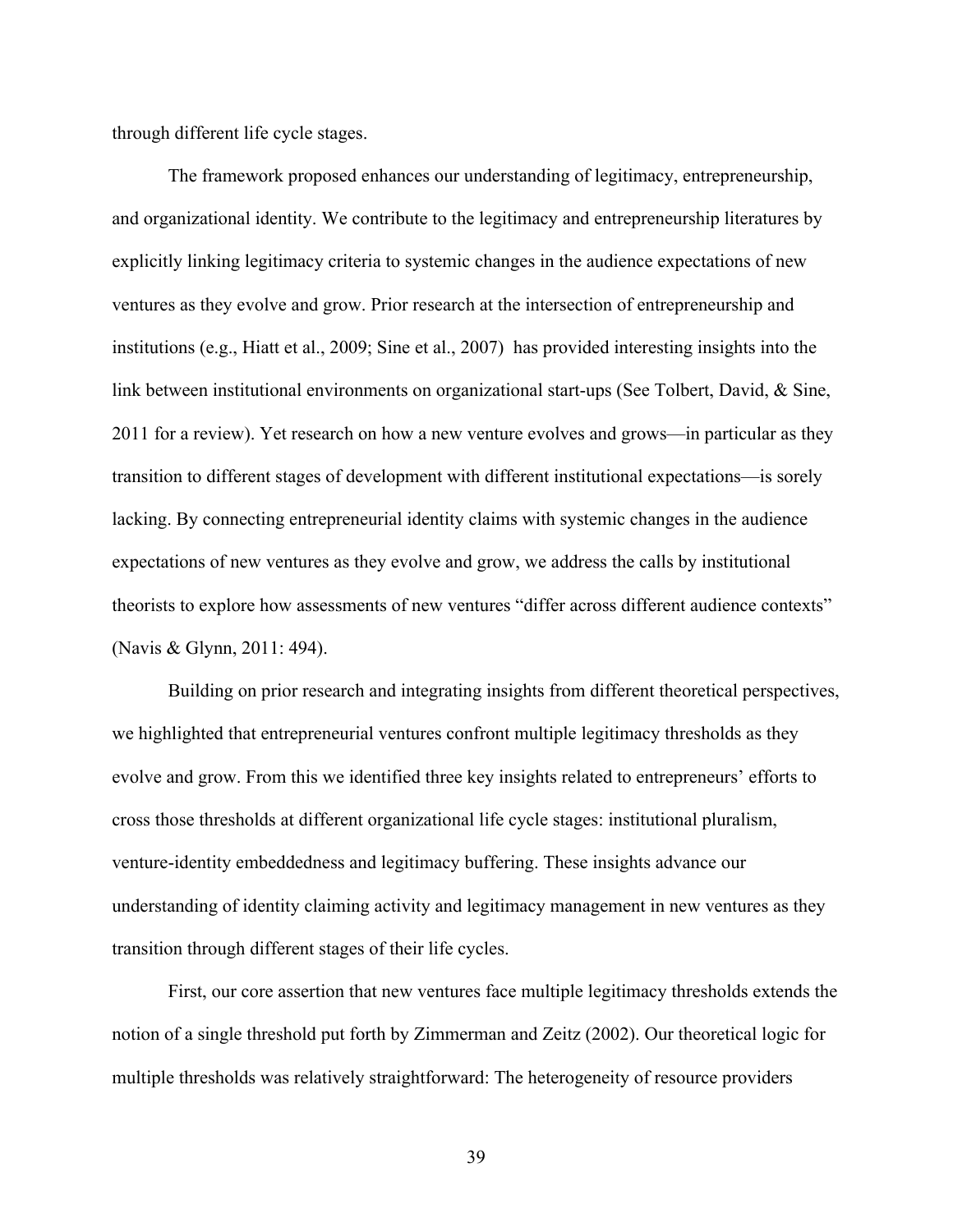making new venture legitimacy judgments at different stages of the organizational life cycle means that different institutional conventions are invoked in assessing the legitimacy of a venture at different stages of its life cycle. Because the criteria used to assess venture legitimacy change systematically with changes in audiences, new ventures face multiple legitimacy thresholds over time. This insight contributes to the literature on new venture legitimacy by providing a more complex and complete perspective of the legitimacy challenges confronting entrepreneurial ventures. It draws particular attention to issues of temporality in neo-institutional theory by considering how institutional pressures on an entity change with time.

Second, as a venture transitions from being dependent on resource providers with a certain set of expectations to others with an alternative expectation of what constitutes a legitimate entrepreneurial identity, they confront the challenge of operating under conditions of salient *institutional pluralism* where they must comply with institutional conventions of multiple social systems (Kraatz & Block, 2008: 247). By attempting to project an identity that satisfies the pluralistic demands of multiple audiences, the venture risks being perceived as illegitimate by these audiences. This important insight extends the concept of institutional pluralism into the entrepreneurship literature by highlighting how a growing venture inevitably faces the challenge of having to meet the expectations of different organizational audiences as it evolves. Additionally, by examining the concomitant evolution of organizational identity as a function of the organization's life cycle stage, our insights use Whetten's (2006) pioneering work as a point of departure to shift identity theory's core frame of reference and discourse from the "who" to the "when," "how," and "why."

Third, we argued that attaining high levels of legitimacy is not without drawbacks. Those ventures with the highest levels of legitimacy in one stage of their life cycle face the most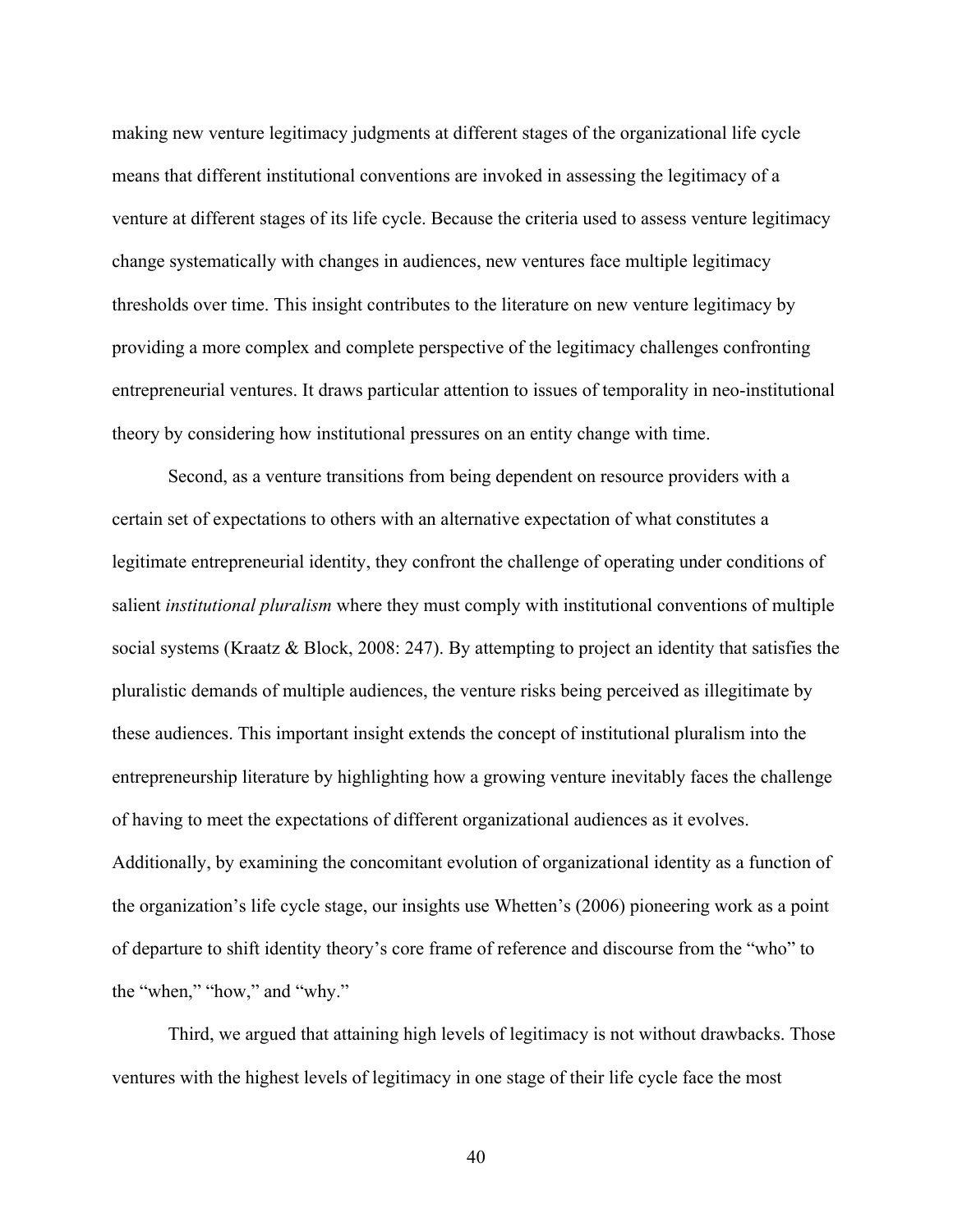significant challenges related to *venture-identity embeddedness* as they transition to the next stage due to cognitive and relational lock-in stemming from perceived success in their current environment (Baker & Nelson, 2005; Maurer & Ebers, 2006). Such lock-in constrains their ability to adapt to differing audience expectations because the people in that organization may identify more strongly with its historic identity and be less willing and eager to adapt their identity to meet changing expectations. Highlighting the barriers that entrepreneurs and ventures experience when required to make alternative identity claims contributes to the literature on organizational identity and new market development (Navis & Glynn, 2010; Wry et al., 2011) in that it not only suggests the need for identity adaptation but also enumerates the mechanisms that can make this difficult.

Fourth, we proposed the concept of *legitimacy buffering*: the notion that entrepreneurial ventures build up "stocks" of legitimacy in one institutional setting, and so when they transition to another, they receive greater leeway to comply with the relevant expectations of the new setting. Therefore, legitimacy garnered during an earlier stage does not necessarily become devalued as a venture transitions to a new institutional audience; rather, past successes benefit a venture as it moves forward, even if they relate to different institutional expectations (Merton, 1968). The notion of legitimacy buffering helps explain how new venture legitimation can be path-dependent in spite of different audiences using distinctive legitimacy criteria. It also illustrates how legitimacy garnered in one stage creates an occasion for sensemaking by enabling otherwise taken-for-granted expectations to be revisited and perhaps altered (Weick, 1995).

These theoretical assertions—the core assertion pertaining to multiple legitimacy thresholds and the other insights related to institutional pluralism, venture-identity embeddedness, and legitimacy buffering—individually and in combination, provide a novel,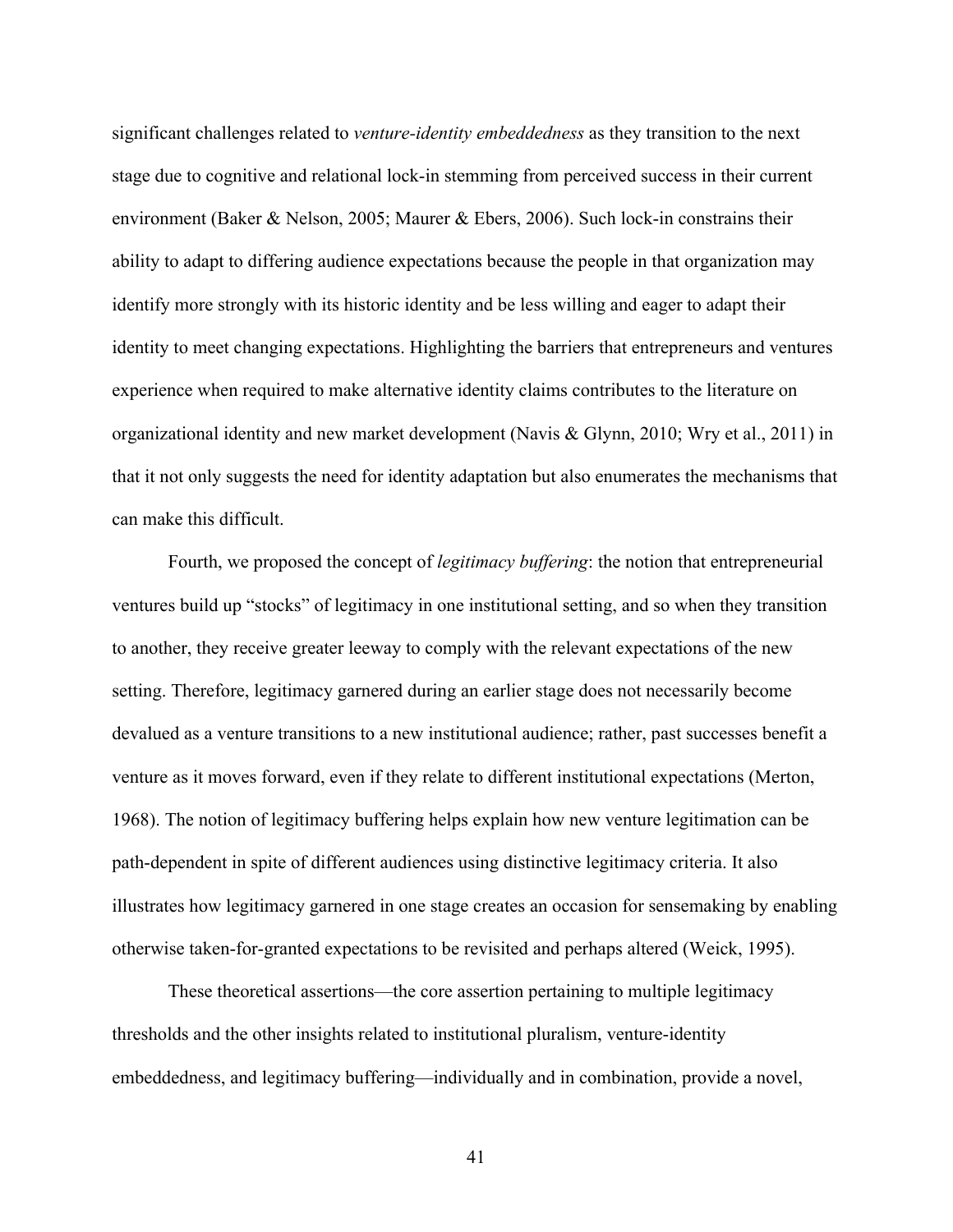unique, and comprehensive perspective on legitimacy attainment and management in new ventures. Taken together, they suggest that legitimacy attainment early in a venture's life does not necessarily ensure its continuance over time. They highlight the challenges associated with legitimacy attainment and management that occur over a venture's life cycle. Further, these theoretical assertions recognize that many of the challenges associated with legitimacy attainment and management faced by ventures occur during different life cycle stages. They identify the mechanisms that entrepreneurs can use to manage legitimacy in order to ensure continued access to resources**.** They also alert entrepreneurs and managers to consider the expectations of heterogeneous organizational audiences and the associated challenges of changing their ventures' identities and practices to meet these changing expectations.

These arguments are broadly consistent with past research that has highlighted the relevance of recognizing organizational legitimacy challenges in new ventures through an industry evolution lens. Aldrich and Fiol (1994) described how the legitimacy strategies of new ventures change as an industry develops. We complement this perspective by examining organizational legitimacy challenges in new ventures through an *organizational life cycle lens*, thereby recognizing that it is not only industry evolution, but also organizational evolution that impacts legitimacy challenges for entrepreneurs and managers. In the same way that Aldrich and Fiol spurred further research into the link between industry evolution and organizational legitimacy (e.g. Navis & Glynn, 2010), we hope that the model proposed here will spur further research into the link between organizational life cycles and organizational legitimacy management.

## **Implications**

The conceptual model we propose has important implications for researchers and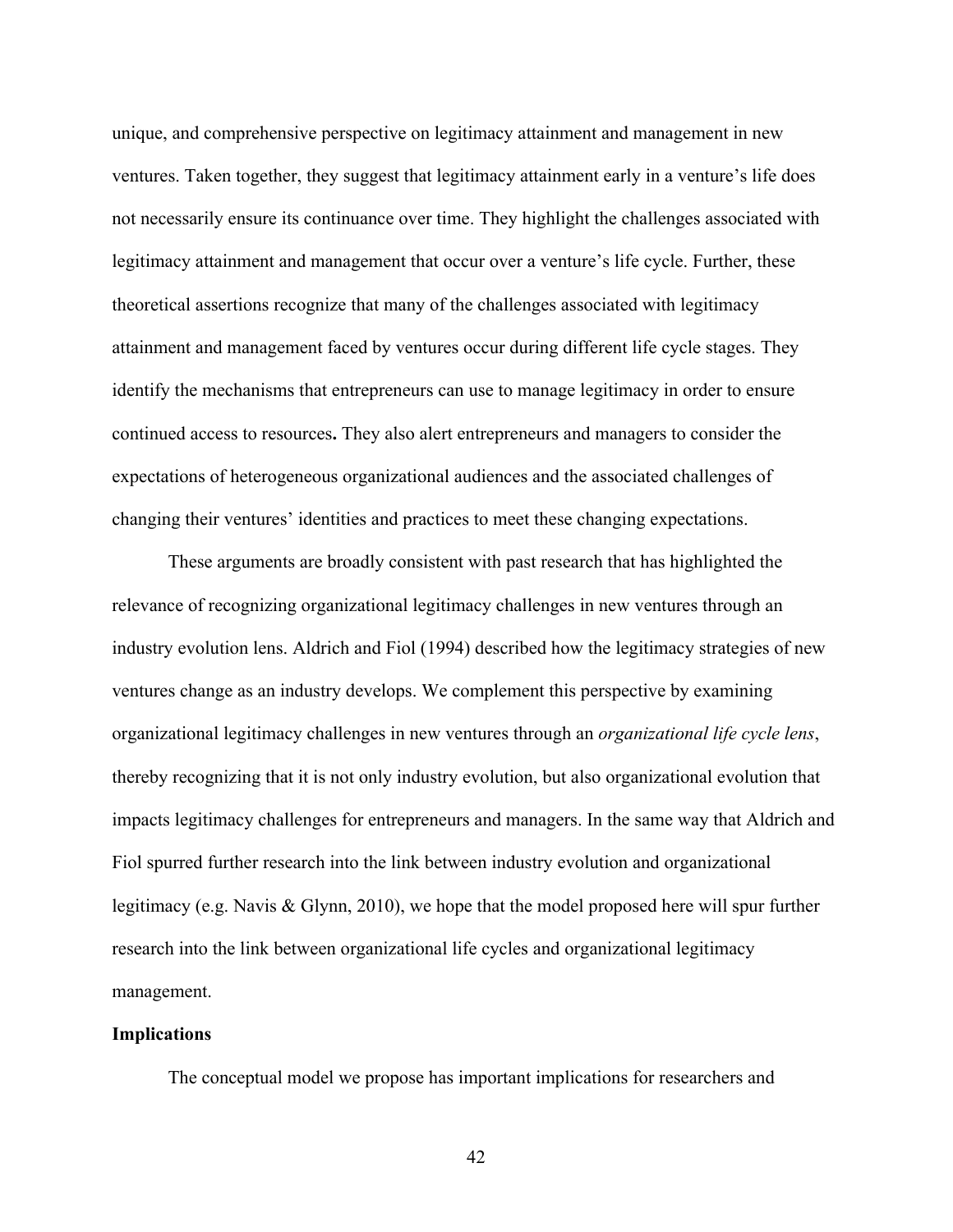entrepreneurs. It provides a broad roadmap for entrepreneurs to understand how and why their ventures may be assessed according to different criteria as they transition through different stages. In particular, our model highlights how, over time, legitimacy evaluation criteria evolve from primarily symbolic parameters focused on the founding team to objective accounting metrics focused on the organization. Further, our model provides a basis for understanding how a venture's approach to legitimacy acquisition and its entrepreneurial identity must adapt to match audience expectations corresponding to its current life cycle stage. As such, entrepreneurs should recognize that a venture's identity must evolve over time; they should be prepared to layer on additional identity elements while striving to retain valuable and important elements of the current identity. Through this process, an organization's identity may come to consist of multidimensional "constellations of features and labels appropriate for different contexts and interactions" (Gioia et al., 2000: 74). Balancing the paradoxical demands of various audiences and expectations can be challenging yet critical for growth and continued success. Our proposed framework suggests ways in which entrepreneurs may adapt the venture's entrepreneurial identity to anticipate and respond to legitimacy challenges so as to access much needed resources as the venture evolves.

The conceptual model we propose has important implications for researchers. It highlights the importance of studying *legitimacy management* in entrepreneurial ventures. Scholars studying legitimacy in entrepreneurial ventures have tended to focus on legitimacy attainment (e.g., Delmar & Shane, 2004; Martens et al., 2007; Navis & Glynn, 2011; Sine et al., 2007; Zimmerman & Zeitz, 2002; Zott & Huy, 2007) and the importance of legitimacy maintenance in established organizations (e.g., Elsbach, 1994; Jonsson et al., 2009; Suchman, 1995). In contrast, the ideas here show that entrepreneurial ventures not only have to attain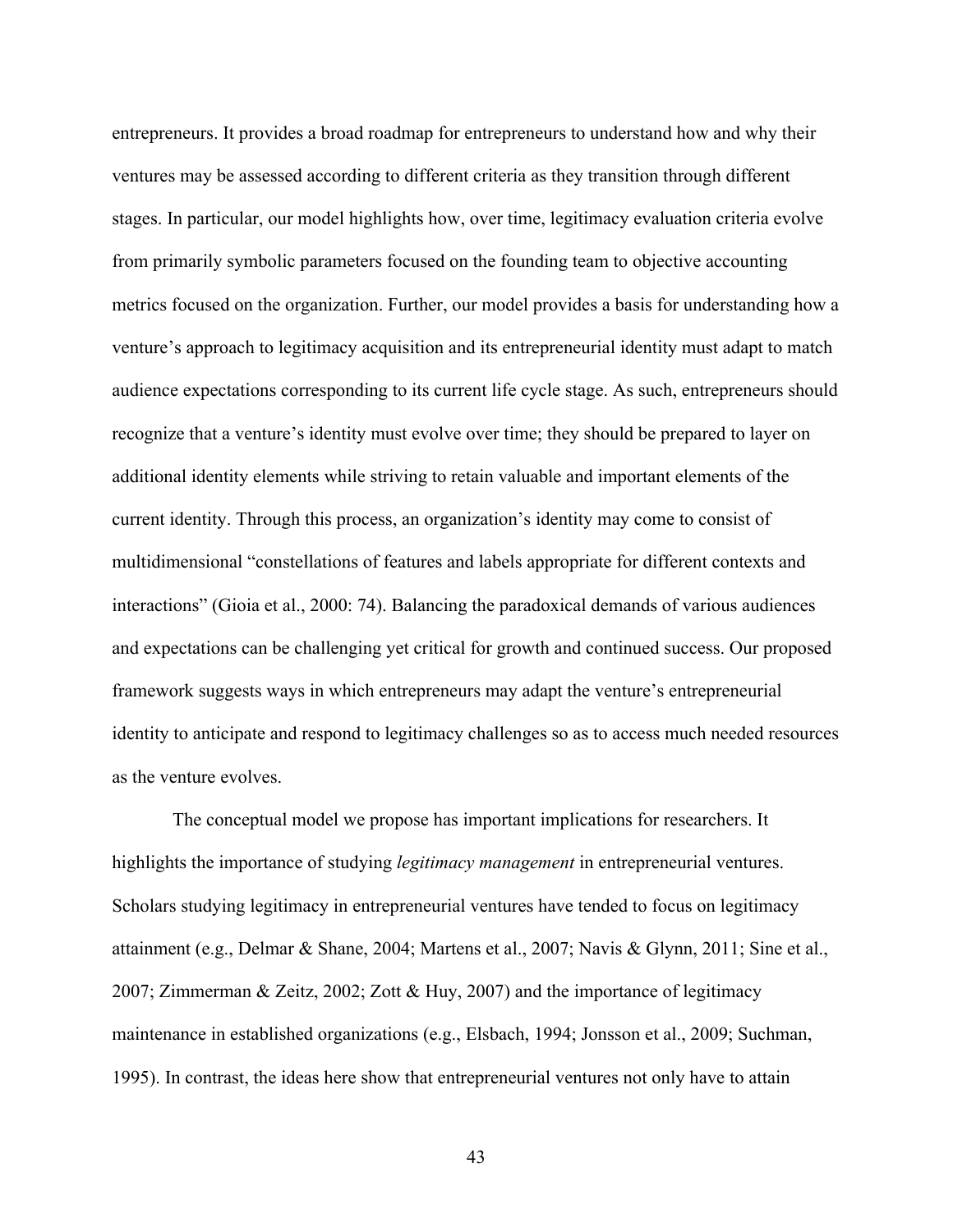legitimacy, but also actively manage it to grow and get established.

The conceptual model we propose offers promising avenues for future research. Researchers can undertake in-depth, qualitative analysis of ventures transitioning through stages of the organizational life cycle. Similar to the approach taken by Maurer and Ebers (Maurer & Ebers, 2006) to assess social-capital dynamics through a qualitative analysis of biotechnology firms, researchers can use the proposed theoretical framework to unpack and analyze legitimacy transitions in order to highlight the micro-foundations of new venture legitimation during transitions.

The shift from symbolic to tangible sources of legitimacy for new ventures, resulting from the uncertainty reduction that occurs as a venture develops, is an issue that could be elaborated on in future research. We make reference to this shift in the discussion of venture evaluation in the different stages of venture development, but we do not delve into the implications of this shift for entrepreneurs, managers, or resource providers. A deeper exploration of this shift is a promising way to further utilize a longitudinal perspective of entrepreneurial ventures to generate meaningful conceptual and practical insights.

One interesting point of theoretical and empirical focus is the tension between ventureidentity embeddedness and legitimacy buffering. Both may be powerful forces behind highly legitimate, growing ventures, yet they function in opposing directions. Legitimacy buffering provides a means for highly legitimate ventures to escape some of the stringent expectations placed on a venture in transition, while venture-identity embeddedness suggests that such ventures may struggle to conform to the legitimacy criteria of new audience expectations because they fail to perceive the need for change. This raises the question of when one may overpower the other. Future research should build deeper understanding of when each force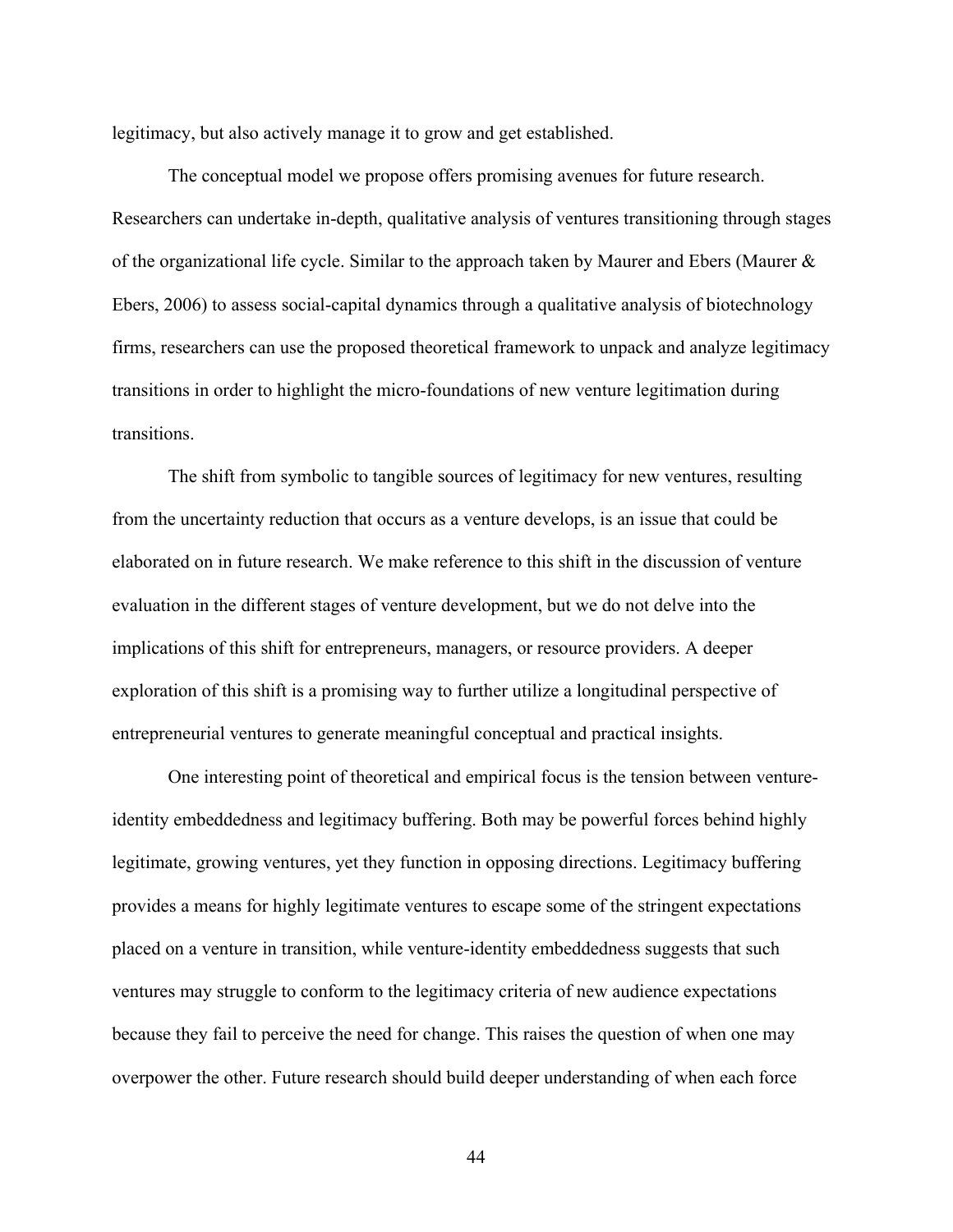dominates and how they interact. In addition, we anticipate that there are a variety of opportunities for additional research that explore audience reaction to identity claim shifts to explicate how barriers differ for ventures in markets with strong collective identities—such as grass fed beef and French nouvelle cuisine (Rao et al., 2003; Weber, Heinze, & DeSoucey, 2008)—compared to those markets with indistinct collective identities.

Our work complements the stream of research exploring the relationship between the coexistence of multiple institutional demands on organizations and the concomitant sensemaking processes and shifts in an organization's identity (e.g., Battilana & Dorado, 2010; Lok, 2010; Meyer & Hammerschmid, 2006; Pache & Santos, 2010; Rao et al., 2003). While hybridization is often a viable option for organizations that are confronted with such a challenge (Battilana & Dorado, 2010; Lok, 2010), we suspect that in conditions such as the ones confronted by new ventures during transition phases in their life cycle, a speedy resolution of ambiguity by anticipating and meeting expectations of the audience in the next stage may yield superior outcomes. We thus reiterate the call by (Greenwood, Raynard, Kodeih, Micelotta, & Lounsbury, 2011) for greater empirical attention to how organizations, particularly new ventures, respond to such complex institutional environments, and how this impacts ventures' ability to become established. In this vein, it may be worth examining the contingencies governing the choice of strategies for dealing with institutional pluralism, such as decoupling (Fiss & Zajac, 2006), hybridization (Battilana & Dorado, 2010), or elimination of old identities (Kraatz & Block, 2008).

The insights in this paper provide an interesting new theoretical perspective on research into Founder-CEO succession in entrepreneurial ventures. Prior literature on Founder-CEO replacement has tended to focus on managerial skills (Certo, Covin, Daily, & Dalton, 2001),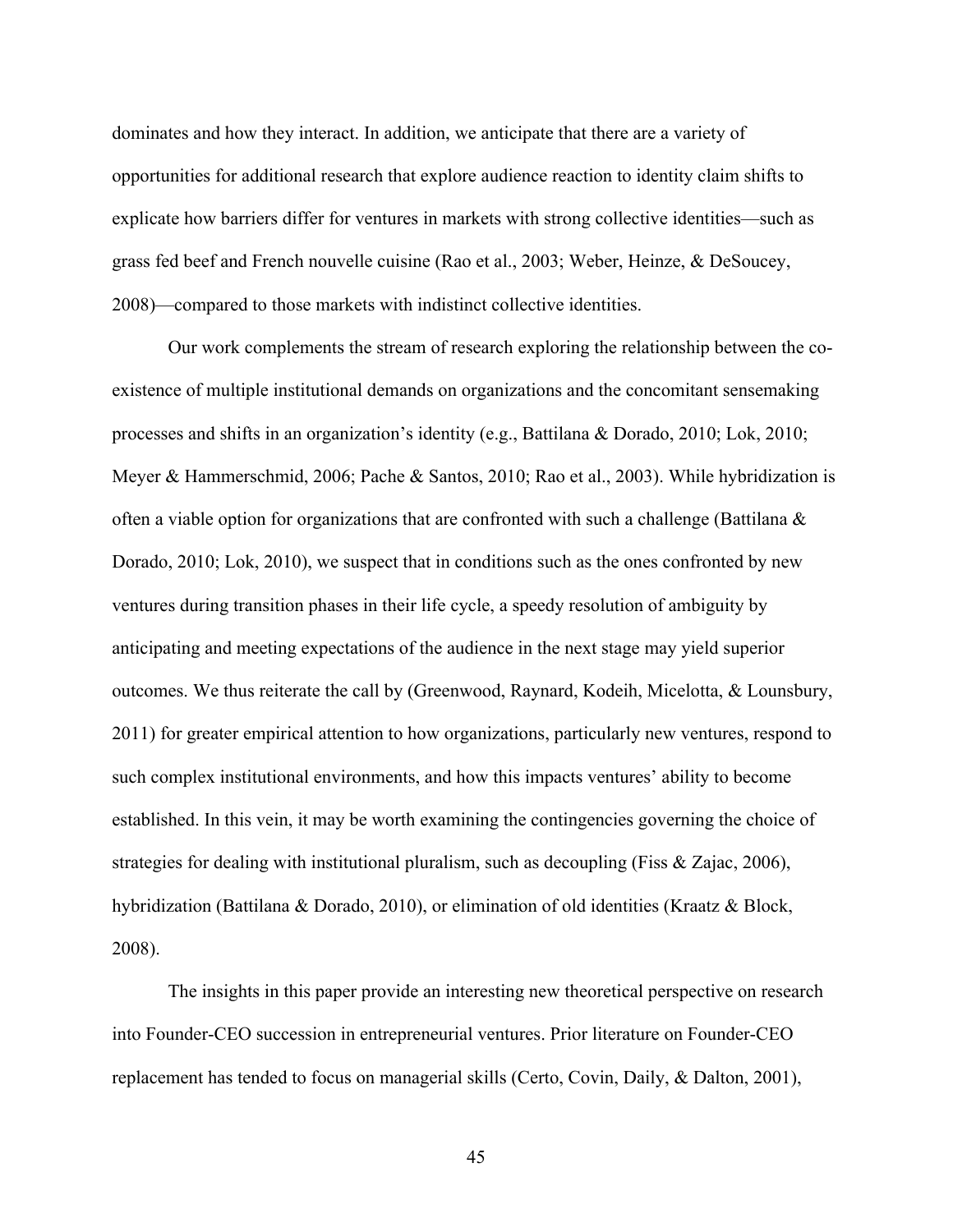power and influence (Boeker & Karichalil, 2002), and uncertainty resolution (Wasserman, 2003) as theoretical explanations for CEO replacement. Wasserman's inductive research in this domain highlighted two central inter-temporal events that may affect Founder-CEO succession: "The completion of product development and the raising of each round of financing from outside investors" (p.149). The theoretical explanation we propose would suggest that these intertemporal events propel a venture into a new developmental phase, one that needs to satisfy the expectations of a new audience. In this process, a venture can encounter challenges related to venture-identity embeddedness that centers on the linkage between the venture's identity and that of its Founder-CEO. Replacing a Founder-CEO is one approach to overcoming such challenges. We believe that this legitimacy and identity-based explanation of Founder-CEO succession complements existing explanations of the phenomenon and thereby enhances this stream of research.

One purposeful limitation of this paper is that it focuses on technology ventures seeking to establish legitimacy in order to attract financial resources. We recognize that the domain of entrepreneurship has a broader scope than just technology ventures, and legitimacy serves a purpose broader than just attaining financial resources. If the conceptual ideas presented here are applied to different types of ventures (e.g., social ventures, family businesses, or corporate ventures), then different organizational audiences with different expectations (e.g., social expectations, relational expectations, or integration expectations) would likely drive judgments of legitimacy. Yet such ventures may still undergo similar transitions as those described here; therefore, the concepts of legitimacy thresholds, institutional pluralism, venture-identity embeddedness, and legitimacy buffering would likely be relevant. Applying the conceptual model to different types of ventures offers an interesting opportunity for extension,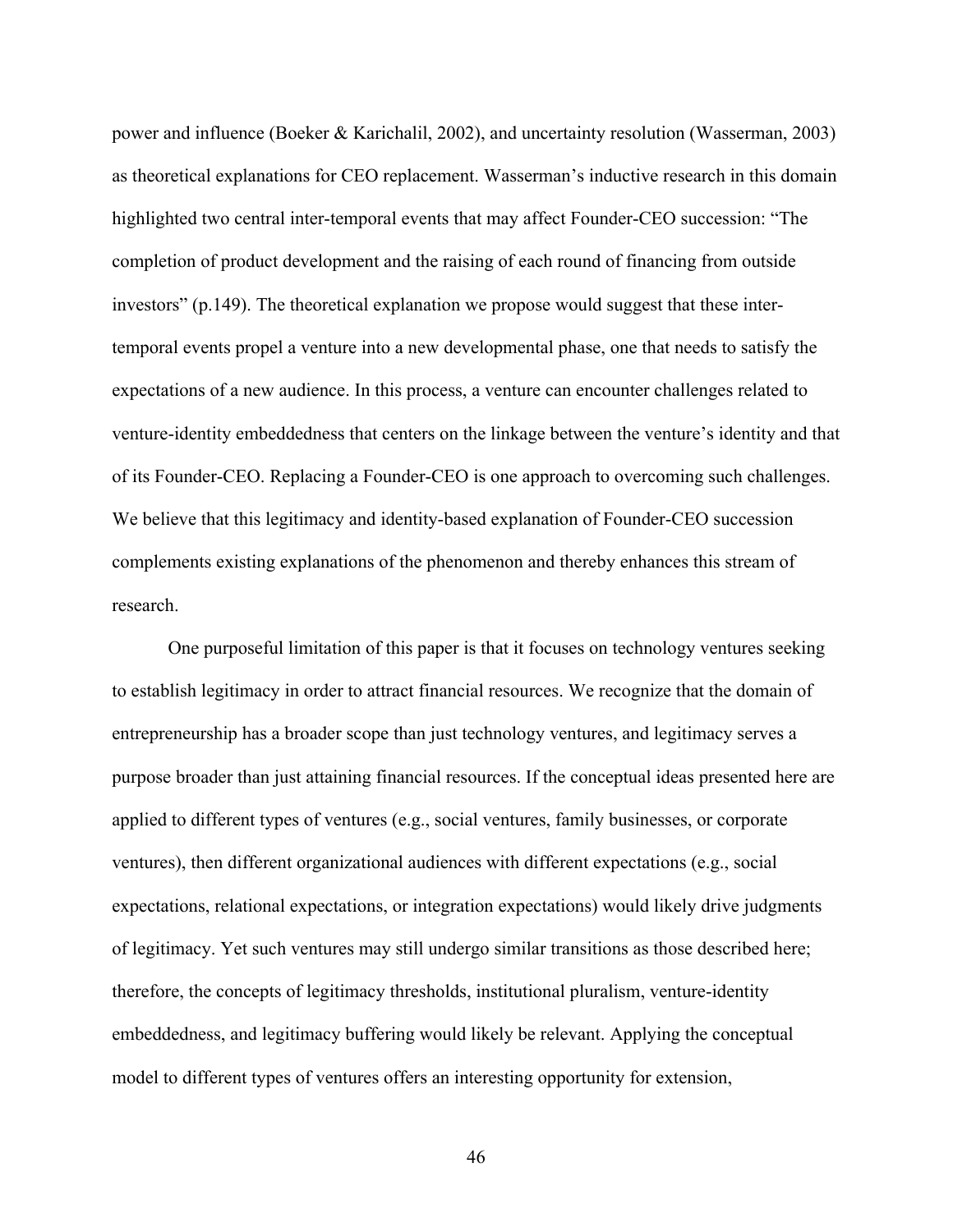generalization, and refinement of the ideas outlined.

## **Conclusion**

Based on the accepted premise and evidence that legitimacy judgments are central to resource acquisition for new ventures, we theorized a shift in legitimacy criteria used to evaluate new technology ventures over different stages of their organizational life cycle. We posited that a nuanced understanding of new venture legitimacy judgments provides the basis for understanding why some ventures acquire resources to survive and grow, while others are resource starved. The core assertion from this conceptual analysis is that entrepreneurial ventures confront multiple legitimacy thresholds as they evolve and grow. Hence, to acquire resources, entrepreneurs must adapt their venture's entrepreneurial identity to appeal to different audiences, with different expectations, at different stages of its life cycle. By presenting a framework for how legitimacy criteria and the associated entrepreneurial identity demands placed on a venture change over the life cycle of a venture, we hope to stimulate further inquiry into the dynamic interactions between entrepreneurial action, institutional environments, and new venture resource acquisition.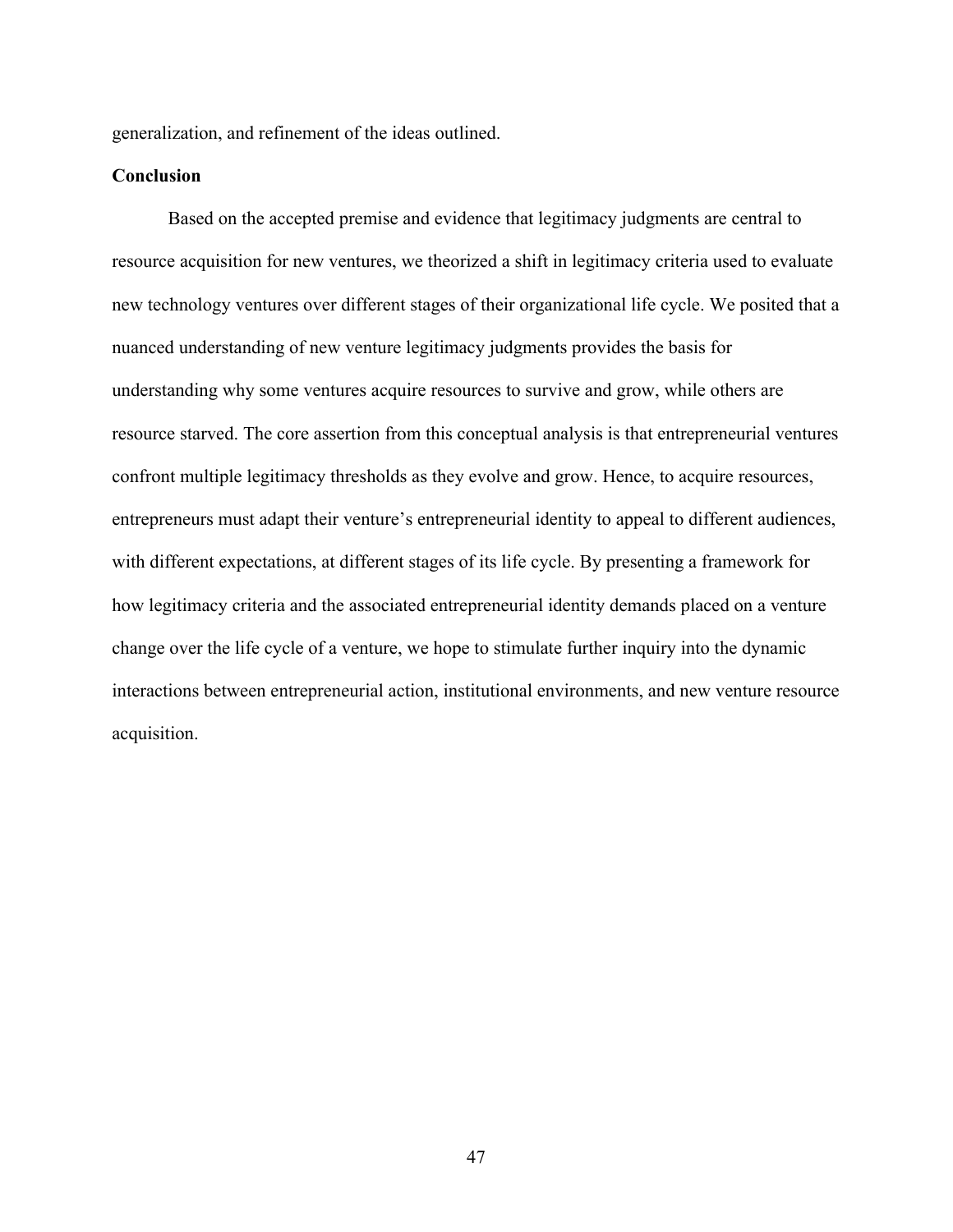#### **REFERENCES**

- Albert, S., & Whetten, D. A. 1985. Organizational identity. In L. L. C. a. B. M. Staw (Ed.), *Research in Organizational Behavior*, Vol. 7: 263-295. Greenwich, CT: JAI Press.
- Aldrich, H. E., & Fiol, C. M. 1994. Fools rush in? The institutional context of industry creation. *Academy of Management Review*, 19(4): 645-670.
- Amburgey, T. L., Kelly, D., & Barnett, W. P. 1990. *Resetting the Clock: The Dynamics of Organizational Change and Failure*. Paper presented at the Academy of Management Proceedings.
- Anderson, C. R., & Zeithaml, C. P. 1984. Stage of the product life cycle, business strategy, and business performance. *Academy of Management Journal*, 27(1): 5-24.
- Anderson, N. H. 1981. *Foundations of Information Integration Theory*. New York: Academic Press.
- Ashforth, B. E., & Gibbs, B. W. 1990. The double-edge of organizational legitimation. *Organization Science*, 1(2): 177-194.
- Ashforth, B. E., & Mael, F. 1989. Social identity theory and the organization. *Academy of Management Review*, 14(1): 20-39.
- Baker, T., & Nelson, R. E. 2005. Creating something from nothing: Resource construction through entrepreneurial bricolage. *Administrative Science Quarterly*, 50(3): 329-366.
- Battilana, J., & Dorado, S. 2010. Building sustainable hybrid organizations: The case of commercial microfinance organizations. *Academy of Management Journal*, 53(6): 1419-1440.
- Beckman, C., Eisenhardt, K., Kotha, S., Meyer, A., & Rajagopalan, N. 2012. Technology entrepreneurship. *Strategic Entrepreneurship Journal*, 6(2): 89-93.
- Berkery, D. 2007. *Raising Venture Capital for the Serious Entrepreneur*: McGraw Hill Professional.
- Bhide, A. 2000. *The origin and evolution of new businesses*: Oxford University Press.
- Bitektine, A. 2011. Toward a theory of social judgments of organizations: The case of legitimacy, reputation, and status. *Academy of Management Review*, 36(1): 151-179.
- Blank, S. 2013. Why the lean start-up changes everything. *Harvard Business Review*, 91(5): 63-72.
- Boeker, W., & Karichalil, R. 2002. Entrepreneurial transitions: Factors influencing founder departure. *Academy of Management Journal*, 45(4): 818-826.
- Boeker, W., & Wiltbank, R. 2005. New venture evolution and managerial capabilities. *Organization Science*, 16(2): 123-133.
- Branscomb, L., Morse, K., & Roberts, M. 2000. Managing technical risk. *NIST GCR 00-797, US Department of Commerce*.
- Branscomb, L. M., & Auerswald, P. E. 2002. Between Invention and Innovation: An Analysis of Early Stage Technical Development. *National Institute of Standards and Technology, US Department of Commerce, November*.
- Brockner, J. 1992. The escalation of commitment to a failing course of action: Toward theoretical progress. *Academy of Management Review*, 17(1): 39-61.
- Brown, A. D., & Starkey, K. 2000. Organizational identity and learning: A psychodynamic perspective. *Academy of Management Review*, 25(1): 102-120.
- Cardon, M. S., Wincent, J., Singh, J., & Drnovsek, M. 2009. The nature and experience of entrepreneurial passion. *Academy of Management Review*, 34(3): 511-532.
- Carroll, G. R., & Swaminathan, A. 2000. Why the Microbrewery Movement? Organizational Dynamics of Resource Partitioning in the US Brewing Industry1. *American Journal of Sociology*, 106(3): 715-762.
- Certo, S. T., Covin, J. G., Daily, C. M., & Dalton, D. R. 2001. Wealth and the effects of founder management among IPO‐stage new ventures. *Strategic Management Journal*, 22(6‐7): 641-658.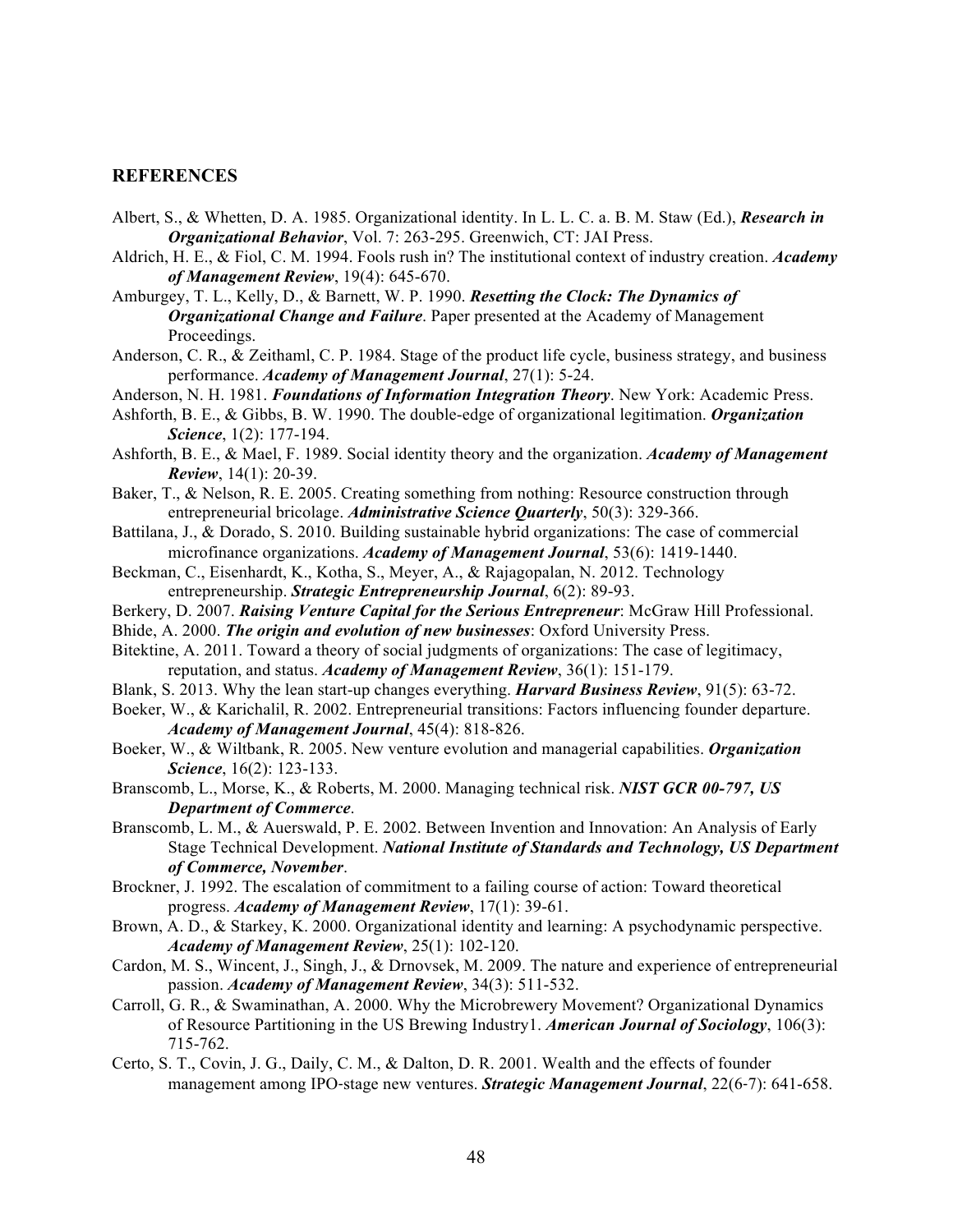- Chandler, A. D. 1962. Strategy and structure: Chapters in the history of the american enterprise. *Massachusetts Institute of Technology Cambridge*.
- Chen, G., Hambrick, D. C., & Pollock, T. G. 2008. Puttin'on the Ritz: Pre-IPO enlistment of prestigious affiliates as deadline-induced remediation. *Academy of Management Journal*, 51(5): 954-975.
- Clarkson, M. E. 1995. A stakeholder framework for analyzing and evaluating corporate social performance. *Academy of Management Review*, 20(1): 92-117.
- Colyvas, J. A., & Powell, W. W. 2007. From vulnerable to venerated: The institutionalization of academic entrepreneurship in the life sciences. *Research in the Sociology of Organizations*, 25: 219-259.
- Corley, K. G., & Gioia, D. A. 2004. Identity ambiguity and change in the wake of a corporate spin-off. *Administrative Science Quarterly*, 49(2): 173-208.
- Corley, K. G., Harquail, C. V., Pratt, M. G., Glynn, M. A., Fiol, C. M., & Hatch, M. J. 2006. Guiding organizational identity through aged adolescence. *Journal of Management Inquiry*, 15(2): 85- 99.
- Delmar, F., & Shane, S. 2004. Legitimating first: organizing activities and the survival of new ventures. *Journal of Business Venturing*, 19(3): 385-410.
- Denis, D. J. 2004. Entrepreneurial finance: an overview of the issues and evidence. *Journal of Corporate Finance*, 10(2): 301-326.
- Dodge, H. R., Fullerton, S., & Robbins, J. E. 1994. Stage of the organizational life cycle and competition as mediators of problem perception for small businesses. *Strategic Management Journal*, 15(2): 121-134.
- Dodge, H. R., & Robbins, J. E. 1992. An empirical investigation of the organizational life cycle model for small business development and survival. *Journal of Small Business Management*, 30(1): 27- 37.
- Dosi, G. 1982. Technological paradigms and technological trajectories: a suggested interpretation of the determinants and directions of technical change. *Research Policy*, 11(3): 147-162.
- Dunn, M. B., & Jones, C. 2010. Institutional logics and institutional pluralism: The contestation of care and science logics in medical education, 1967–2005. *Administrative Science Quarterly*, 55(1): 114-149.
- Duryee, T. 2011. Groupon Stock Now Half Off. *All Things D*. Retrieved 9-14-2013, from http://allthingsd.com/20111128/groupon-stock-now-half-off-whats-the-deal/.
- Dutton, J. E., & Dukerich, J. M. 1991. Keeping an eye on the mirror: Image and identity in organizational adaptation. *Academy of Management Journal*, 34(3): 517-554.
- Dutton, J. E., Dukerich, J. M., & Harquail, C. V. 1994. Organizational images and member identification. *Administrative Science Quarterly*, 39(2): 239-263.
- Ehrenberg, R. 2008. Monitor110: A Post Mortem. *Information Arbitrage*. Retrieved 8-27-2014, from http://informationarbitrage.com/post/698402433/monitor110-a-post-mortem.
- Elsbach, K. D. 1994. Managing organizational legitimacy in the California cattle industry: The construction and effectiveness of verbal accounts. *Administrative Science Quarterly*: 57-88.
- Elston, J. A., & Audretsch, D. B. 2011. Financing the entrepreneurial decision: an empirical approach using experimental data on risk attitudes. *Small Business Economics*, 36(2): 209-222.
- Fauchart, E., & Gruber, M. 2011. Darwinians, communitarians, and missionaries: the role of founder identity in entrepreneurship. *Academy of Management Journal*, 54(5): 935-957.
- Fini, R., & Lacetera, N. 2010. Different yokes for different folks: Individual preferences, institutional logics, and the commercialization of academic research. *Advances in the Study of Entrepreneurship, Innovation & Economic Growth*, 21: 1-25.
- Fischer, H. M., & Pollock, T. G. 2004. Effects of social capital and power on surviving transformational change: The case of initial public offerings. *Academy of Management Journal*, 47(4): 463-481.
- Fisher, G. 2012. Effectuation, causation, and bricolage: a behavioral comparison of emerging theories in entrepreneurship research. *Entrepreneurship Theory and Practice*, 36(5): 1019-1051.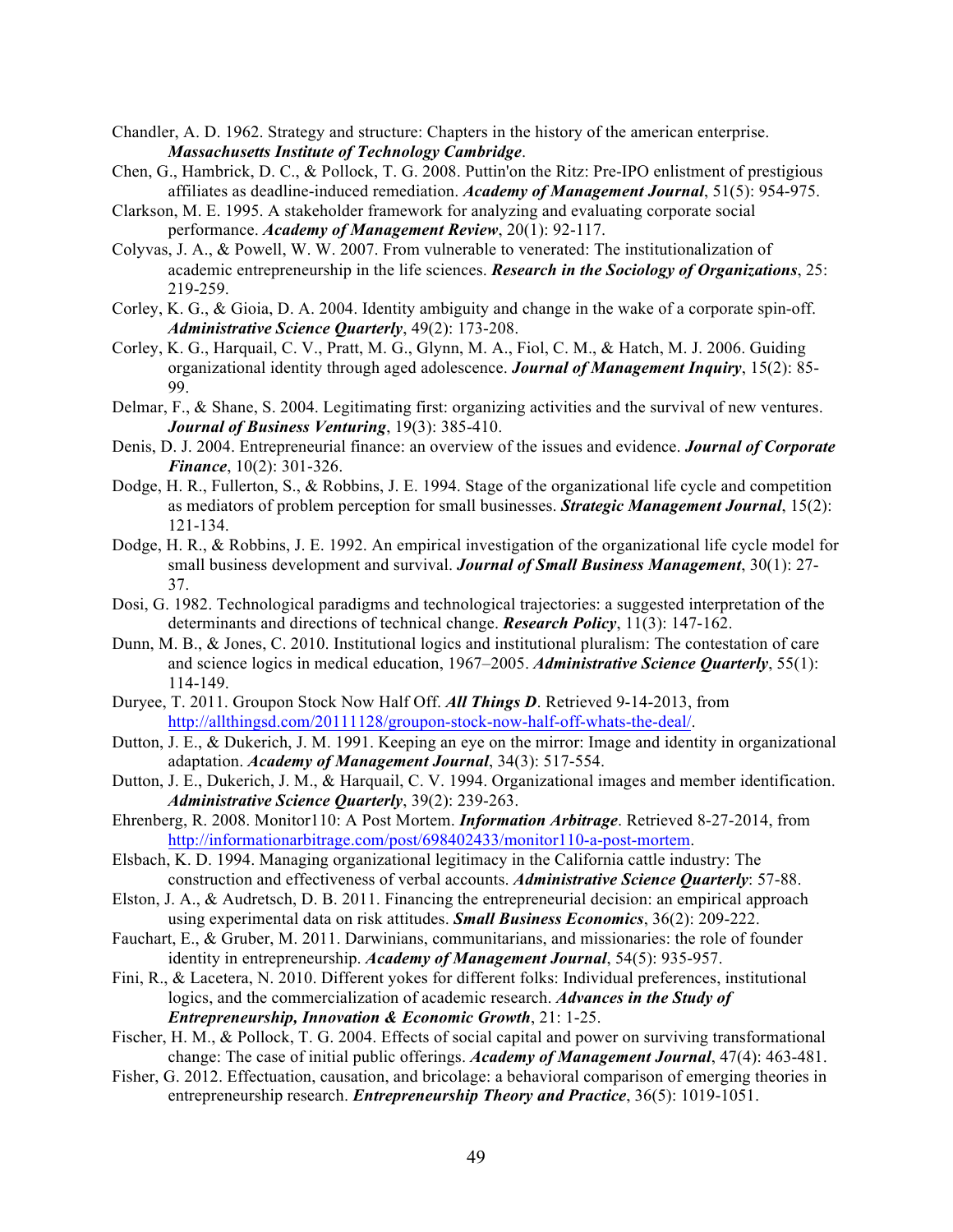- Fiske, S., & Taylor, S. 1991. Social cognition, 1991. *Social Cognition (2nd Ed.). Xviii, 717 Pp. New York, NY, England: Mcgraw-Hill Book Company*.
- Fiss, P. C., & Zajac, E. J. 2006. The symbolic management of strategic change: Sensegiving via framing and decoupling. *Academy of Management Journal*, 49(6): 1173-1193.
- Freeman, R. E. 2010. *Strategic Management: A Stakeholder Approach*: Cambridge University Press.
- Gaibraith, J. 1982. The stages of growth. *Journal of Business Strategy*, 3(1): 70-79.
- Gioia, D. A. 1998. From individual to organizational identity. In D. A. Whetten, & P. C. Godfrey (Eds.), *Identity in organizations: Building theory through conversations*, Vol. 11: 17-31. Thousand Oaks, CA: SAGE.
- Gioia, D. A., Schultz, M., & Corley, K. G. 2000. Organizational identity, image, and adaptive instability. *Academy of Management Review*, 25(1): 63-81.
- Gioia, D. A., & Thomas, J. B. 1996. Identity, image, and issue interpretation: Sensemaking during strategic change in academia. *Administrative Science Quarterly*: 370-403.
- Glynn, M. A. 2000. When cymbals become symbols: Conflict over organizational identity within a symphony orchestra. *Organization Science*, 11(3): 285-298.
- Glynn, M. A. 2008. Beyond constraint: How institutions enable identities. In R. Greenwood, C. Oliver, K. Sahlin-Andersson, & R. Suddaby (Eds.), *The Sage Handbook of Organizational Institutionalism*: 413-430. Thousand Oaks, CA: Sage.
- Glynn, M. A., & Marquis, C. 2004. When good names go bad: Symbolic illegitimacy in organizations. *Research in the Sociology of Organizations*, 22(170).
- Golden-Biddle, K., & Rao, H. 1997. Breaches in the boardroom: Organizational identity and conflicts of commitment in a nonprofit organization. *Organization Science*, 8(6): 593-611.
- Gompers, P. A. 1995. Optimal investment, monitoring, and the staging of venture capital. *The Journal of Finance*, 50(5): 1461-1489.
- Granovetter, M. 1978. Threshold models of collective behavior. *American Journal of Sociology*: 1420- 1443.
- Granovetter, M. 1992. Economic institutions as social constructions: a framework for analysis. *Acta Sociologica*, 35(1): 3-11.
- Gray, B., & Ariss, S. S. 1985. Politics and strategic change across organizational life cycles. *Academy of Management Review*, 10(4): 707-723.
- Greenwood, R., Raynard, M., Kodeih, F., Micelotta, E. R., & Lounsbury, M. 2011. Institutional Complexity and Organizational Responses. *The Academy of Management Annals*, 5(1): 317- 371.
- Gross, D. 2012. Zuckerberg's hoodie rankles Wall Street. *CNN Money*. Retrieved 10-21-2013, from http://www.cnn.com/2012/05/09/tech/social-media/zuckerberg-hoodie-wall-street/.
- Gulati, R., Nohria, N., & Zaheer, A. 2000. Strategic Networks. *Strategic Management Journal*, 21(3): 203-215.
- Haeussler, C., & Colyvas, J. A. 2011. Breaking the ivory tower: academic entrepreneurship in the life sciences in UK and Germany. *Research Policy*, 40(1): 41-54.
- Hall, J., & Hofer, C. W. 1993. Venture capitalists' decision criteria in new venture evaluation. *Journal of Business Venturing*, 8(1): 25-42.
- Hallen, B. L. 2008. The causes and consequences of the initial network positions of new organizations: From whom do entrepreneurs receive investments? *Administrative Science Quarterly*, 53(4): 685-718.
- Hallen, B. L., & Eisenhardt, K. M. 2012. Catalyzing strategies and efficient tie formation: how entrepreneurial firms obtain investment ties. *Academy of Management Journal*, 55(1): 35-70.
- Hanlon, D., & Saunders, C. 2007. Marshaling resources to form small new ventures: Toward a more holistic understanding of entrepreneurial support. *Entrepreneurship Theory and Practice*, 31(4): 619-641.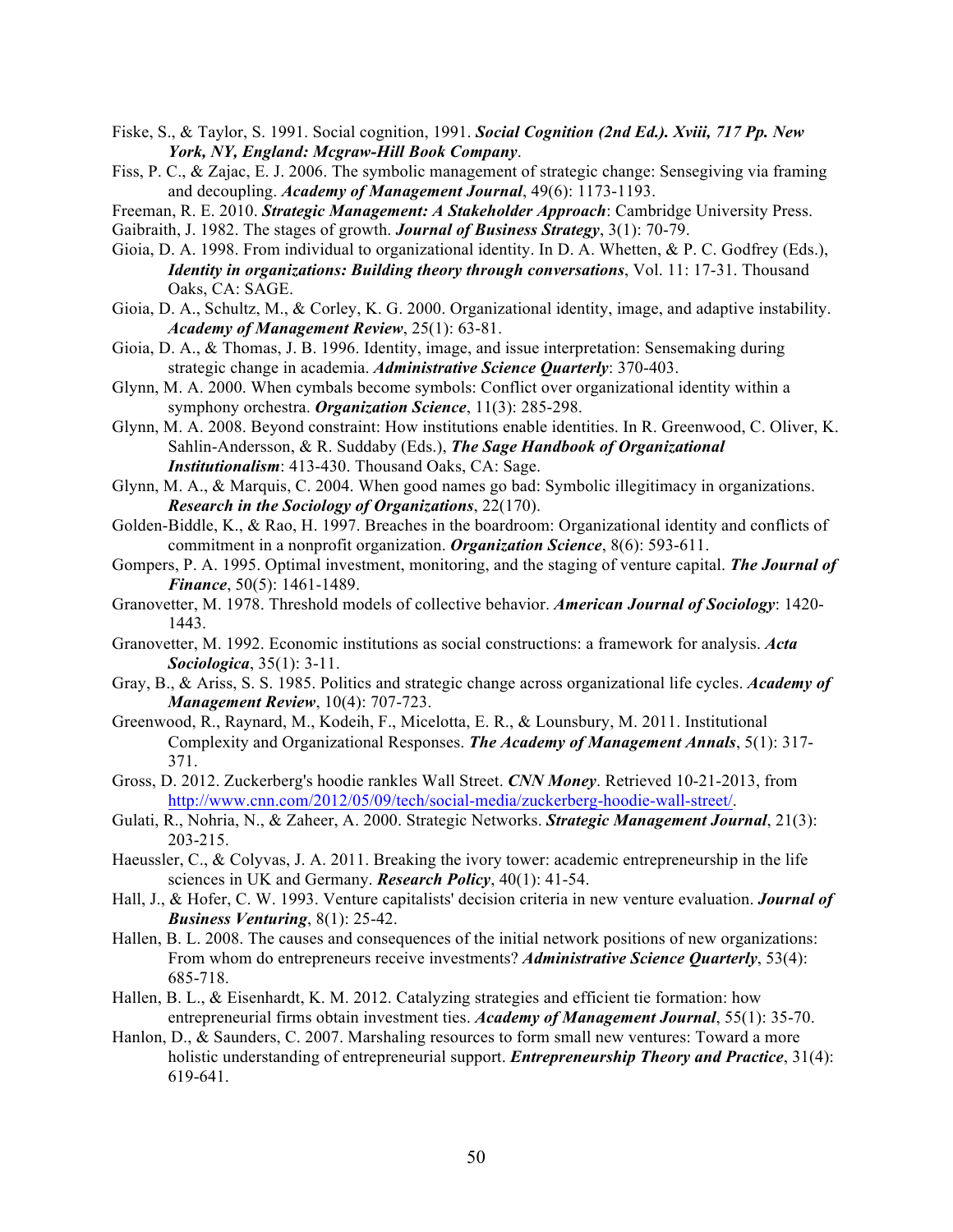- Hannan, M. T., Baron, J. N., Hsu, G., & Koçak, Ö. 2006. Organizational identities and the hazard of change. *Industrial and Corporate Change*, 15(5): 755-784.
- Hensel, N. 2005. Are Dutch Auctions Right for Your IPO?, *HBS Working Knowledge*, 4/11/2005 ed.
- Hiatt, S. R., Sine, W. D., & Tolbert, P. S. 2009. From Pabst to Pepsi: The deinstitutionalization of social practices and the creation of entrepreneurial opportunities. *Administrative Science Quarterly*, 54(4): 635-667.
- Hilts, P. J. 1981. The gold rush of companies into biotechnology is waning, *Washington Post*.
- Hite, J. M., & Hesterly, W. S. 2001. The evolution of firm networks: From emergence to early growth of the firm. *Strategic Management Journal*, 22(3): 275-286.
- Hsu, D. H. 2007. Experienced entrepreneurial founders, organizational capital, and venture capital funding. *Research Policy*, 36(5): 722-741.
- Hsu, D. H. 2008. Technology-based entrepreneurship. *Handbook of Technology and Innovation Management*, 3: 367-388.
- Hughes, S. S. 2011. *Genentech: the beginnings of biotech*: University of Chicago Press.
- Jawahar, I., & McLaughlin, G. L. 2001. Toward a descriptive stakeholder theory: An organizational life cycle approach. *Academy of Management Review*, 26(3): 397-414.
- Jones, T. M., & Wicks, A. C. 1999. Convergent stakeholder theory. *Academy of Management Review*, 24(2): 206-221.
- Jonsson, S., Greve, H. R., & Fujiwara-Greve, T. 2009. Undeserved loss: The spread of legitimacy loss to innocent organizations in response to reported corporate deviance. *Administrative Science Quarterly*, 54(2): 195-228.
- Kafka, P. 2008. Monitor 110 Shuttered. *Business Insider*. Retrieved 8-25-2014, from http://www.businessinsider.com/2008/7/monitor-110-shuttered.
- Katz, J., & Gartner, W. B. 1988. Properties of emerging organizations. *Academy of Management Review*, 13(3): 429-441.
- Kazanjian, R. K. 1988. Relation of dominant problems to stages of growth in technology-based new ventures. *Academy of Management Journal*, 31(2): 257-279.
- Kelly, D., & Amburgey, T. L. 1991. Organizational inertia and momentum: A dynamic model of strategic change. *Academy of Management Journal*, 34(3): 591-612.
- Kennedy, M. T. 2008. Getting counted: Markets, media, and reality. *American Sociological Review*, 73(2): 270-295.
- Kennedy, M. T., Lo, J. Y.-C., & Lounsbury, M. 2010. Category currency: The changing value of conformity as a function of ongoing meaning construction. In G. Hsu, G. Negro, & Ö. Koçak (Eds.), *Research in the Sociology of Organizations*, Vol. 31: 369-397.
- Kraatz, M. S., & Block, E. S. 2008. Organizational implications of institutional pluralism. In R. Greenwood, C. Oliver, K. Sahlin-Andersson, & R. Suddaby (Eds.), *The Sage handbook of organizational institutionalism*: 243-275.
- Kraatz, M. S., & Zajac, E. J. 1996. Exploring the limits of the new institutionalism: The causes and consequences of illegitimate organizational change. *American Sociological Review*: 812-836.
- Levy, A. 2014. Google shares took off, but the auction didn't. from http://www.cnbc.com/id/101912149.
- Lewis, M. 1999. *The new new thing: a Silicon Valley story*. New York: WW Norton & Company.
- Lewis, V. L., & Churchill, N. C. 1983. The five stages of small business growth. *Harvard Business Review*, 61(3): 30-50.
- Libaers, D., Hicks, D., & Porter, A. L. 2010. A taxonomy of small firm technology commercialization. *Industrial and Corporate Change*, doi:10.1093/icc/dtq039.
- Lok, J. 2010. Institutional logics as identity projects. *Academy of Management Journal*, 53(6): 1305- 1335.
- Loughran, T., & McDonald, B. 2013. IPO first-day returns, offer price revisions, volatility, and form S-1 language. *Journal of Financial Economics*, 109(2): 307-326.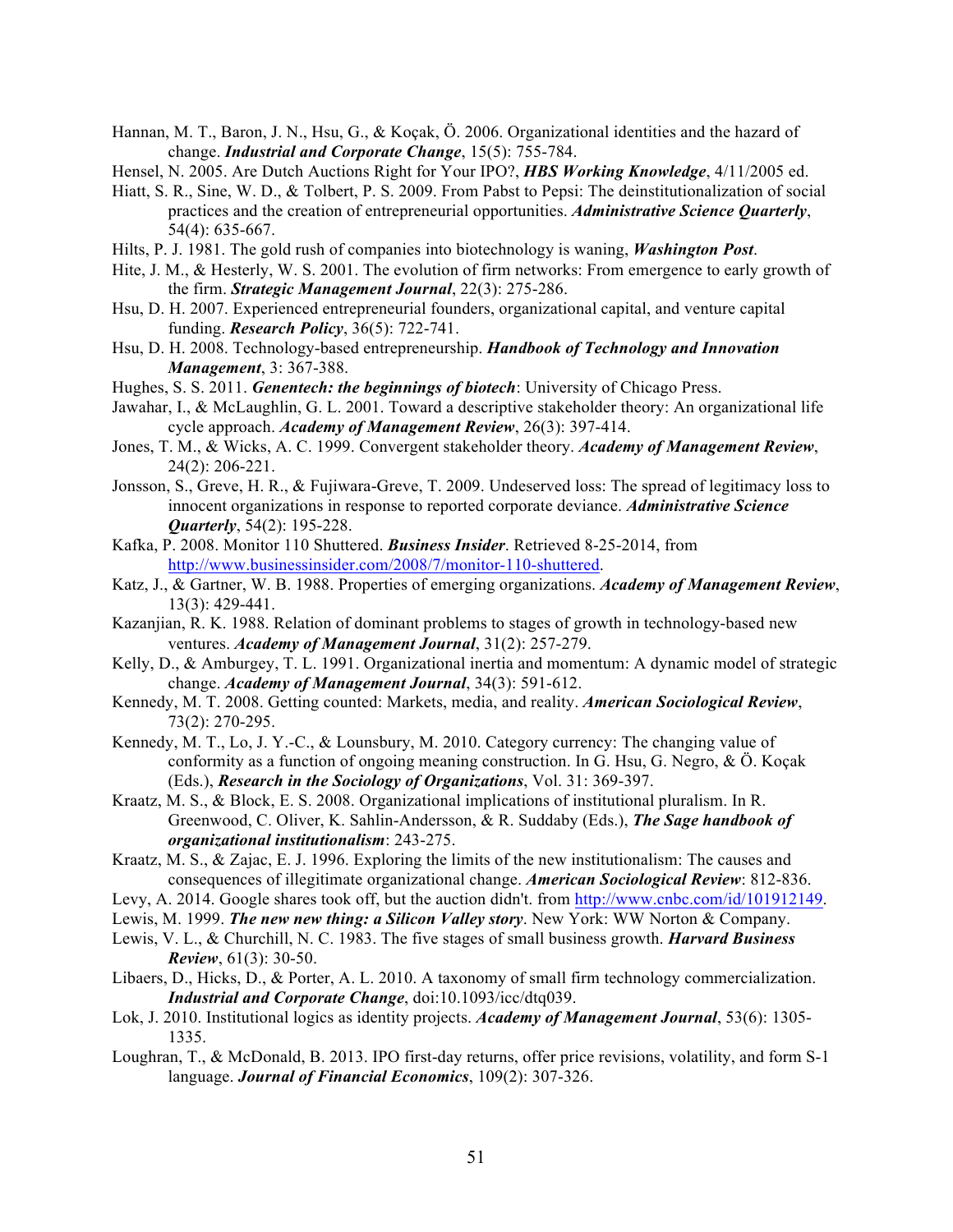- Lounsbury, M. 2007. A tale of two cities: Competing logics and practice variation in the professionalizing of mutual funds. *Academy of Management Journal*, 50(2): 289-307.
- Lounsbury, M., & Glynn, M. A. 2001. Cultural entrepreneurship: Stories, legitimacy, and the acquisition of resources. *Strategic Management Journal*, 22(6‐7): 545-564.
- MacMillan, I. C., Siegel, R., & Narasimha, P. S. 1986. Criteria used by venture capitalists to evaluate new venture proposals. *Journal of Business venturing*, 1(1): 119-128.
- Martens, M. L., Jennings, J. E., & Jennings, P. D. 2007. Do the stories they tell get them the money they need? The role of entrepreneurial narratives in resource acquisition. *Academy of Management Journal*, 50(5): 1107-1132.
- Maurer, I., & Ebers, M. 2006. Dynamics of social capital and their performance implications: Lessons from biotechnology start-ups. *Administrative Science Quarterly*, 51(2): 262-292.
- Merton, R. K. 1968. *Social Theory and Social Structure*: Simon and Schuster.
- Meyer, R. E., & Hammerschmid, G. 2006. Changing Institutional Logics and Executive Identities A Managerial Challenge to Public Administration in Austria. *American Behavioral Scientist*, 49(7): 1000-1014.
- Miller, D., & Friesen, P. H. 1980. Momentum and revolution in organizational adaptation. *Academy of Management Journal*, 23(4): 591-614.
- Milliman, J., Von Glinow, M. A., & Nathan, M. 1991. Organizational life cycles and strategic international human resource management in multinational companies: Implications for congruence theory. *Academy of Management Review*, 16(2): 318-339.
- Mintzberg, H. 1984. Power and organization life cycles. *Academy of Management Review*, 9(2): 207- 224.
- Murray, F. 2010. The oncomouse that roared: Hybrid exchange strategies as a source of distinction at the boundary of overlapping institutions. *American Journal of Sociology*, 116(2): 341-388.
- Nag, R., Corley, K. G., & Gioia, D. A. 2007. The intersection of organizational identity, knowledge, and practice: Attempting strategic change via knowledge grafting. *Academy of Management Journal*, 50(4): 821-847.
- Navis, C., & Glynn, M. A. 2010. How new market categories emerge: temporal dynamics of legitimacy, identity, and entrepreneurship in satellite radio, 1990–2005. *Administrative Science Quarterly*, 55(3): 439-471.
- Navis, C., & Glynn, M. A. 2011. Legitimate distinctiveness and the entrepreneurial identity: Influence on investor judgments of new venture plausibility. *Academy of Management Review*, 36(3): 479- 499.
- Olson, M., & Olson, M. 2009. *The Logic of Collective Action: Public Goods and the Theory of Groups*: Harvard University Press.
- Pache, A.-C., & Santos, F. 2010. When worlds collide: The internal dynamics of organizational responses to conflicting institutional demands. *Academy of Management Review*, 35(3): 455-476.
- Perkmann, M., King, Z., & Pavelin, S. 2011. Engaging excellence? Effects of faculty quality on university engagement with industry. *Research Policy*, 40(4): 539-552.
- Pollock, T. G., & Rindova, V. P. 2003. Media legitimation effects in the market for initial public offerings. *Academy of Management Journal*, 46(5): 631-642.
- Porac, J. F., Wade, J. B., & Pollock, T. G. 1999. Industry categories and the politics of the comparable firm in CEO compensation. *Administrative Science Quarterly*, 44(1): 112-144.
- Powell, W. W., & Sandholtz, K. W. 2012. Amphibious entrepreneurs and the emergence of organizational forms. *Strategic Entrepreneurship Journal*, 6(2): 94-115.
- Powell, W. W. C., Elisabeth Stephanie. 1998. *Private Action and the Public Good*: Yale University Press.
- Pratt, M. G., & Foreman, P. O. 2000. Classifying managerial responses to multiple organizational identities. *Academy of Management Review*, 25(1): 18-42.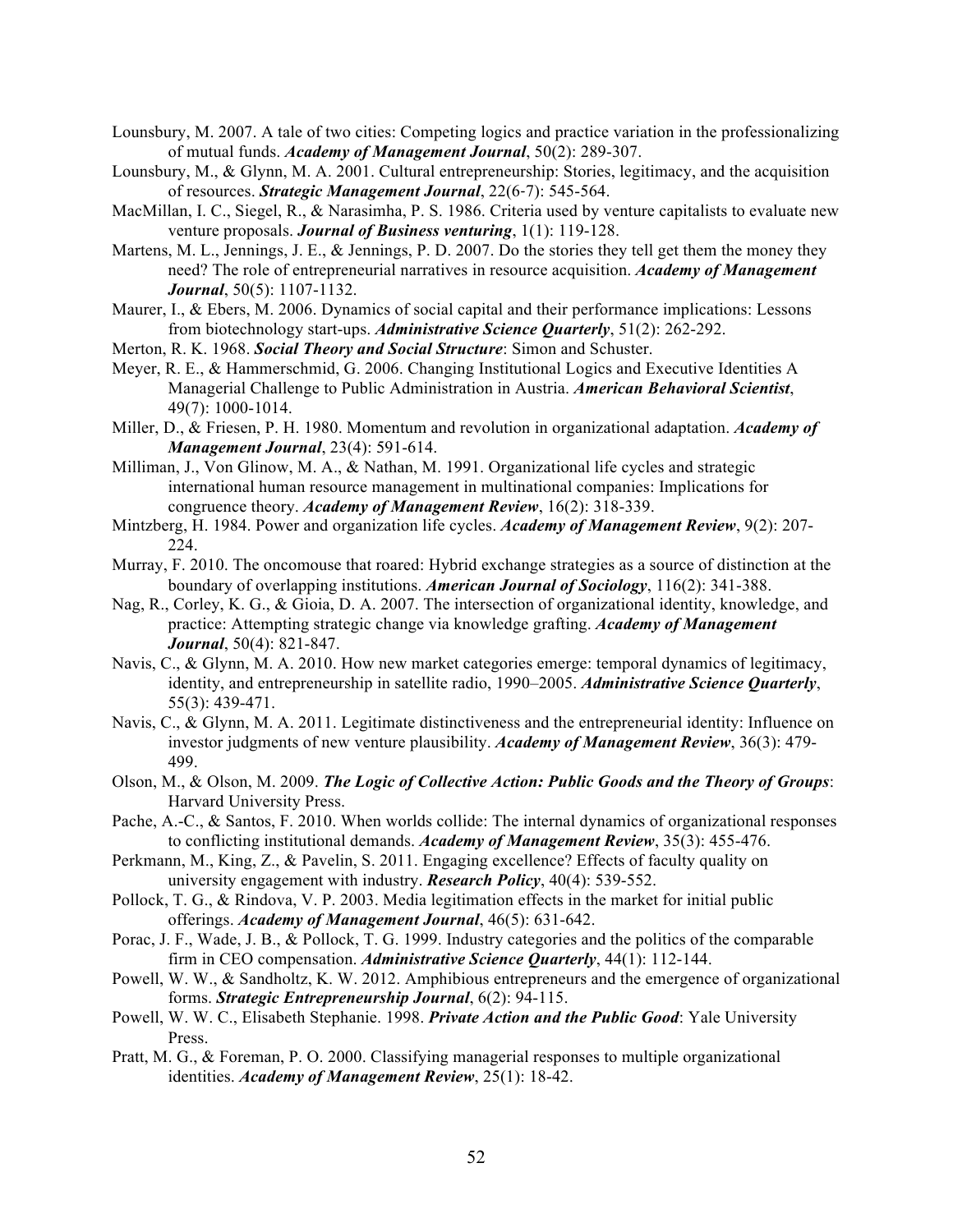- Quinn, R. E., & Cameron, K. 1983. Organizational life cycles and shifting criteria of effectiveness: Some preliminary evidence. *Management Science*, 29(1): 33-51.
- Rajgopal, S., Venkatachalam, M., & Kotha, S. 2003. The value relevance of network advantages: The case of e–commerce firms. *Journal of Accounting Research*, 41(1): 135-162.
- Rao, H. 1994. The social construction of reputation: Certification contests, legitimation, and the survival of organizations in the American automobile industry: 1895–1912. *Strategic Management Journal*, 15(S1): 29-44.
- Rao, H., Monin, P., & Durand, R. 2003. Institutional Change in Toque Ville: Nouvelle Cuisine as an Identity Movement in French Gastronomy1. *American Journal of Sociology*, 108(4): 795-843.
- Ravasi, D., & Schultz, M. 2006. Responding to organizational identity threats: Exploring the role of organizational culture. *Academy of Management Journal*, 49(3): 433-458.
- Reese, P. R., & Aldrich, H. E. 1995. Entrepreneurial networks and business performance. *International Entrepreneurship, London, New York*: 109-123.
- Reynolds, P., & Miller, B. 1992. New firm gestation: Conception, birth, and implications for research. *Journal of Business Venturing*, 7(5): 405-417.
- Ridgeway, C. L., & Berger, J. 1986. Expectations, legitimation, and dominance behavior in task groups. *American Sociological Review*: 603-617.
- Ries, E. 2011. *The Lean Startup: How Today's Entrepreneurs use Continuous Innovation to Create Radically Successful Businesses*: Random House LLC.
- Roberts, M. J., & Barley, L. 2004. How venture capitalists evaluate potential venture opportunities: Harvard Business School.
- Santos, F. M., & Eisenhardt, K. M. 2009. Constructing markets and shaping boundaries: Entrepreneurial power in nascent fields. *Academy of Management Journal*, 52(4): 643-671.
- Sauermann, H., & Stephan, P. 2013. Conflicting logics? A multidimensional view of industrial and academic science. *Organization Science*, 24(3): 889-909.
- Schildt, H. A., Zahra, S. A., & Sillanpää, A. 2006. Scholarly Communities in Entrepreneurship Research: A Co‐Citation Analysis. *Entrepreneurship Theory and Practice*, 30(3): 399-415.
- Sengupta, S. 2012. Facebook's Ambition Collides With Harsh Market. *The New York Times*. Retrieved 9-19-2013, from http://www.nytimes.com/2012/08/21/technology/facebooks-ambition-collideswith-a-harsh-market.html?pagewanted=all $&r=0$ .
- Shane, S. A. 2004. *Academic entrepreneurship: University spinoffs and wealth creation*: Edward Elgar Publishing.
- Sine, W. D., David, R. J., & Mitsuhashi, H. 2007. From plan to plant: Effects of certification on operational start-up in the emergent independent power sector. *Organization Science*, 18(4): 578- 594.
- Slevin, D. P., & Covin, J. G. 1997. Strategy formation patterns, performance, and the significance of context. *Journal of Management*, 23(2): 189-209.
- Smith, K. G., Mitchell, T. R., & Summer, C. E. 1985. Top level management priorities in different stages of the organizational life cycle. *Academy of Management Journal*, 28(4): 799-820.
- Spiers, E. 2013. Andrew Mason On How To Deal: From Founder To Ex-Groupon CEO. *Fast Company*. Retrieved 9-31-2013, from http://www.fastcompany.com/3007842/andrew-mason-how-dealfounder-ex-groupon-ceo.
- Starbuck, W. H., & Milliken, F. J. 1988. Challenger: fine‐tuning the odds until something breaks. *Journal of management studies*, 25(4): 319-340.
- Staw, B. M. 1981. The escalation of commitment to a course of action. *Academy of Management Review*, 6(4): 577-587.
- Stimpert, J. L., Gustafson, L. T., & Sarason, Y. 1998. Organizational Identity within the Strategic Management Conversation: Contributions and Assumptions. In D. A. Whetten, & P. C. Godfrey (Eds.), *Identity in Organizations: Building Theory Through Conversations*: 83-99. Thousand Oaks, CA: SAGE.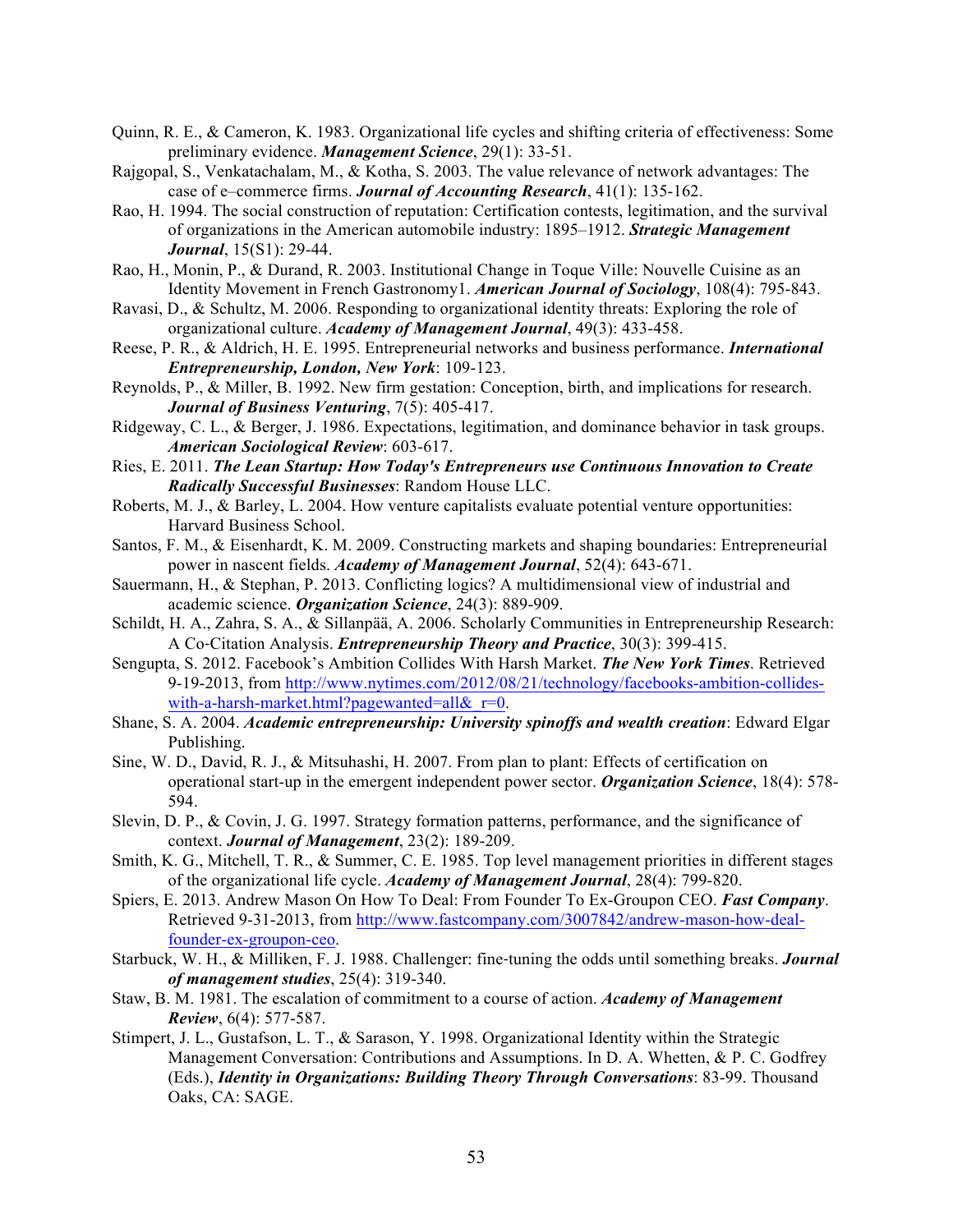Stinchcombe, A. L. 1965. Organizations and social structure. *Handbook of organizations*, 44(2): 142- 193.

- Stuart, T. E., Hoang, H., & Hybels, R. C. 1999. Interorganizational endorsements and the performance of entrepreneurial ventures. *Administrative Science Quarterly*, 44(2): 315-349.
- Suchman, M. C. 1995. Managing legitimacy: Strategic and institutional approaches. *Academy of Management Review*, 20(3): 571-610.
- Thornton, P. H., Ocasio, W., & Lounsbury, M. 2012. *The institutional logics perspective: A new approach to culture, structure, and process*: Oxford University Press.
- Tolbert, P. S., David, R. J., & Sine, W. D. 2011. Studying choice and change: The intersection of institutional theory and entrepreneurship research. *Organization Science*, 22(5): 1332-1344.
- Vohora, A., Wright, M., & Lockett, A. 2004. Critical junctures in the development of university high-tech spinout companies. *Research Policy*, 33(1): 147-175.
- Waldron, T. L., Navis, C., & Fisher, G. 2013. Explaining Differences in Firms' Responses to Activism. *Academy of Management Review*, 38(3): 397-417.
- Wasserman, N. 2003. Founder-CEO succession and the paradox of entrepreneurial success. *Organization Science*, 14(2): 149-172.
- Webb, J. W., Tihanyi, L., Ireland, R. D., & Sirmon, D. G. 2009. You say illegal, I say legitimate: Entrepreneurship in the informal economy. *Academy of Management Review*, 34(3): 492-510.
- Weber, K., & Glynn, M. A. 2006. Making sense with institutions: Context, thought and action in Karl Weick's theory. *Organization Studies*, 27(11): 1639-1660.
- Weber, K., Heinze, K. L., & DeSoucey, M. 2008. Forage for thought: Mobilizing codes in the movement for grass-fed meat and dairy products. *Administrative Science Quarterly*, 53(3): 529-567.
- Weick, K. E. 1995. *Sensemaking in organizations*: Sage.
- Weinberg, A. 2004. IPO Dutch Auctions Vs. Traditional Allocation, *Forbes*.
- Whetten, D. A. 2006. Albert and Whetten revisited: Strengthening the concept of organizational identity. *Journal of Management Inquiry*, 15(3): 219-234.
- Woolcock, M. 1998. Social capital and economic development: Toward a theoretical synthesis and policy framework. *Theory and Society*, 27(2): 151-208.
- Wry, T., Lounsbury, M., & Glynn, M. A. 2011. Legitimating nascent collective identities: Coordinating cultural entrepreneurship. *Organization Science*, 22(2): 449-463.
- Zimmerman, M. A., & Zeitz, G. J. 2002. Beyond survival: Achieving new venture growth by building legitimacy. *Academy of Management Review*, 27(3): 414-431.
- Zott, C., & Huy, Q. N. 2007. How entrepreneurs use symbolic management to acquire resources. *Administrative Science Quarterly*, 52(1): 70-105.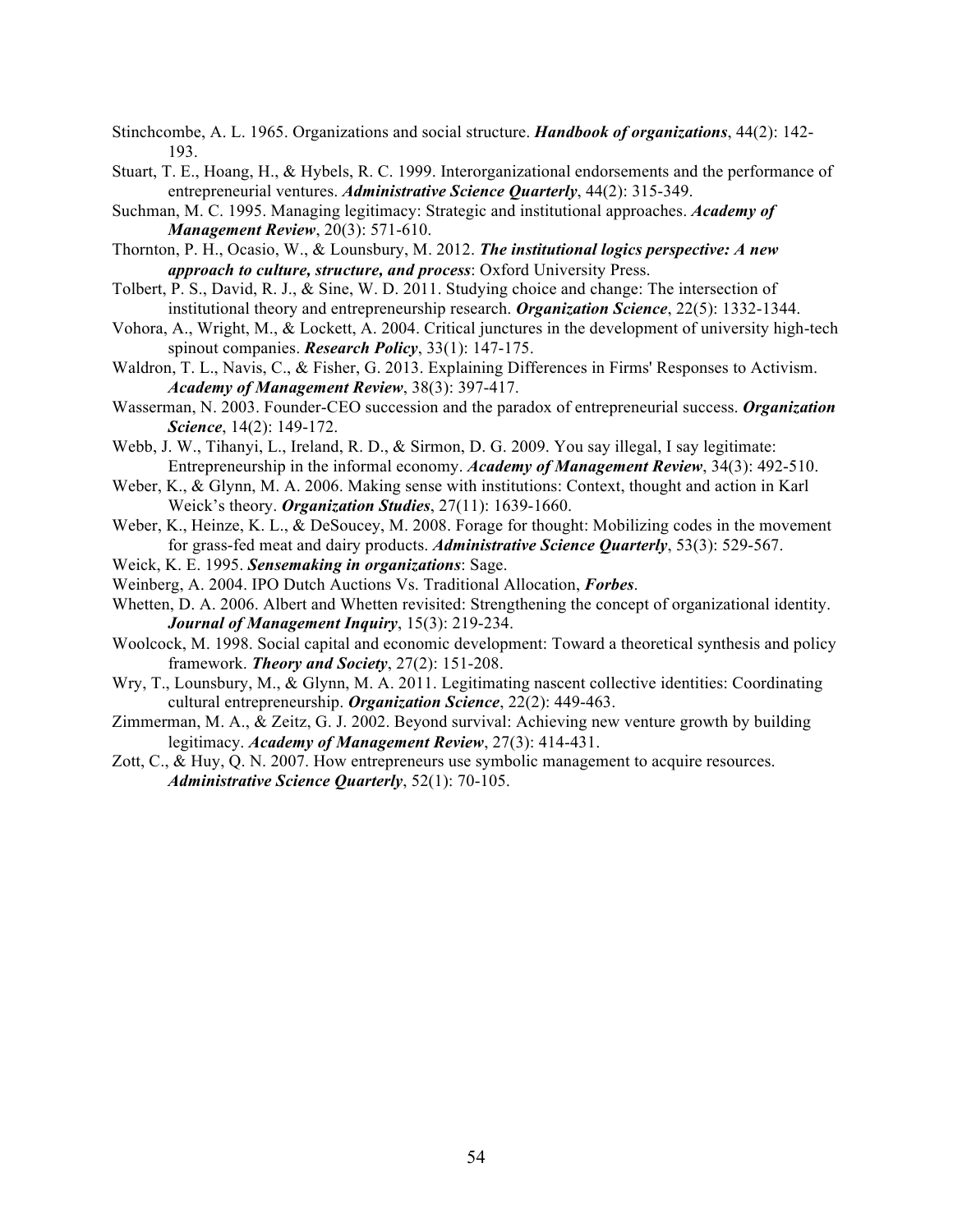|                                                                                       | <b>Conception Stage</b>                                                                                                                                                                                                                                                                                                                                                           | <b>Commercialization Stage</b>                                                                                                                                                                                                                                                                                                                                                                                                                                                                                                                                                                                                     | <b>Growth Stage</b>                                                                                                                                                                                                                                                                                                                                                                                                                                                                                                                      |
|---------------------------------------------------------------------------------------|-----------------------------------------------------------------------------------------------------------------------------------------------------------------------------------------------------------------------------------------------------------------------------------------------------------------------------------------------------------------------------------|------------------------------------------------------------------------------------------------------------------------------------------------------------------------------------------------------------------------------------------------------------------------------------------------------------------------------------------------------------------------------------------------------------------------------------------------------------------------------------------------------------------------------------------------------------------------------------------------------------------------------------|------------------------------------------------------------------------------------------------------------------------------------------------------------------------------------------------------------------------------------------------------------------------------------------------------------------------------------------------------------------------------------------------------------------------------------------------------------------------------------------------------------------------------------------|
| <b>Primary Audience</b><br><b>Providing Financial</b><br><b>Resources</b>             | <b>Grant administrators;</b><br>researchers                                                                                                                                                                                                                                                                                                                                       | Venture capitalists; angel<br>investors                                                                                                                                                                                                                                                                                                                                                                                                                                                                                                                                                                                            | <b>Institutional investors</b>                                                                                                                                                                                                                                                                                                                                                                                                                                                                                                           |
| <b>Audience Goals</b>                                                                 | Knowledge advancement; solve<br>societal problems and<br>challenges; support technological<br>advancement                                                                                                                                                                                                                                                                         | Medium to long-term financial<br>returns; exit investments in future<br>at high multiple; participate in<br>building companies                                                                                                                                                                                                                                                                                                                                                                                                                                                                                                     | Short term financial returns;<br>increase portfolio value year-on-<br>year basis                                                                                                                                                                                                                                                                                                                                                                                                                                                         |
| <b>Audience Norms</b>                                                                 | Academic professional norms                                                                                                                                                                                                                                                                                                                                                       | Long term financial self-interest                                                                                                                                                                                                                                                                                                                                                                                                                                                                                                                                                                                                  | Short term financial self-interest                                                                                                                                                                                                                                                                                                                                                                                                                                                                                                       |
| <b>Audience Values</b>                                                                | Openness; collaboration;<br>learning; knowledge as a public<br>good                                                                                                                                                                                                                                                                                                               | Firm value creation; competition;<br>proprietary knowledge for<br>competitive advantage                                                                                                                                                                                                                                                                                                                                                                                                                                                                                                                                            | Portfolio value creation; risk<br>management; risk diversification                                                                                                                                                                                                                                                                                                                                                                                                                                                                       |
| <b>Audience Authority and</b><br><b>Control Mechanisms</b>                            | Bureaucracy; legislation                                                                                                                                                                                                                                                                                                                                                          | Equity percentages; board<br>representation; informal reporting                                                                                                                                                                                                                                                                                                                                                                                                                                                                                                                                                                    | Shareholder activism; meeting<br>listing requirements; regular formal<br>financial reporting and addressing<br>shareholder concerns publicly                                                                                                                                                                                                                                                                                                                                                                                             |
| <b>Audience Focus of</b><br>Attention                                                 | Research progress; knowledge<br>advancement; individuals'<br>academic reputation                                                                                                                                                                                                                                                                                                  | Market position; meeting growth<br>milestones; potential for a<br>successful liquidity event;<br>individuals' entrepreneurial<br>reputation                                                                                                                                                                                                                                                                                                                                                                                                                                                                                        | Financial results; share price and<br>growth potential; broad economic<br>factors; managers reputation as<br>seasoned executives                                                                                                                                                                                                                                                                                                                                                                                                         |
| <b>Summary of Audience</b><br><b>Orientation Toward</b><br><b>Technology Ventures</b> | Technology ventures are<br>mechanisms to advance<br>knowledge that benefit the<br>society as a whole                                                                                                                                                                                                                                                                              | Technology ventures are<br>mechanisms to generate private<br>wealth in the medium-term and<br>advance the reputation and career<br>of financial intermediaries                                                                                                                                                                                                                                                                                                                                                                                                                                                                     | Technology ventures are<br>mechanisms to generate short-term<br>financial returns and balance an<br>investment portfolio                                                                                                                                                                                                                                                                                                                                                                                                                 |
| <b>Legitimacy Evaluation</b><br><b>Factors</b>                                        | Technological plausibility of<br>proposed concept<br>Academic/technical<br>$\bullet$<br>reputation of team<br>Recognition of associated<br>institution (e.g. university<br>ranking)<br>Creation of public goods<br>$\bullet$<br>Goals focused on knowledge<br>advancement and societal<br>gain<br>Compliance with academic<br>norms and standards<br>(citation, disclosure, etc.) | Demonstrated technological<br>progress<br>Team's entrepreneurial<br>experience/reputation and<br>passion<br>Source of knowledge about<br>new venture (referral source)<br>Perceived market potential<br>$\bullet$<br>(size, growth, and competitive<br>dynamics)<br>Plausibility of proposed<br>business model<br>Substantial venture<br>accomplishment recognized by<br>a credible third-party<br>("proofpoints")<br>• Protection of private goods<br>(patents, non-disclosure etc.)<br>• Goals focused on exploitation<br>of private goods for economic<br>gain<br>Compliance with legal<br>requirements for private<br>entities | Demonstrated exploitation of<br>technological concept<br>Managerial reputation (prior<br>$\bullet$<br>roles and organizations)<br>Recognition (and status) of<br>associated organizations<br>(investment banks, auditor,<br>strategic alliances)<br>Financial performance of the<br>organization<br>Balancing multiple stakeholder<br>interests and statisying their<br>concerns<br>Goals and strategies focused on<br>revenue and profit growth<br>Compliance with formal listing<br>regulations (SEC) and other<br>regulatory concerns |

# **TABLE 1 Socially constructed systems of technology venture audiences**